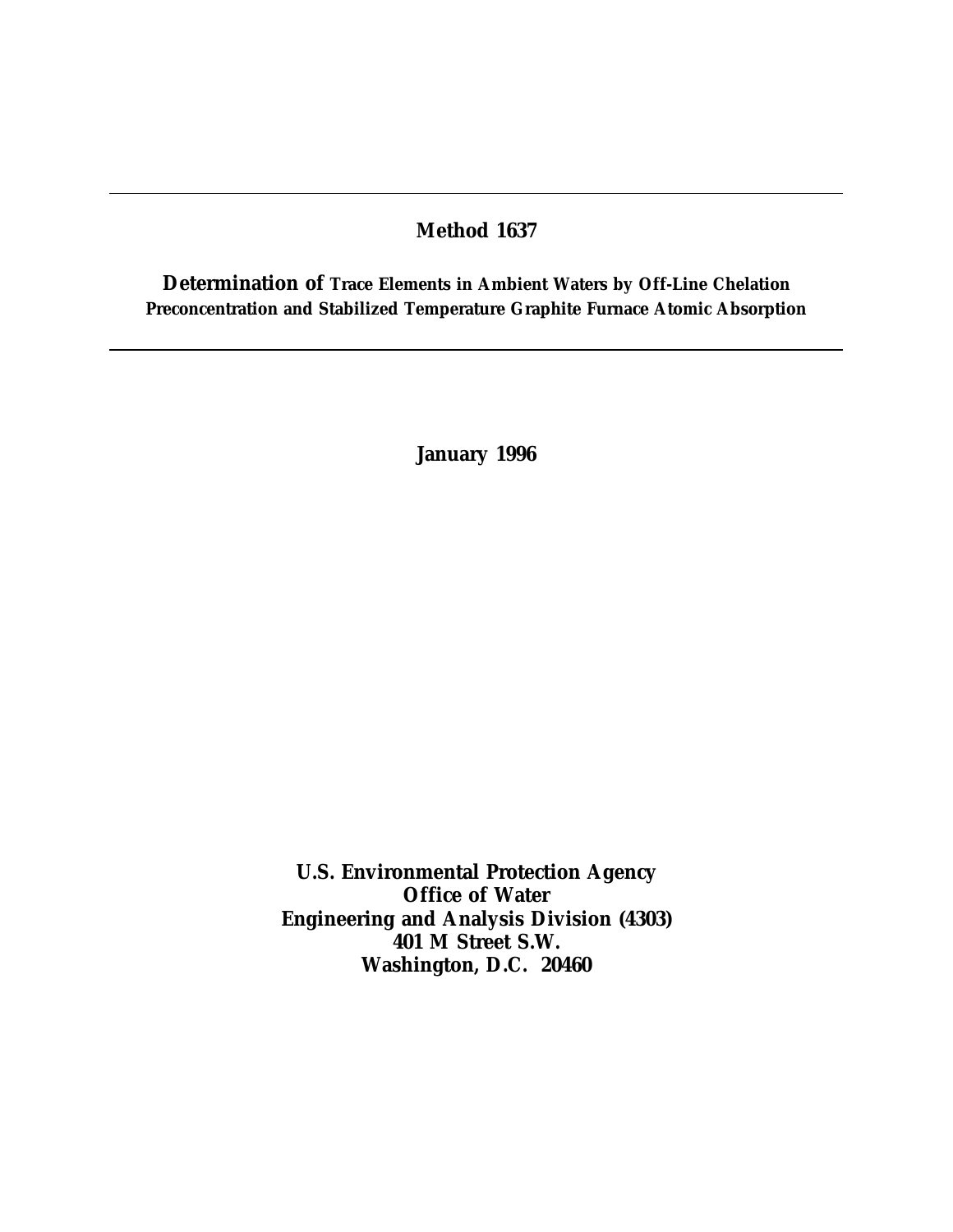# **Acknowledgments**

Method 1637 was prepared under the direction of William A. Telliard of the U.S. Environmental Protection Agency's (EPA's) Office of Water (OW), Engineering and Analysis Division (EAD). The method was prepared under EPA Contract 68-C3-0337 by the DynCorp Environmental Programs Division with assistance from Interface, Inc.

The following researchers in marine chemistry contributed to the philosophy behind this method. Their contribution is gratefully acknowledged:

Shier Berman, National Research Council, Ottawa, Ontario, Canada Nicholas Bloom, Frontier Geosciences Inc., Seattle, Washington Paul Boothe and Gary Steinmetz, Texas A&M University, College Station, Texas Eric Crecelius, Battelle Marine Sciences Laboratory, Sequim, Washington Russell Flegal, University of California/Santa Cruz, California Gary Gill, Texas A&M University at Galveston, Texas Carlton Hunt and Dion Lewis, Battelle Ocean Sciences, Duxbury, Massachusetts Carl Watras, Wisconsin Department of Natural Resources, Boulder Junction, Wisconsin Herb Windom and Ralph Smith, Skidaway Institute of Oceanography, Savannah, Georgia

In addition, J.T. Creed and T.D. Martin of the EPA Office of Research and Development's Environmental Monitoring Systems Laboratory in Cincinnati, Ohio, are gratefully acknowledged for the development of the analytical procedures described in this method.

# **Disclaimer**

This method has been reviewed and approved for publication by the Engineering and Analysis Division of the U.S. Environmental Protection Agency. Mention of trade names or commercial products does not constitute endorsement or recommendation for use.

Questions concerning this method or its application should be addressed to:

W.A. Telliard U.S. Environmental Protection Agency Office of Water Analytical Methods Staff Mail Code 4303 401 M Street SW Washington, DC 20460 202/260–7120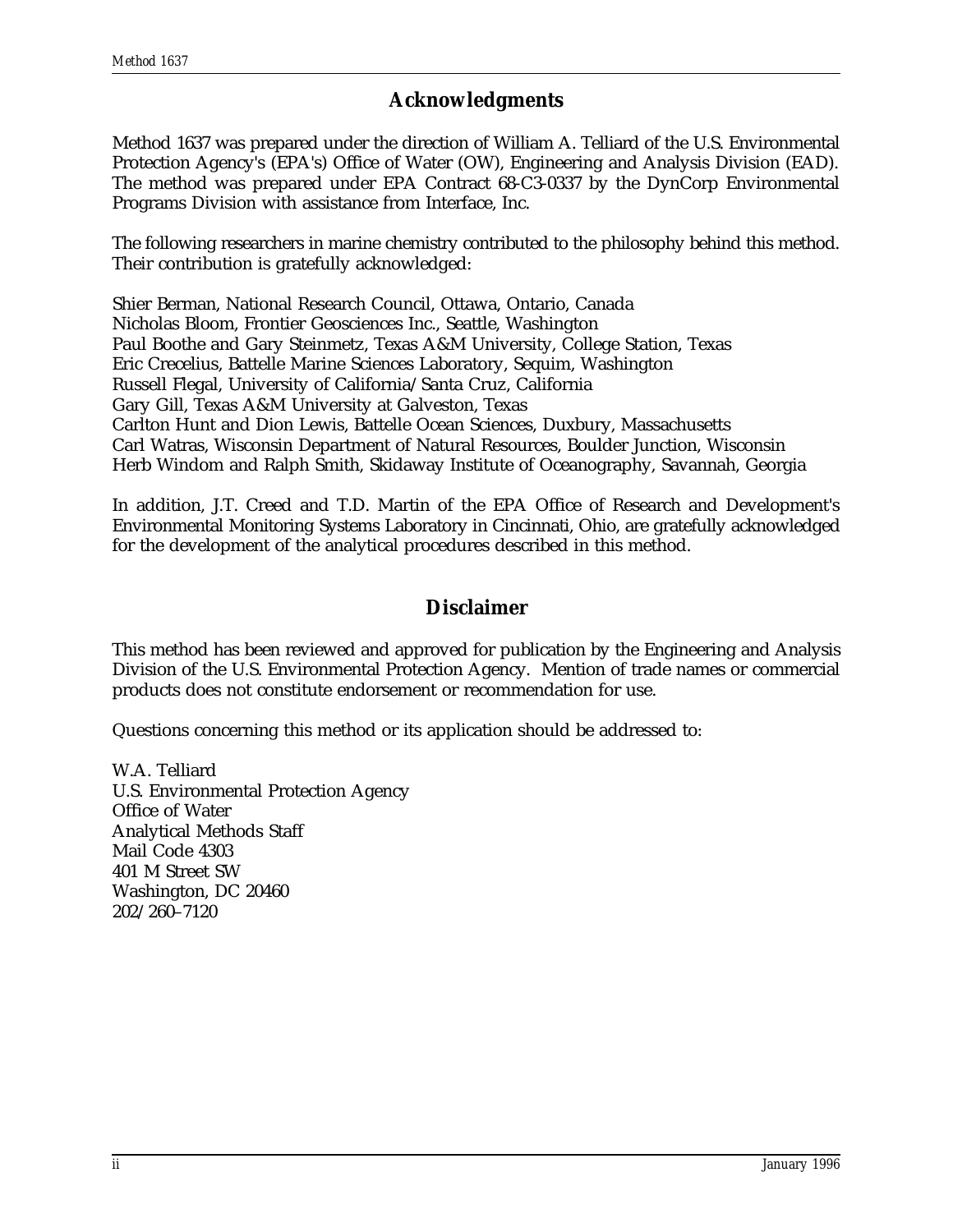# **Introduction**

This analytical method was designed to support water quality monitoring programs authorized under the Clean Water Act. Section 304(a) of the Clean Water Act requires EPA to publish water quality criteria that reflect the latest scientific knowledge concerning the physical fate (e.g., concentration and dispersal) of pollutants, the effects of pollutants on ecological and human health, and the effect of pollutants on biological community diversity, productivity, and stability.

Section 303 of the Clean Water Act requires states to set a water quality standard for each body of water within its boundaries. A state water quality standard consists of a designated use or uses of a waterbody or a segment of a waterbody, the water quality criteria that are necessary to protect the designated use or uses, and an antidegradation policy. These water quality standards serve two purposes: (1) they establish the water quality goals for a specific waterbody, and (2) they are the basis for establishing water quality-based treatment controls and strategies beyond the technology-based controls required by Sections 301(b) and 306 of the Clean Water Act.

In defining water quality standards, the state may use narrative criteria, numeric criteria, or both. However, the 1987 amendments to the Clean Water Act required states to adopt numeric criteria for toxic pollutants (designated in Section 307(a) of the Act) based on EPA Section 304(a) criteria or other scientific data, when the discharge or presence of those toxic pollutants could reasonably be expected to interfere with designated uses.

In some cases, these water quality criteria are as much as 280 times lower than those achievable using existing EPA methods and required to support technology-based permits. Therefore, EPA developed new sampling and analysis methods to specifically address state needs for measuring toxic metals at water quality criteria levels, when such measurements are necessary to protect designated uses in state water quality standards. The latest criteria published by EPA are those listed in the National Toxics Rule (57 *FR* 60848) and the Stay of Federal Water Quality Criteria for Metals (60 *FR* 22228). These rules include water quality criteria for 13 metals, and it is these criteria on which the new sampling and analysis methods are based. Method 1637 was specifically developed to provide reliable measurements of two of these metals at EPA WQC levels using off-line chelation preconcentration and stabilized temperature graphite furnace atomic absorption techniques.

In developing these methods, EPA found that one of the greatest difficulties in measuring pollutants at these levels was precluding sample contamination during collection, transport, and analysis. The degree of difficulty, however, is highly dependent on the metal and site-specific conditions. This analytical method, therefore, is designed to provide the level of protection necessary to preclude contamination in nearly all situations. It is also designed to provide the procedures necessary to produce reliable results at the lowest possible water quality criteria published by EPA. In recognition of the variety of situations to which this method may be applied, and in recognition of continuing technological advances, the method is performance based. Alternative procedures may be used, so long as those procedures are demonstrated to yield reliable results.

Requests for additional copies should be directed to:

U.S. EPA NCEPI 11029 Kenwood Road Cincinnati, OH 45242 513/489–8190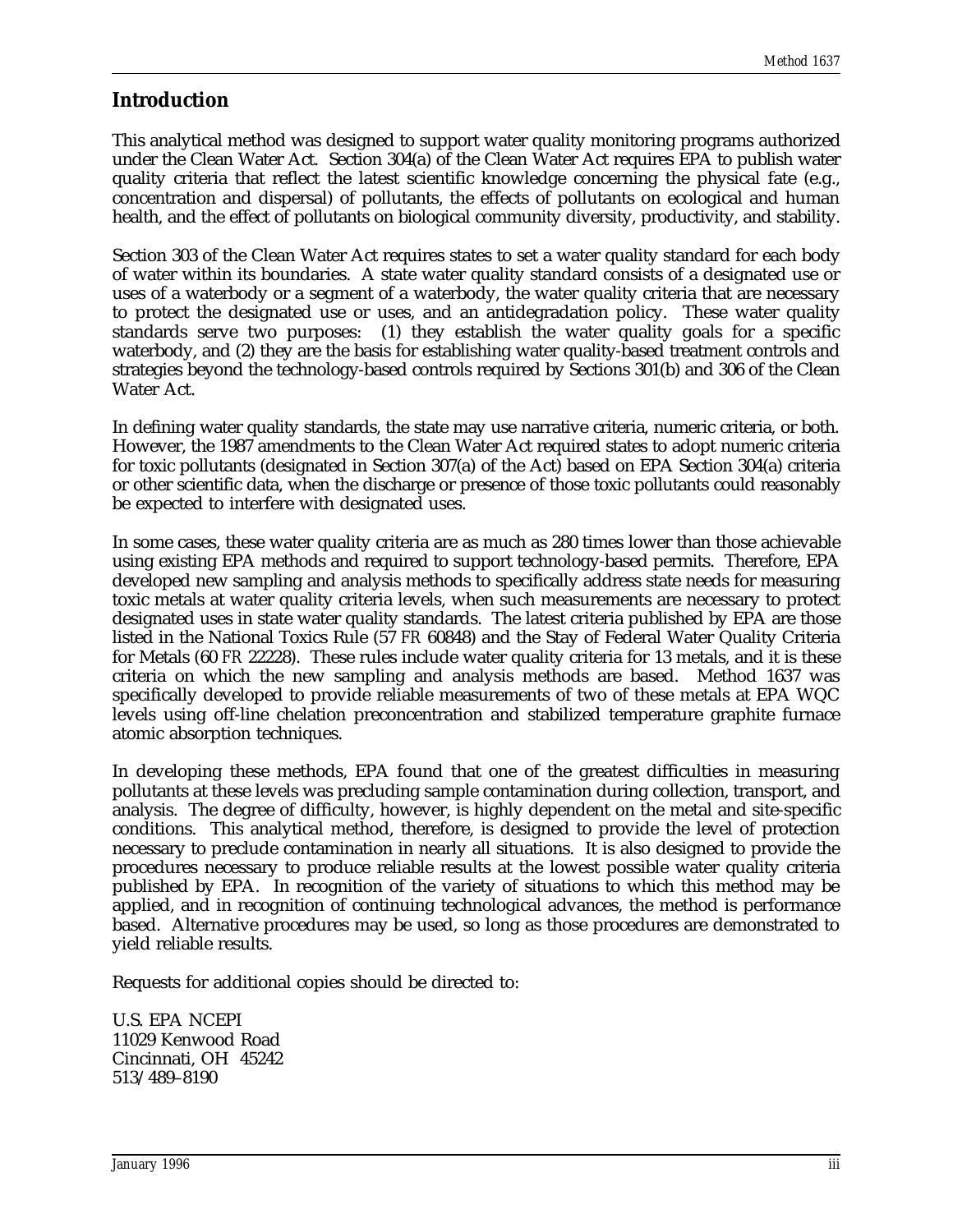Note: This method is intended to be performance based, and the laboratory is permitted to omit any step or modify any procedure provided that *all* performance requirements set forth in this method are met. The laboratory is not allowed to omit any quality control analyses. The terms "must," "may," and "should" are included throughout this method and are intended to illustrate the importance of the procedures in producing verifiable data at water quality criteria levels. The term "must" is used to indicate that researchers in trace metals analysis have found certain procedures essential in successfully analyzing samples and avoiding contamination; however, these procedure can be modified or omitted if the laboratory can demonstrate that data quality is not affected.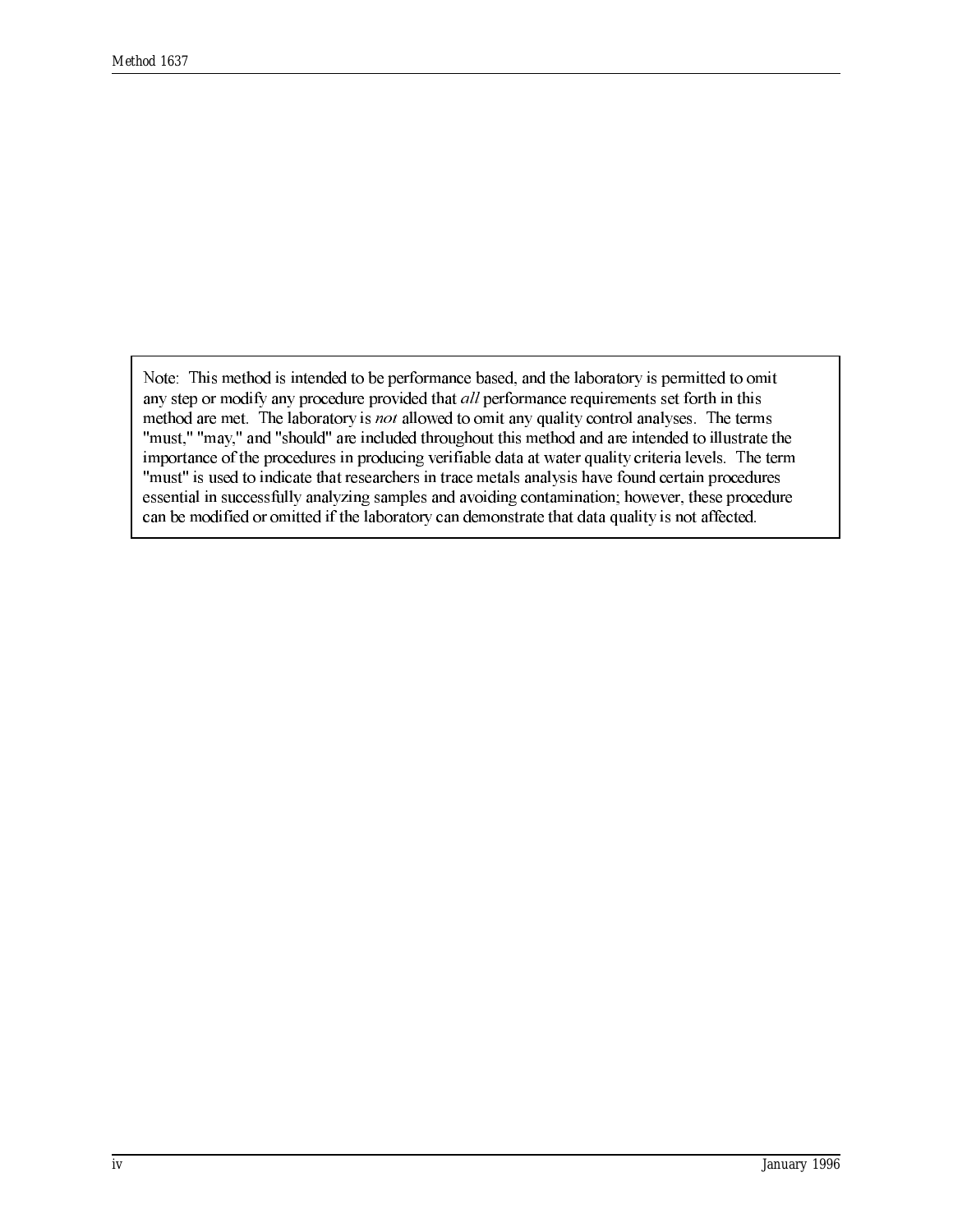# **Method 1637 Determination of Trace Elements in Ambient Waters by Off-Line Chelation Preconcentration and Stabilized Temperature Graphite Furnace Atomic Absorption**

# **1.0 Scope and Application**

- 1.1 This method provides procedures for the determination of dissolved elements in ambient waters at EPA water quality criteria (WQC) levels using off-line chelation preconcentration and stabilized temperature graphite furnace atomic absorption (GFAA). It may also be used for determination of total recoverable element concentrations in these waters. This method was developed by integrating the analytical procedures in EPA Method 200.13 with the stringent quality control (QC) and sample handling procedures necessary to avoid contamination and ensure the validity of analytical results during sampling and analysis for metals at EPA WQC levels. This method contains  $Q\bar{C}$ procedures that will ensure that contamination will be detected when blanks accompanying samples are analyzed. This method is accompanied by Method 1669: *Sampling Ambient Water for Determination of Trace Metals at EPA Water Quality Criteria Levels* (the "Sampling Method"). The Sampling Method is necessary to ensure that contamination will not compromise trace metals determinations during the sampling process.
	- **Analyte Symbol (CASRN) Chemical Abstract Services Registry Number** Cadmium (Cd) 7440-43-9 Lead (Pb) 7439-92-1
- 1.2 This method is applicable to the following analytes:

Table 1 lists the EPA WQC levels, the method detection limit (MDL) for each metal, and the minimum level (ML) set for each metal in this method. Instrument operating conditions for the applicable elements are listed in Table 3. These are intended as a guide and are typical of a system optimized for the element employing commercial instrumentation. However, actual linear working ranges will be dependent on the sample matrix, instrumentation, and selected operating conditions.

- 1.3 This method is not intended for determination of metals at concentrations normally found in treated and untreated discharges from industrial facilities. Existing regulations (40 *CFR* Parts 400-500) typically limit concentrations in industrial discharges to the mid to high part-per-billion (ppb) range, whereas ambient metals concentrations are normally in the low part-per-trillion (ppt) to low ppb range.
- 1.4 The ease of contaminating ambient water samples with the metal(s) of interest and interfering substances cannot be overemphasized. This method includes suggestions for improvements in facilities and analytical techniques that should maximize the ability of the laboratory to make reliable trace metals determinations and minimize contamination. These suggestions are given in Section 4.0 and are based on findings of researchers performing trace metals analyses (References 1–8). Additional suggestions for improvement of existing facilities may be found in EPA's *Guidance for Establishing Trace*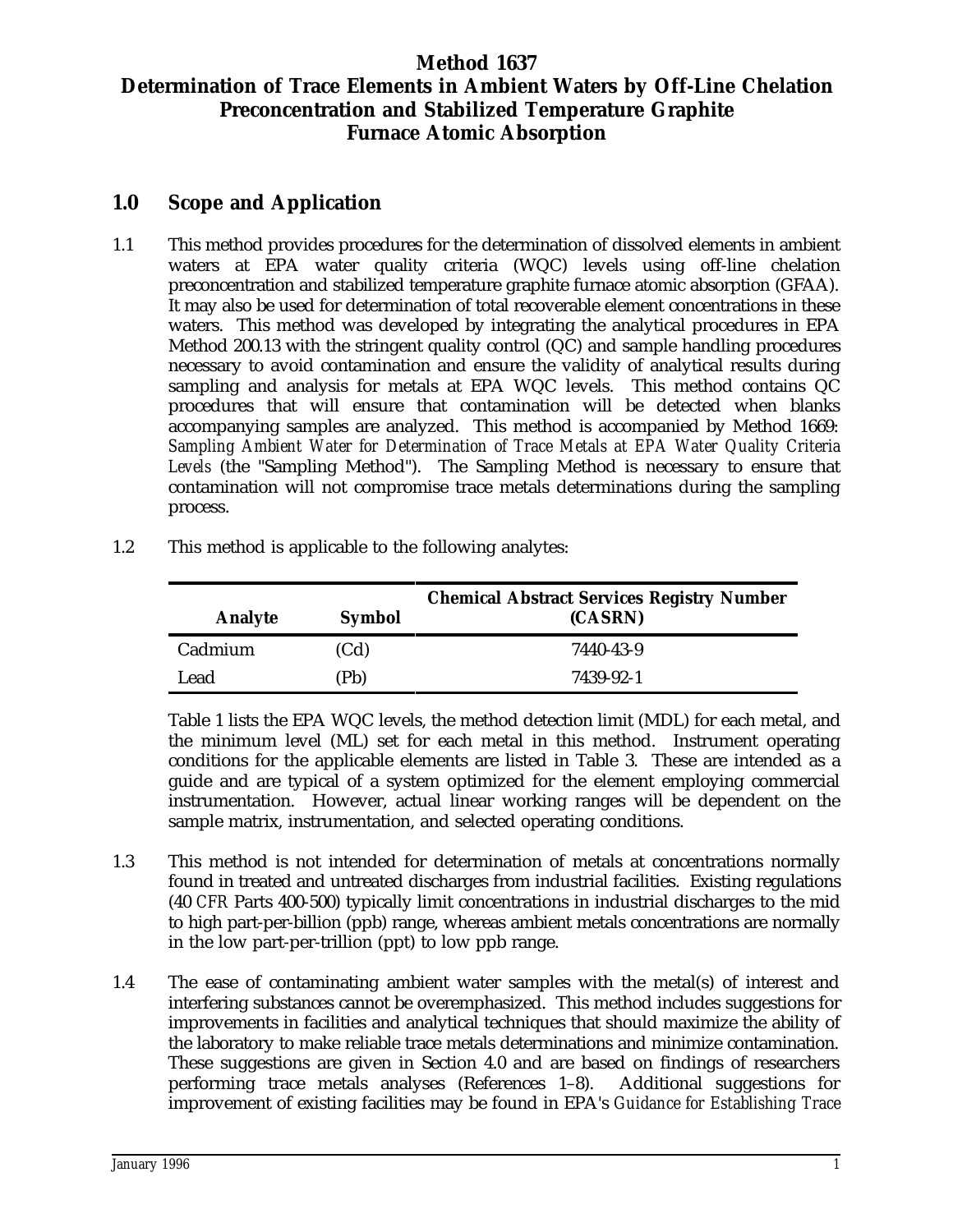*Metals Clean Rooms in Existing Facilities*, which is available from the EPA National Center for Environmental Publications and Information (NCEPI) at the address listed in the introduction to this document.

- 1.5 Clean and Ultraclean—The terms "clean" and "ultraclean" have been applied to the techniques needed to reduce or eliminate contamination in trace metals determinations. These terms are not used in this method because they lack an exact definition. However, the information provided in this method is consistent with and copied from summary guidance on clean and ultraclean techniques (Reference 9).
- 1.6 This method follows the EPA Environmental Methods Management Council's "Format for Method Documentation" (Reference 10).
- 1.7 This method is "performance based"; i.e., an alternate procedure or technique may be used as long as the performance requirements in the method are met. Section 9.1.2 gives details of the tests and documentation required to support equivalent performance.
- 1.8 For dissolved metal determinations, samples must be filtered through a 0.45 µm capsule filter at the field site. The Sampling Method describes the filtering procedures. The filtered samples may be preserved in the field or transported to the laboratory for preservation. Procedures for field preservation are detailed in the Sampling Method; procedures for laboratory preservation are provided in this method.
- 1.9 For the determination of total recoverable analytes in ambient water samples, a digestion/extraction is required before analysis when the elements are not in solution (e.g., aqueous samples that may contain particulate and suspended solids).
- 1.10 The sensitivity and limited linear dynamic range (LDR) of GFAA often implies the need to dilute a sample before analysis. The actual magnitude of the dilution as well as the cleanliness of the labware used to perform the dilution can dramatically influence the quality of the analytical results. Therefore, sample types requiring large dilutions (>50:1) should be analyzed by an another approved test procedure that has a larger LDR or is inherently less sensitive than GFAA.
- 1.11 This method should be used by analysts experienced in the use of graphite furnace atomic absorption spectroscopy, the interpretation of spectral and matrix interferences, and procedures for their correction, and only by personnel thoroughly trained in the handling and analysis of samples for determination of metals at EPA WQC levels. A minimum of six months experience with commercial instrumentation is recommended.
- 1.12 This method is accompanied by a data verification and validation guidance document, *Guidance on the Documentation and Evaluation of Trace Metals Data Collected for CWA Compliance Monitoring*. Before using this method, data users should state the data quality objectives (DQOs) required for a project.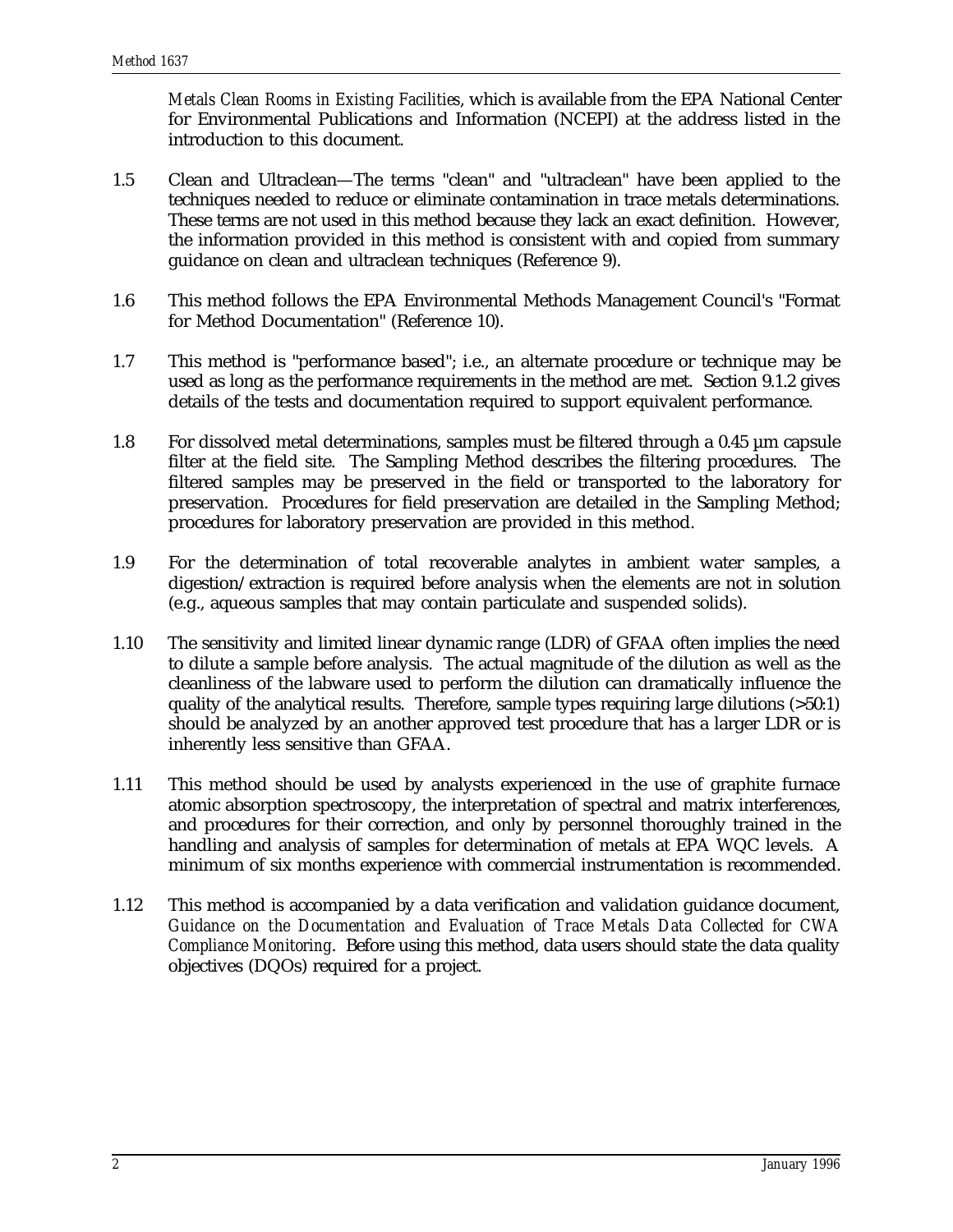# **2.0 Summary of Method**

- 2.1 An aliquot of a well-mixed, homogeneous aqueous sample is accurately measured for sample processing. For total recoverable analysis of an aqueous sample containing undissolved material, analytes are first solubilized by gentle refluxing with nitric acid. After cooling, the sample is made up to volume, mixed, and centrifuged or allowed to settle overnight before analysis. For the determination of dissolved analytes in a filtered aqueous sample aliquot, the sample is made ready for analysis by the appropriate addition of nitric acid, and then diluted to a predetermined volume and mixed before analysis.
- 2.2 This method is used to preconcentrate trace elements using an iminodiacetate functionalized chelating resin (References 11 and 12). After a sample is prepared, it is buffered using an on-line system before it enters the chelating column. Group I and II metals, as well as most anions, are selectively separated from the analytes by elution with ammonium acetate at pH 5.5. The analytes are subsequently eluted into a simplified matrix consisting of 0.75 M nitric acid and are determined by stabilized temperature platform graphite furnace atomic absorption (STPGFAA).
- 2.3 In STPGFAA, the sample and the matrix modifier are first pipetted onto the platform or a device that provides delayed atomization. The furnace chamber is then purged with a continuous flow of a premixed gas (95% argon-5% hydrogen) and the sample is dried at a relatively low temperature (about 120°C) to avoid spattering. Once dried, the sample is pretreated in a char or ashing step that is designed to minimize the interference effects caused by the concomitant sample matrix. After the char step, the furnace is allowed to cool before atomization. The atomization cycle is characterized by rapid heating of the furnace to a temperature at which the metal (analyte) is atomized from the pyrolytic graphite surface into a stopped gas flow atmosphere of argon containing 5% hydrogen. The resulting atomic cloud absorbs the element specific atomic emission produced by a hollow cathode lamp (HCL) or an electrodeless discharge lamp (EDL). After analysis, the furnace is subjected to a cleanout period of high temperature and continuous argon flow. Because the resulting absorbance usually has a nonspecific component associated with the actual analyte absorbance, an instrumental background correction device is required to subtract from the total signal the component that is nonspecific to the analyte. In the absence of interferences, the background corrected absorbance is directly related to the concentration of the analyte. Interferences relating to STPGFAA (Section 4.0) must be recognized and corrected. Suppressions or enhancements of instrument response caused by the sample matrix must be corrected by the method of standard addition (Section 12.6).

# **3.0 Definitions**

- 3.1 Apparatus—Throughout this method, the sample containers, sampling devices, instrumentation, and all other materials and devices used in sample collection, sample processing, and sample analysis activities will be referred to collectively as the Apparatus.
- 3.2 Other definitions of terms are given in the glossary (Section 18) at the end of this method.

# **4.0 Contamination and Interferences**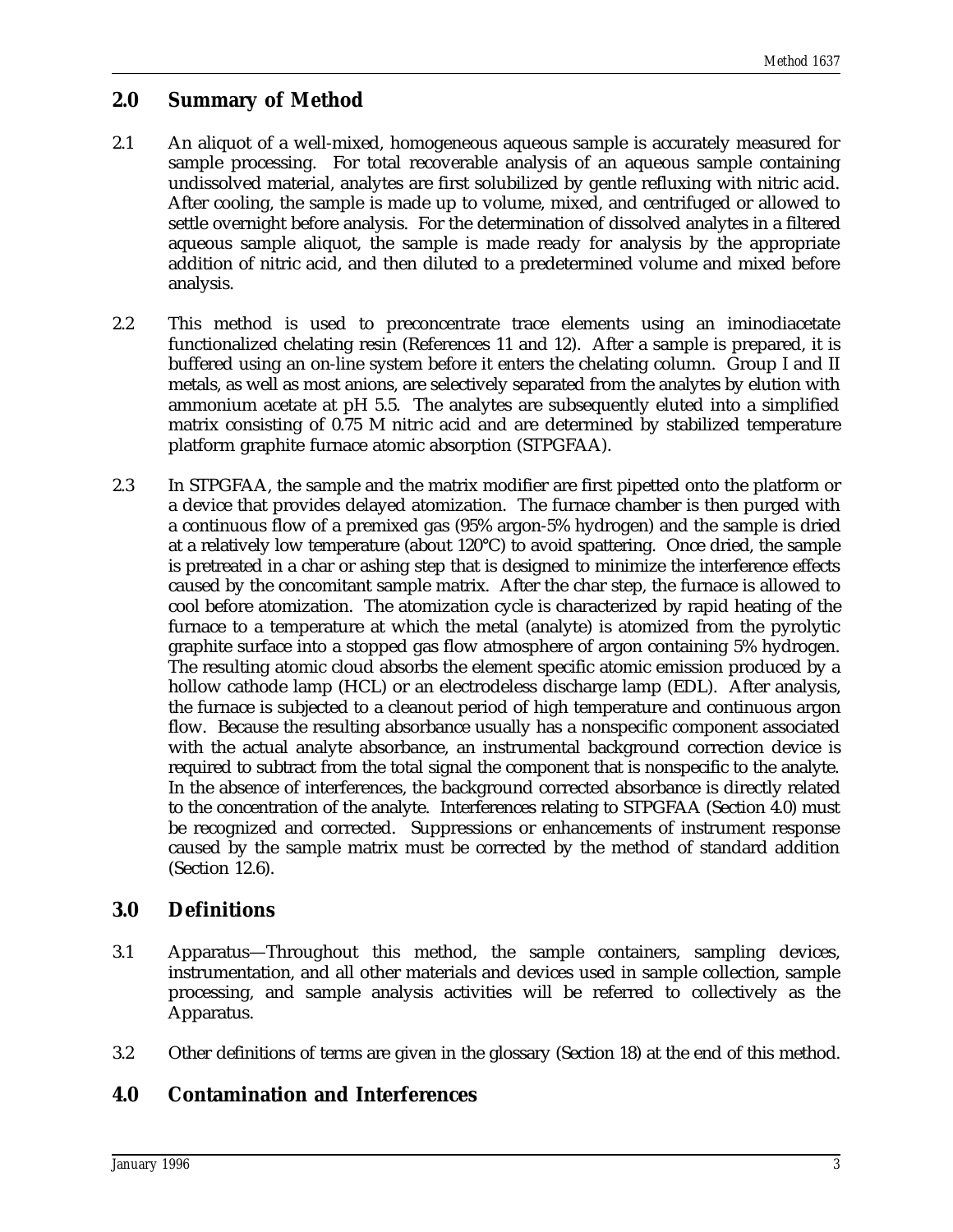- 4.1 Preventing ambient water samples from becoming contaminated during the sampling and analytical process constitutes one of the greatest difficulties encountered with trace metals determinations. Over the last two decades, marine chemists have come to recognize that much of the historical data on the concentrations of dissolved trace metals in seawater are erroneously high because the concentrations reflect contamination from sampling and analysis rather than ambient levels. More recently, historical trace metals data collected from freshwater rivers and streams have been shown to be similarly biased because of contamination during sampling and analysis (Reference 13). Therefore, it is imperative that extreme care be taken to avoid contamination when collecting and analyzing ambient water samples for trace metals.
- 4.2 Samples may become contaminated by numerous routes. Potential sources of trace metals contamination during sampling include metallic or metal-containing labware (e.g., talc gloves which contain high levels of zinc), containers, sampling equipment, reagents, and reagent water; improperly cleaned and stored equipment, labware, and reagents; and atmospheric inputs such as dirt and dust. Even human contact can be a source of trace metals contamination. For example, it has been demonstrated that dental work (e.g., mercury amalgam fillings) in the mouths of laboratory personnel can contaminate samples that are directly exposed to exhalation (Reference 3).
- 4.3 Contamination Control
	- 4.3.1 Philosophy—The philosophy behind contamination control is to ensure that any object or substance that contacts the sample is metal free and free from any material that may contain metals.
		- 4.3.1.1 The integrity of the results produced cannot be compromised by contamination of samples. This method and the Sampling Method give requirements and suggestions for controlling sample contamination.
		- 4.3.1.2 Substances in a sample cannot be allowed to contaminate the laboratory work area or instrumentation used for trace metals measurements. This method gives requirements and suggestions for protecting the laboratory.
		- 4.3.1.3 Although contamination control is essential, personnel health and safety remain the highest priority. The Sampling Method and Section 5 of this method give requirements and suggestions for personnel safety.
	- 4.3.2 Avoid contamination—The best way to control contamination is to completely avoid exposure of the sample to contamination in the first place. Avoiding exposure means performing operations in an area known or thought to be free from contamination. Two of the most important factors in avoiding/reducing sample contamination are (1) an awareness of potential sources of contamination and (2) strict attention to work being done. Therefore, it is imperative that the procedures described in this method be carried out by well-trained, experienced personnel.
	- 4.3.3 Use a clean environment—The ideal environment for processing samples is a class 100 clean room (Section 6.1.1). If a clean room is not available, all sample preparation must be performed in a class 100 clean bench or a nonmetal glove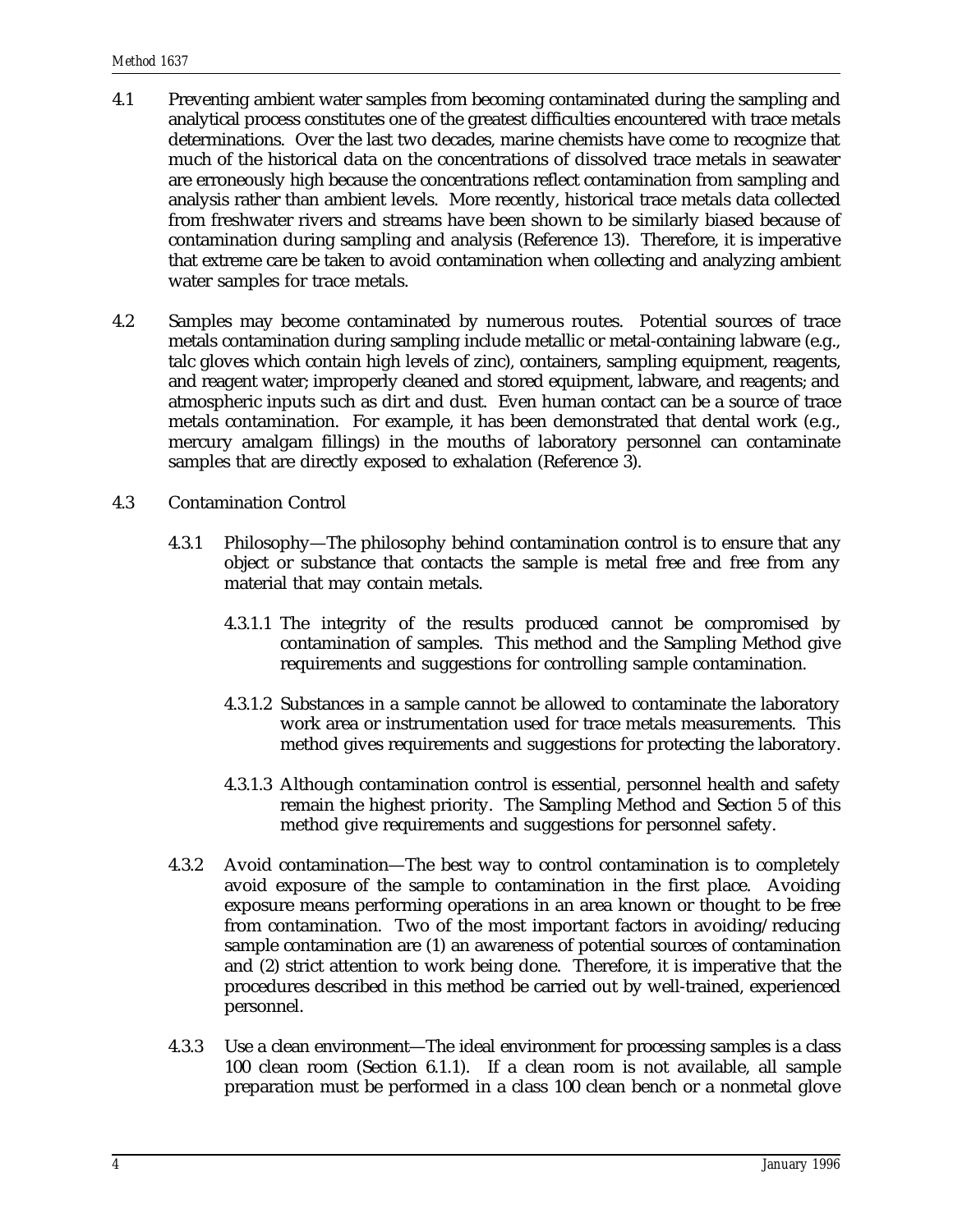box fed by particle-free air or nitrogen. Digestions must be performed in a nonmetal fume hood, ideally situated in the clean room.

- 4.3.4 Minimize exposure—The Apparatus that will contact samples, blanks, or standard solutions must only be opened or exposed in a clean room, clean bench, or glove box so that exposure to an uncontrolled atmosphere is minimized. When not being used, the Apparatus should be covered with clean plastic wrap, stored in the clean bench or in a plastic box or glove box, or bagged in clean zip-type bags. Minimizing the time between cleaning and use will also minimize contamination.
- 4.3.5 Clean work surfaces—Before processing a given batch of samples, all work surfaces in the hood, clean bench, or glove box in which the samples will be processed should be cleaned by wiping with a lint-free cloth or wipe soaked with reagent water.
- 4.3.6 Wear gloves—Sampling personnel must wear clean, nontalc gloves (Section 6.10.7) during all operations involving handling of the Apparatus, samples, and blanks. Only clean gloves may touch the Apparatus. If another object or substance is touched, the glove(s) must be changed before again handling the Apparatus. If it is even suspected that gloves have become contaminated, work must be halted, the contaminated gloves removed, and a new pair of clean gloves put on. Wearing multiple layers of clean gloves will allow the old pair to be quickly stripped with minimal disruption to the work activity.
- 4.3.7 Use metal-free Apparatus—All Apparatus used for metals determinations at ambient water quality criteria levels must be nonmetallic, free of material that may contain metals, or both.
	- 4.3.7.1 Construction materials—Only the following materials should come in contact with samples: fluoropolymer (FEP, PTFE), conventional or linear polyethylene, polycarbonate, polypropylene, polysulfone, or ultrapure quartz. PTFE is less desirable than FEP because the sintered material in PTFE may contain contaminates and is susceptible to serious memory contamination (Reference 6). Fluoropolymer or glass containers should be used for samples that will be analyzed for mercury because mercury vapors can diffuse in or out of the other materials resulting either in contamination or low-biased results (Reference 3). All materials, regardless of construction, that will directly or indirectly contact the sample must be cleaned using the procedures described in Section 11.0 and must be known to be clean and metal free before proceeding.
	- 4.3.7.2 The following materials have been found to contain trace metals and must not be used to hold liquids that come in contact with the sample or must not contact the sample itself, *unless* these materials have been shown to be free of the metals of interest at the desired level: Pyrex, Kimax, methacrylate, polyvinylchloride, nylon, and Vycor (Reference 6). In addition, highly colored plastics, paper cap liners, pigments used to mark increments on plastics, and rubber all contain trace levels of metals and must be avoided (Reference 14).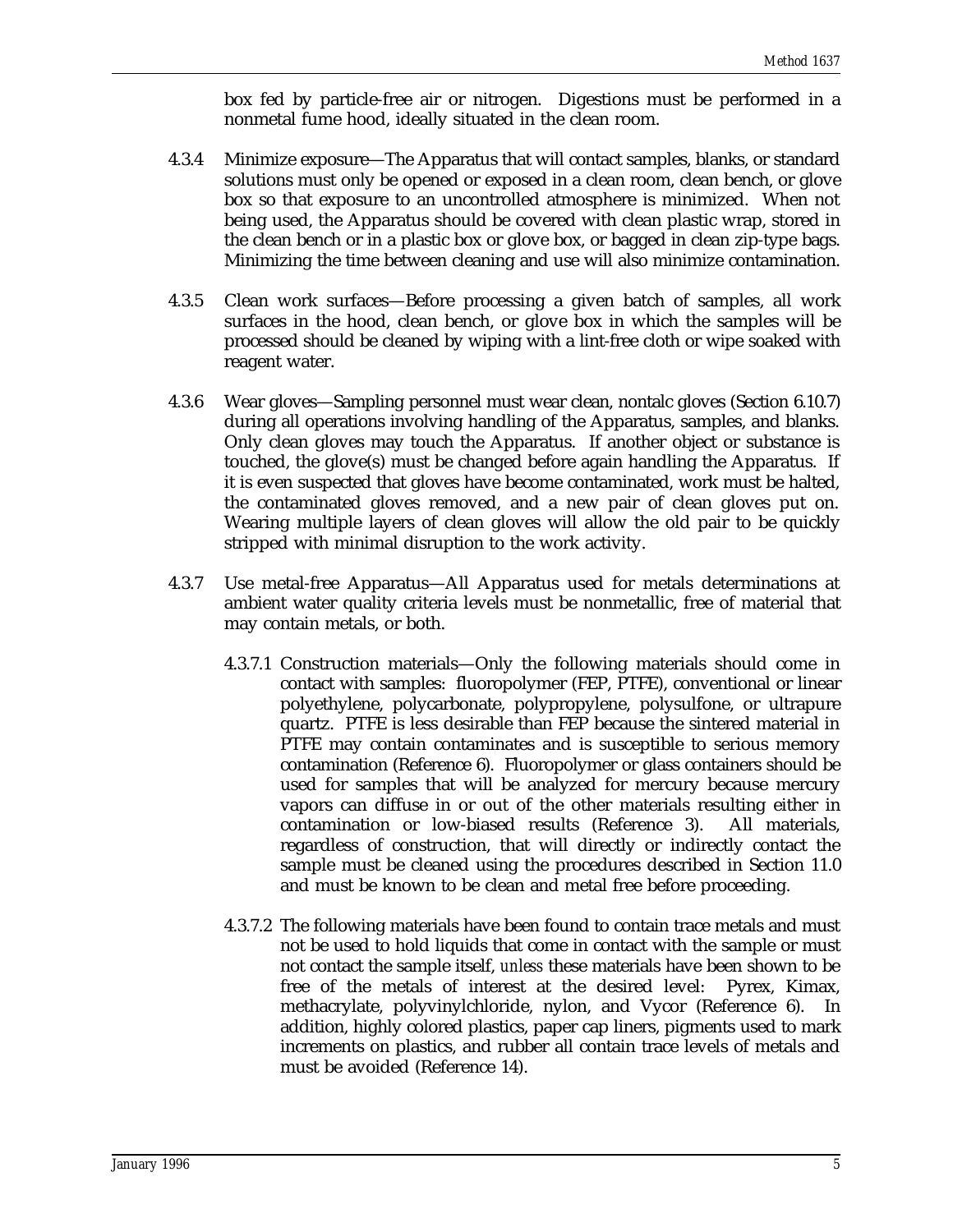- 4.3.7.3 Serialization—It is recommended that serial numbers be indelibly marked or etched on each piece of Apparatus so that contamination can be traced, and logbooks should be maintained to track the sample from the container through the labware to injection into the instrument. It may be useful to dedicate separate sets of labware to different sample types; e.g., receiving waters vs. effluents. However, the Apparatus used for processing blanks and standards must be mixed with the Apparatus used to process samples so that contamination of all labware can be detected.
- 4.3.7.4 The laboratory or cleaning facility is responsible for cleaning the Apparatus used by the sampling team. If there are any indications that the Apparatus is not clean when received by the sampling team (e.g., ripped storage bags), an assessment of the likelihood of contamination must be made. Sampling must not proceed if it is possible that the Apparatus is contaminated. If the Apparatus is contaminated, it must be returned to the laboratory or cleaning facility for proper cleaning before any sampling activity resumes.
- 4.3.8 Avoid sources of contamination—Avoid contamination by being aware of potential sources and routes of contamination.
	- 4.3.8.1 Contamination by carryover—Contamination may occur when a sample containing low concentrations of metals is processed immediately after a sample containing relatively high concentrations of these metals. To reduce carryover, the sample introduction system may be rinsed between samples with dilute acid and reagent water. When an unusually concentrated sample is encountered, it is followed by analysis of a laboratory blank to check for carryover. For samples containing high levels of metals, it may be necessary to acid-clean or replace the connecting tubing or inlet system to ensure that contamination will not affect subsequent measurements. Samples known or suspected to contain the lowest concentration of metals should be analyzed first followed by samples containing higher levels. For instruments containing autosamplers, the laboratory should keep track of which station is used for a given sample. When an unusually high concentration of a metal is detected in a sample, the station used for that sample should be cleaned more thoroughly to prevent contamination of subsequent samples, and the results for subsequent samples should be checked for evidence of the metal(s) that occurred in high concentration.
	- 4.3.8.2 Contamination by samples—Significant laboratory or instrument contamination may result when untreated effluents, in-process waters, landfill leachates, and other samples containing high concentrations of inorganic substances are processed and analyzed. As stated in Section 1.0, this method is not intended for application to these samples, and samples containing high concentrations should not be permitted into the clean room and laboratory dedicated for processing trace metals samples.
	- 4.3.8.3 Contamination by indirect contact—Apparatus that may not directly come in contact with the samples may still be a source of contamination. For example, clean tubing placed in a dirty plastic bag may pick up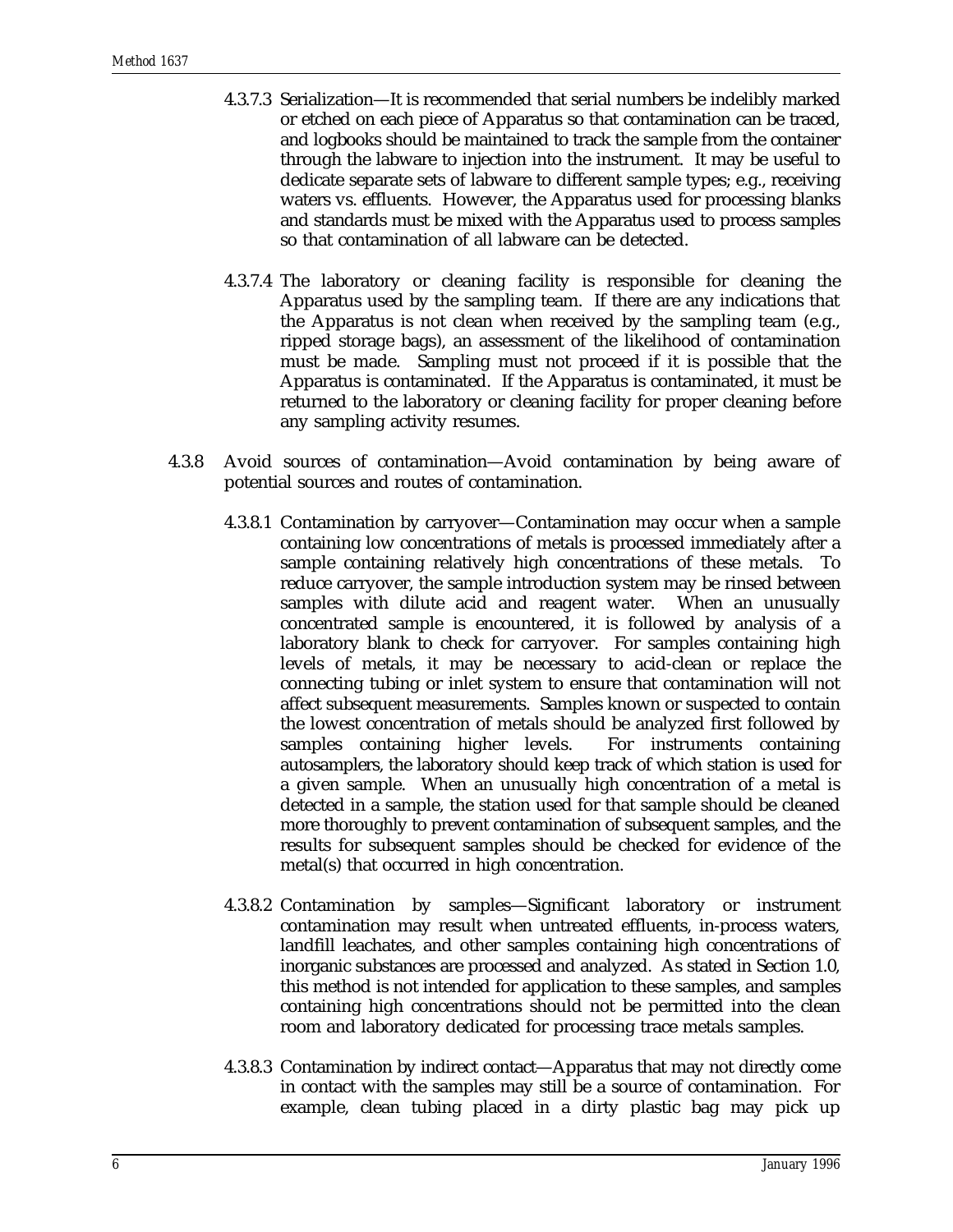contamination from the bag and then subsequently transfer the contamination to the sample. Therefore, it is imperative that every piece of the Apparatus that is directly or indirectly used in the collection, processing, and analysis of ambient water samples be cleaned as specified in Section 11.0.

- 4.3.8.4 Contamination by airborne particulate matter—Less obvious substances capable of contaminating samples include airborne particles. Samples may be contaminated by airborne dust, dirt, particles, or vapors from unfiltered air supplies; nearby corroded or rusted pipes, wires, or other fixtures; or metal-containing paint. Whenever possible, sample processing and analysis should occur as far as possible from sources of airborne contamination.
- 4.4 Interferences—Several interference sources may cause inaccuracies in the determination of trace elements by GFAA. These interferences can be classified into three major subdivisions: spectral, matrix, and memory. Some of these interferences can be minimized through the preconcentration step, which reduces the Ca, Mg, Na, and chloride concentrations in the sample before GFAA analysis.
	- 4.4.1 Spectral interferences are caused by the absorbance of light by a molecule or atom that is not the analyte of interest or emission from black body radiation.
		- 4.4.1.1 Spectral interferences caused by an element only occur if there is a spectral overlap between the wavelength of the interfering element and the analyte of interest. Fortunately, this type of interference is relatively uncommon in STPGFAA because of the narrow atomic line widths associated with STPGFAA. In addition, the use of appropriate furnace temperature programs and high spectral purity lamps as light sources can minimize the possibility of this type of interference. However, molecular absorbances can span several hundred nanometers, producing broadband spectral interferences. This type of interference is far more common in STPGFAA. The use of matrix modifiers, selective volatilization, and background correctors are all attempts to eliminate unwanted nonspecific absorbance. Since the nonspecific component of the total absorbance can vary considerably from sample type to sample type, to provide effective background correction and eliminate elemental spectral interferences, the exclusive use of Zeeman background correction is specified in this method.
		- 4.4.1.2 Spectral interferences are also caused by black body radiation produced during the atomization furnace cycle. This black body emission reaches the photomultiplier tube, producing erroneous results. The magnitude of this interference can be minimized by proper furnace tube alignment and monochromator design. In addition, atomization temperatures that adequately volatilize the analyte of interest without producing unnecessary black body radiation can help reduce unwanted background emission produced during atomization.
	- 4.4.2 Matrix interferences are caused by sample components that inhibit the formation of free atomic analyte atoms during the atomization cycle. In this method, the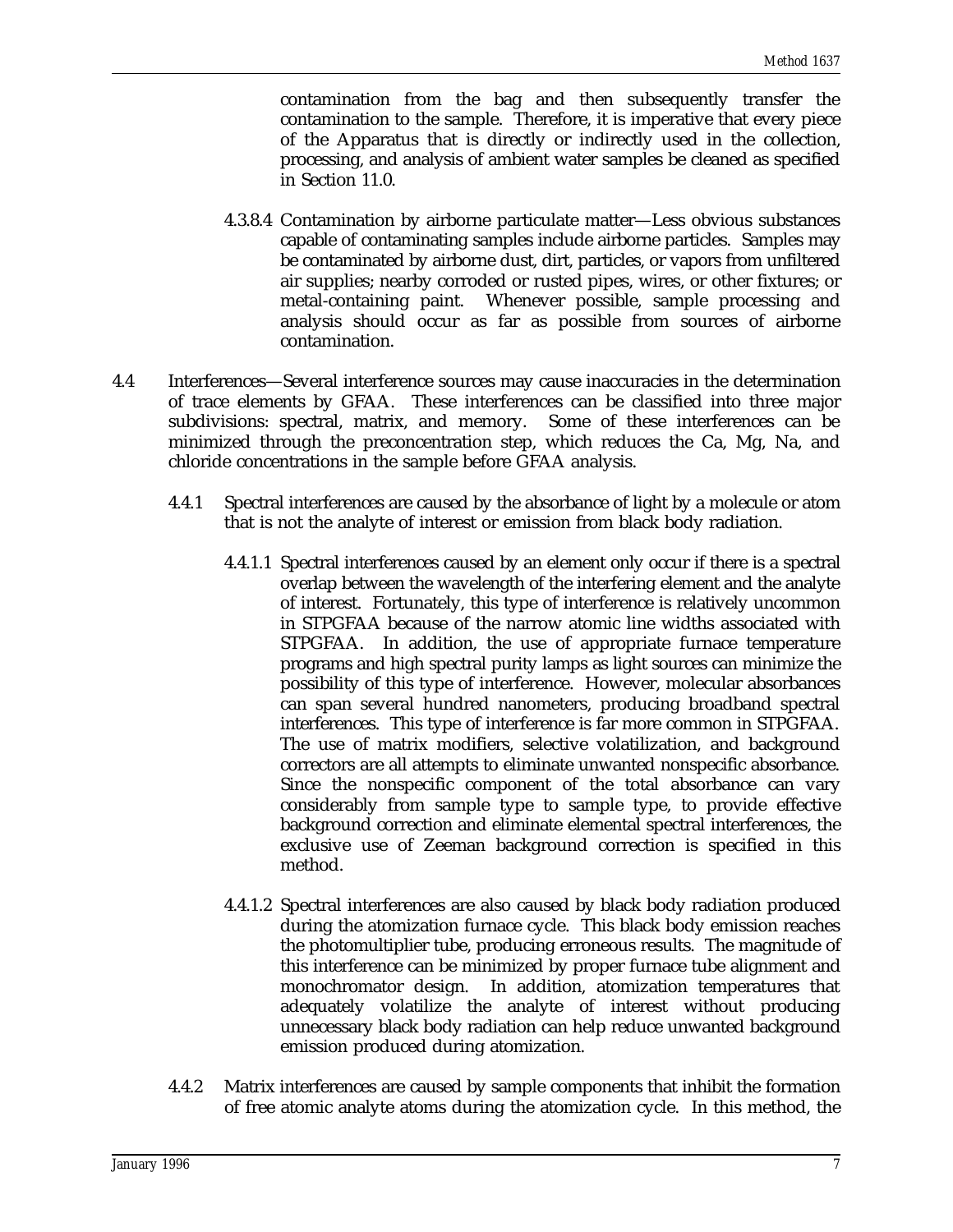use of a delayed atomization device that provides warmer gas phase temperatures is required. These devices provide an environment that is more conducive to the formation of free analyte atoms and thereby minimize this type of interference. This type of interference can be detected by analyzing the sample plus a sample aliquot fortified with a known concentration of the analyte. If the determined concentration of the analyte addition is outside a designated range, a possible matrix effect should be suspected (Section 9.3)

- 4.4.3 Memory interferences result from analyzing a sample containing a high concentration of an element (typically a high atomization temperature element) that cannot be removed quantitatively in one complete set of furnace steps. The analyte that remains in the furnace can produce false positive signals on subsequent sample(s). Therefore, the analyst should establish the analyte concentration that can be injected into the furnace and adequately removed in one complete set of furnace cycles. If this concentration is exceeded, the sample should be diluted and a blank analyzed to ensure the memory effect has been eliminated before reanalyzing the diluted sample.
- 4.4.4 Low recoveries may be encountered in the preconcentration cycle if the trace elements are complexed by competing chelators (humic/fulvic) in the sample or are present as colloidal material. Acid solubilization pretreatment is used to improve analyte recovery and to minimize adsorption, hydrolysis, and precipitation effects.
- 4.4.5 Memory interferences from the chelating system may be encountered, especially after analyzing a sample containing high analyte concentrations. A thorough column rinsing sequence following elution of the analytes is necessary to minimize such interferences.

#### **5.0 Safety**

- 5.1 The toxicity or carcinogenicity of reagents used in this method have not been fully established. Each chemical should be regarded as a potential health hazard and exposure to these compounds should be as low as reasonably achievable.
	- 5.1.1 Each laboratory is responsible for maintaining a current awareness file of OSHA regulations for the safe handling of the chemicals specified in this method (References 15-18). A reference file of material safety data sheets (MSDSs) should also be available to all personnel involved in the chemical analysis. It is also suggested that the laboratory perform personal hygiene monitoring of each analyst who uses this method and that the results of this monitoring be made available to the analyst. The references and bibliography at the end of Reference 18 are particularly comprehensive in dealing with the general subject of laboratory safety.
	- 5.1.2 Concentrated nitric and hydrochloric acids present various hazards and are moderately toxic and extremely irritating to skin and mucus membranes. Use these reagents in a fume hood whenever possible and if eye or skin contact occurs, flush with large volumes of water. Always wear protective clothing and safety glasses or a shield for eye protection, and observe proper mixing when working with these reagents.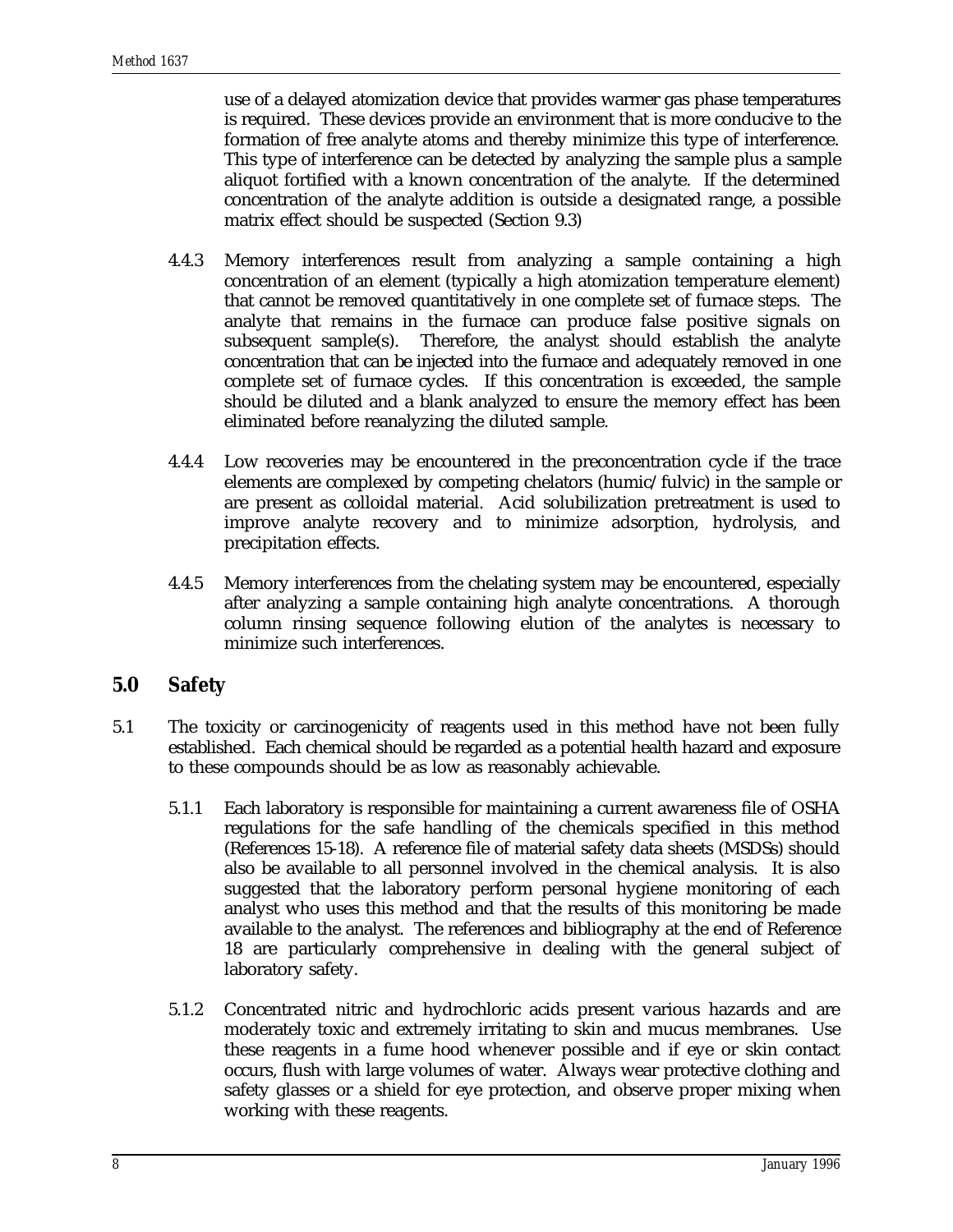- 5.2 The acidification of samples containing reactive materials may result in the release of toxic gases, such as cyanides or sulfides. Acidification of samples should be done in a fume hood.
- 5.3 All personnel handling environmental samples known to contain or to have been in contact with human waste should be immunized against known disease-causative agents.
- 5.4 During atomization, the graphite tube emits intense UV radiation. Suitable precautions should be taken to protect personnel from such a hazard.
- 5.5 The use of the argon/hydrogen gas mixture during the dry and char steps may evolve a considerable amount of HCl gas. Therefore, adequate ventilation is required.

### **6.0 Apparatus, Equipment, and Supplies**

*DISCLAIMER: The mention of trade names or commercial products in this method is for illustrative purposes only and does not constitute endorsement or recommendation for use by the Environmental Protection Agency. Equivalent performance may be achievable using apparatus and materials other than those suggested here. The laboratory is responsible for demonstrating equivalent performance.*

#### 6.1 Facility

- 6.1.1 Clean room—Class 100, 200  $ft^2$  minimum, with down-flow, positive-pressure ventilation, air-lock entrances, and pass-through doors.
	- 6.1.1.1 Construction materials—Nonmetallic, preferably plastic sheeting attached without metal fasteners. If painted, paints that do not contain the metal(s) of interest must be used.
	- 6.1.1.2 Adhesive mats, for use at entry points to control dust and dirt from shoes.
- 6.1.2 Fume hoods—Nonmetallic, two minimum, with one installed internal to the clean room.
- 6.1.3 Clean benches—Class 100, one installed in the clean room, the other adjacent to the analytical instrument(s) for preparation of samples and standards.
- 6.2 Graphite Furnace Atomic Absorbance Spectrophotometer
	- 6.2.1 The GFAA spectrometer must be capable of programmed heating of the graphite tube and the associated delayed atomization device. The instrument must be equipped with an adequate background correction device capable of removing undesirable nonspecific absorbance over the spectral region of interest and provide an analytical condition not subject to the occurrence of interelement spectral overlap interferences. The furnace device must be capable of using an alternate gas supply during specified cycles of the analysis. The capability to record relatively fast (<1 second) transient signals and evaluate data on a peak area basis is preferred. In addition, a recirculating refrigeration bath is recommended for improved reproducibility of furnace temperatures.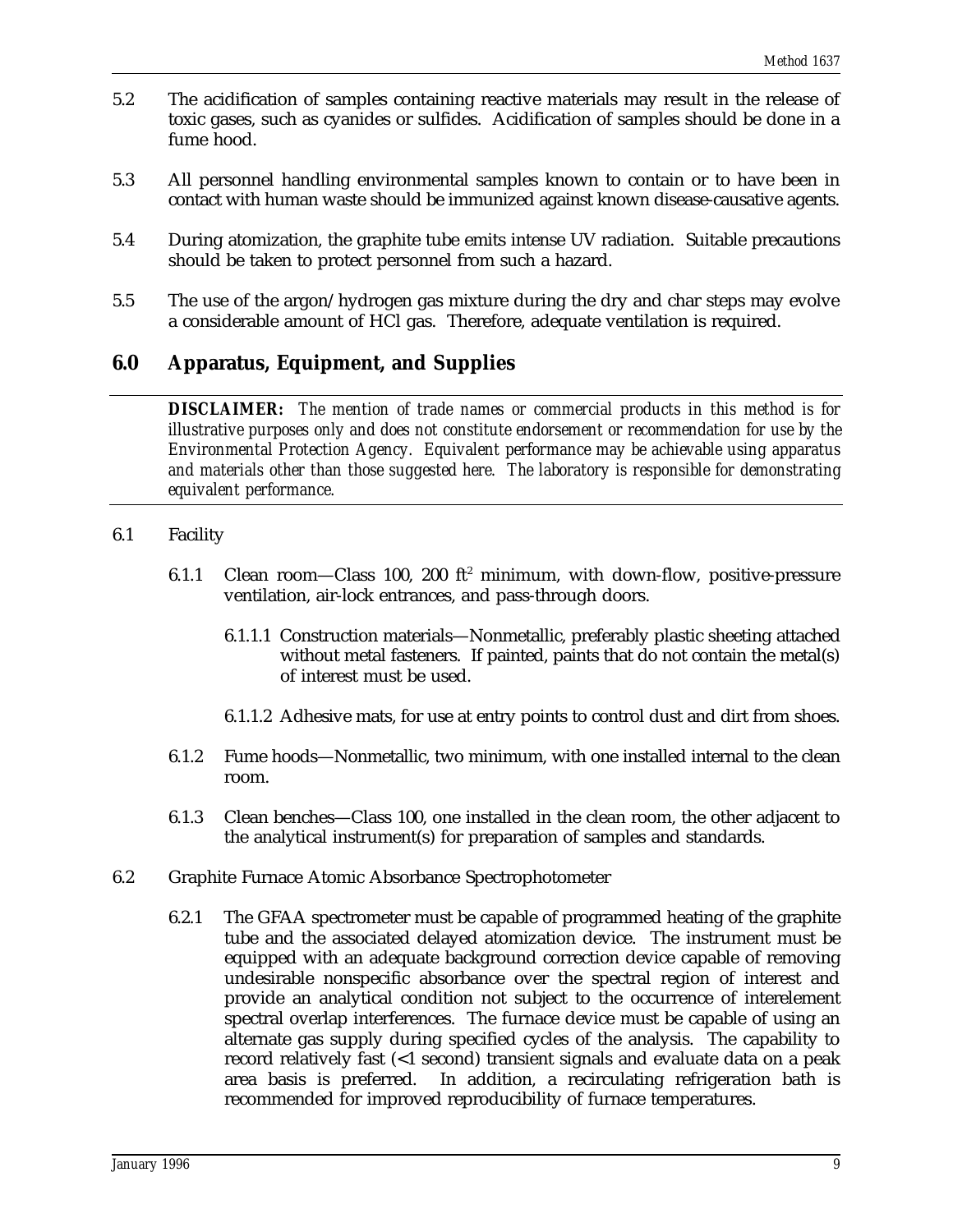- 6.2.2 Single element hollow cathode lamps or single element electrodeless discharge lamps along with the associated power supplies.
- 6.2.3 Argon gas supply (high-purity grade, 99.99%) for use during the atomization of selenium, for sheathing the furnace tube when in operation, and during furnace cleanout.
- 6.2.4 Alternate gas mixture (hydrogen 5%-argon 95%) for use as a continuous gas flow environment during the dry and char furnace cycles
- 6.2.5 Autosampler capable of adding matrix modifier solutions to the furnace, a single addition of analyte, and completing methods of standard additions when required.
- 6.3 Preconcentration System—System containing no metal parts in the analyte flow path, configured as shown with a sample loop in Figure 1 and without a sample loop in Figure 2.

*NOTE: An alternate preconcentration system to the one described below may be used if all performance criteria listed in this method can be met. If low recoveries are encountered in the preconcentration cycle for a particular analyte, it may be necessary to use an alternate preconcentration system.*

- 6.3.1 Column—Macroporous iminodiacetate chelating resin (Dionex Metpac CC-1 or equivalent).
- 6.3.2 Control valves—Inert double stack, pneumatically operated four-way slider valves with connectors.
- 6.3.3 Argon gas supply regulated at 80-100 psi.
- 6.3.4 Solution reservoirs—Inert containers, e.g., high-density polyethylene (HDPE), for holding eluent and carrier reagents.
- 6.3.5 Tubing—High-pressure, narrow-bore, inert tubing (e.g., Tefzel ETFE or equivalent) for interconnection of pumps and valve assemblies and a minimum length for connection of the preconcentration system with the sample collection vessel.
- 6.3.6 Eluent pumping system (gradient pump)—Programmable flow, high-pressure pumping system, capable of delivering either one of three eluents at a pressure up to 2000 psi and a flow rate of 1-5 mL/min.
- 6.3.7 System setup, including sample loop (Figure 1).
	- 6.3.7.1 Sample loop—10 mL loop constructed from narrow-bore, high-pressure inert tubing, Tefzel ETFE (ethylene tetra-fluoroethylene) or equivalent.
	- 6.3.7.2 Auxiliary pumps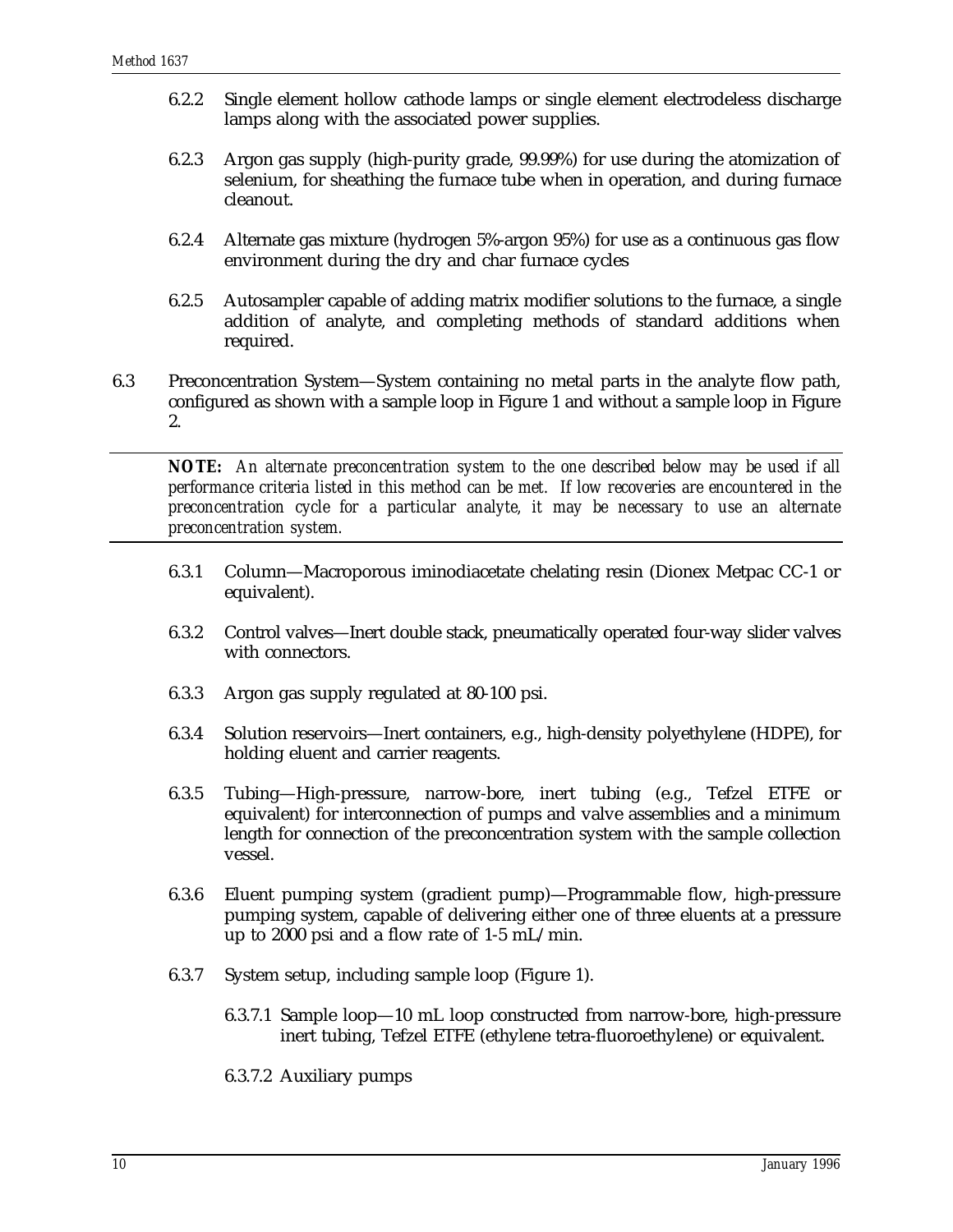- 6.3.7.2.1 On-line buffer pump—Piston pump (Dionex QIC pump or equivalent) for delivering 2 M ammonium acetate buffer solution.
- 6.3.7.2.2 Carrier pump—Peristaltic pump (Gilson Minipuls or equivalent) for delivering 1% nitric acid carrier solution.
- 6.3.7.2.3 Sample pump—Peristaltic pump for loading sample loop.
- 6.3.8 System setup without sample loop (Figure 2).

#### 6.3.8.1 Auxiliary pumps

- 6.3.8.1.1 Sample pump (Dionex QIC pump or equivalent) for loading sample on the column.
- 6.3.8.1.2 Carrier pump (Dionex QIC pump or equivalent) used to flush collection line between samples.
- 6.4 Analytical Balance—With capability to measure to 0.1 mg, for use in weighing solids and for preparing standards.
- 6.5 Temperature Adjustable Hot Plate—Capable of maintaining a temperature of 95°C.
- 6.6 Centrifuge—With guard bowl, electric timer, and brake (optional).
- 6.7 Gravity Convection Drying Oven—With thermostatic control capable of maintaining105°C  $(\pm 5^{\circ}C).$
- 6.8 Alkaline Detergent—Liquinox®, Alconox®, or equivalent.
- 6.9 pH meter or pH paper.
- 6.10 Labware—For determination of trace levels of elements, contamination and loss are of prime consideration. Potential contamination sources include improperly cleaned laboratory apparatus and general contamination within the laboratory environment from dust, etc. A clean laboratory work area should be designated for trace element sample handling. Sample containers can introduce positive and negative errors in the determination of trace elements by (1) contributing contaminants through surface desorption or leaching, and (2) depleting element concentrations through adsorption processes. All labware must be metal free. Suitable construction materials are fluoropolymer (FEP, PTFE), conventional or linear polyethylene, polycarbonate, and polypropylene. Fluoropolymer should be used when samples are to be analyzed for mercury. All labware should be cleaned according to the procedure in Section 11.4. Gloves, plastic wrap, storage bags, and filters may all be used new without additional cleaning unless results of the equipment blank pinpoint any of these materials as a source of contamination. In this case, either an alternate supplier must be obtained or the materials must be cleaned.

*NOTE: Chromic acid must not be used for cleaning glassware.*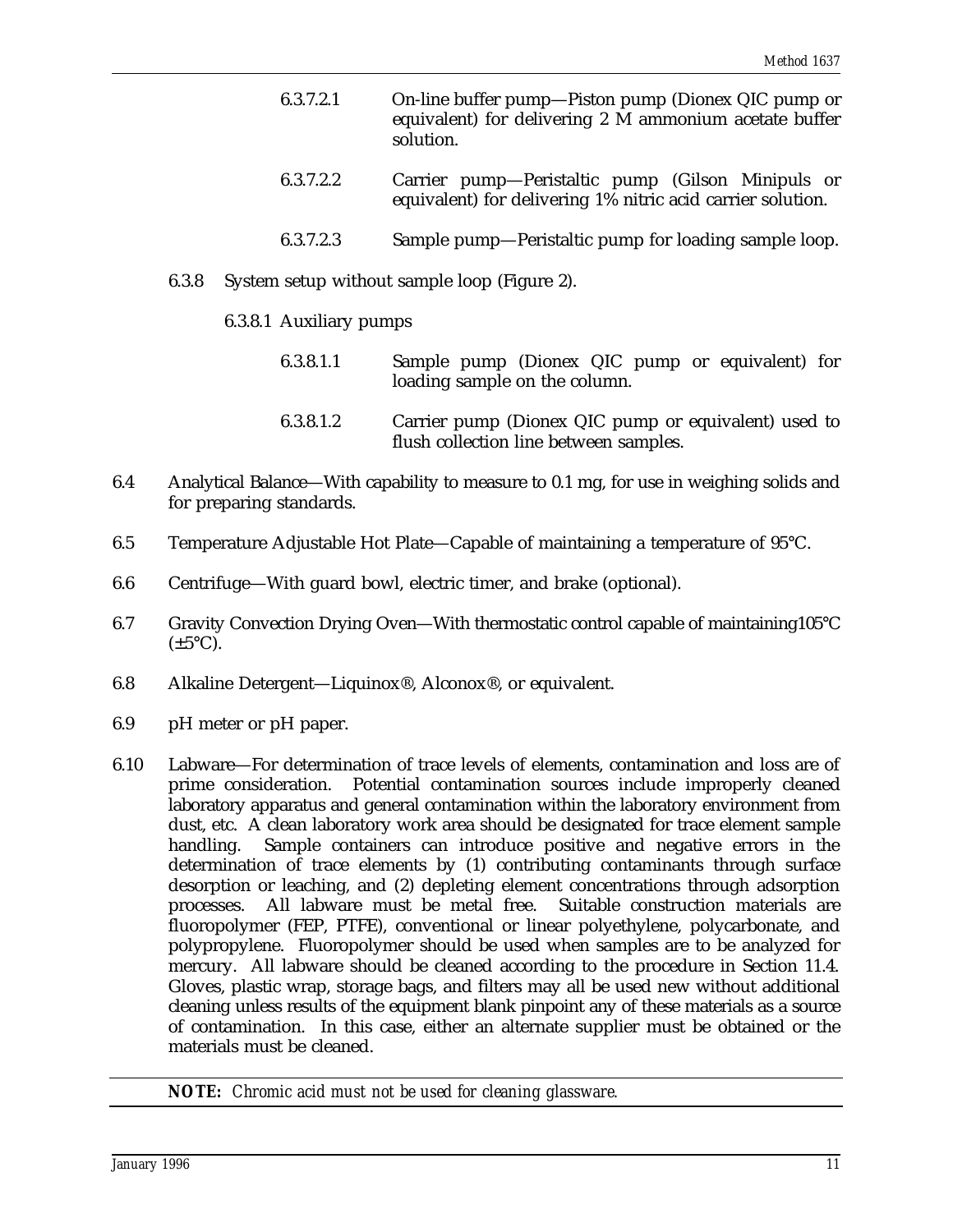- 6.10.1 Volumetric flasks, graduated cylinders, funnels and centrifuge tubes.
- 6.10.2 Assorted calibrated pipets.
- 6.10.3 PTFE (or other suitable material) beakers—250 mL with PTFE covers.
- 6.10.4 Narrow-mouth storage bottles—FEP (fluorinated ethylene propylene) with ETFE (ethylene tetrafluorethylene) screw closure, 125-250 mL capacities.
- 6.10.5 One-piece stem FEP wash bottle—With screw closure, 125 mL capacity.
- 6.10.6 Tongs—For removal of Apparatus from acid baths. Coated metal tongs may not be used.
- 6.10.7 Gloves—Clean, nontalc polyethylene, latex, or vinyl; various lengths. Heavy gloves should be worn when working in acid baths since baths will contain hot, strong acids.
- 6.10.8 Buckets or basins—5-50 L capacity for acid soaking of the Apparatus.
- 6.10.9 Nonmetallic brushes—For scrubbing Apparatus.
- 6.10.10 Storage bags—Clean, zip-type, nonvented, colorless polyethylene (various sizes) for storage of Apparatus.
- 6.10.11 Plastic wrap—Clean, colorless polyethylene for storage of Apparatus.
- 6.11 Sampling Equipment—The sampling team may contract with the laboratory or a cleaning facility who is responsible for cleaning, storing, and shipping all sampling devices, sample bottles, filtration equipment, and all other Apparatus used for the collection of ambient water samples. Before the equipment is shipped to the field site, the laboratory or facility must generate an acceptable equipment blank (Section 9.5.3) to demonstrate that the sampling equipment is free from contamination.
	- 6.11.1 Sampling devices—Before ambient water samples are collected, consideration should be given to the type of sample to be collected and the devices to be used (grab, surface, or subsurface samplers). The laboratory or cleaning facility must clean all devices used for sample collection. The Sampling Method describes various types of samplers. Cleaned sampling devices should be stored in polyethylene bags or wrap.
	- 6.11.2 Sample bottles—Fluoropolymer (FEP, PTFE), conventional or linear polyethylene, polycarbonate, or polypropylene; 500 mL with lids. Cleaned sample bottles should be filled with  $0.1\%$  HCl (v/v) until use.

*NOTE: If mercury is a target analyte, fluoropolymer or glass bottles must be used.* 

- 6.11.3 Filtration apparatus
	- 6.11.3.1 Filters, Gelman Supor 0.45 µm, 15 mm diameter filter capsules (Gelman 12175), or equivalent.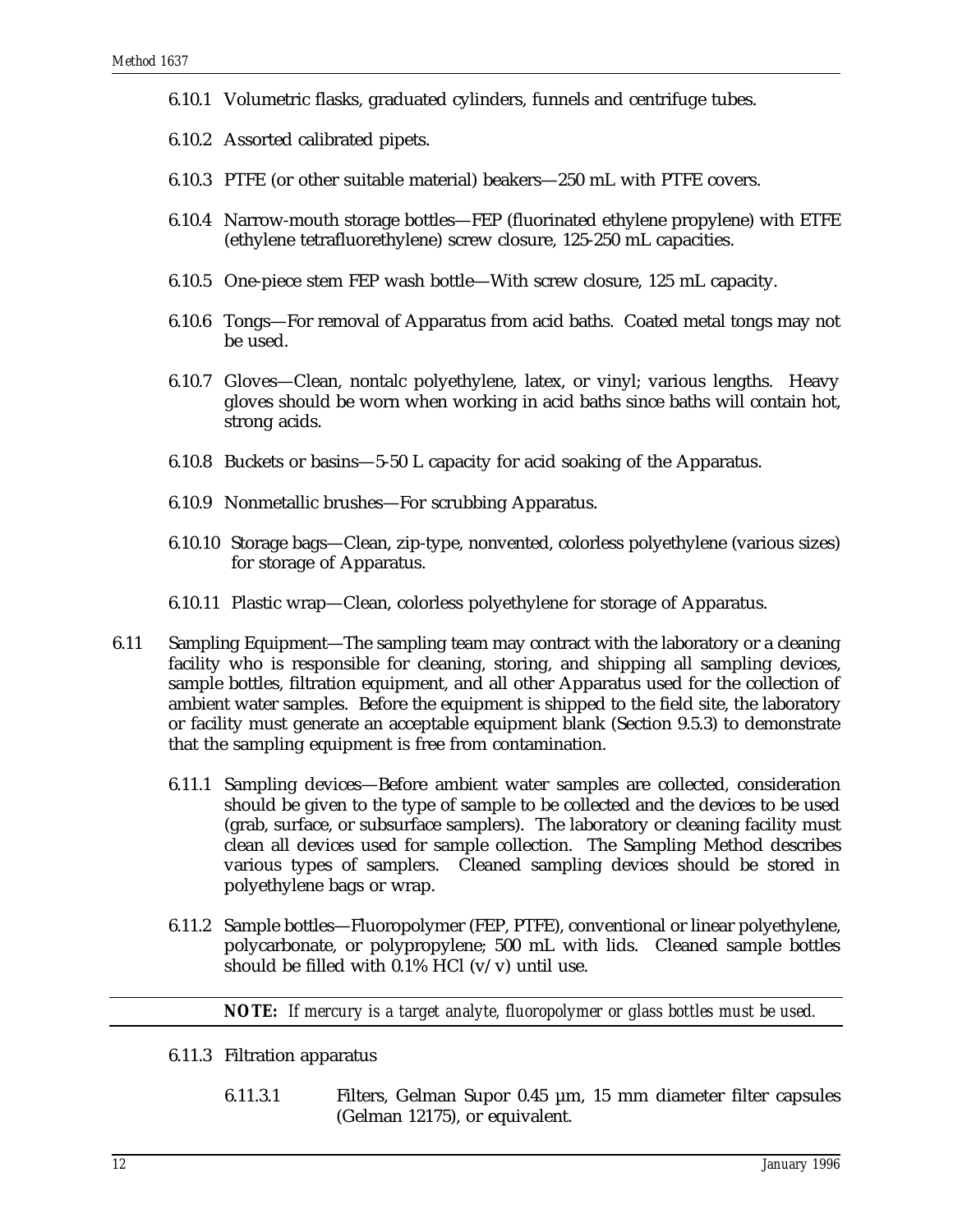- 6.11.3.2 Peristaltic pump—115 V a.c., 12 V d.c., internal battery, variablespeed, single-head (Cole-Parmer, portable, "Masterflex L/S," Catalog No. H-07570-10 drive with Quick Load pump head, Catalog No. H-07021-24, or equivalent).
- 6.11.3.3 Tubing for use with peristaltic pump—Styrene/ethylene/ butylene/silicone (SEBS) resin, approximately 3/8 in i.d. by approx 3 ft (Cole-Parmer size 18, Catalog No. G-06464-18, or approximately 1/4 in i.d., Cole-Parmer size 17, Catalog No. G-06464-17, or equivalent). Tubing is cleaned by soaking in 5-10% HCl solution for 8-24 hours, rinsing with reagent water in a clean bench in a clean room, and drying in the clean bench by purging with metal-free air or nitrogen. After drying, the tubing is double-bagged in clear polyethylene bags, serialized with a unique number, and stored until use.

### **7.0 Reagents and Standards**

Reagents may contain elemental impurities that might affect analytical data. Only highpurity reagents should be used. If the purity of a reagent is in question, analyze for contamination. All acids used for this method must be of ultra high-purity grade or equivalent. Suitable acids are available from a number of manufacturers. Redistilled acids prepared by sub-boiling distillation are acceptable.

- 7.1 Reagents for cleaning Apparatus—Sample bottle storage, and sample preservation and preparation.
	- 7.1.1 Nitric acid—Concentrated (sp gr 1.41), Seastar or equivalent.
	- 7.1.2 Nitric acid (1+1)—Add 500 mL concentrated nitric acid to 400 mL of regent water and dilute to 1 L.
	- 7.1.3 Nitric acid 0.75 M—Dilute 47.7 mL (67.3 g) concentrated nitric acid to 1000 mL with reagent water.
	- 7.1.4 Nitric acid (1+9)—Add 100 mL concentrated nitric acid to 400 mL of reagent water and dilute to 1 L.
	- 7.1.5 Hydrochloric acid—Concentrated (sp gr 1.19).
	- 7.1.6 Hydrochloric acid (1+1)—Add 500 mL concentrated hydrochloric acid to 400 mL of reagent water and dilute to 1 L.
	- 7.1.7 Hydrochloric acid (1+4)—Add 200 mL concentrated hydrochloric acid to 400 mL of reagent water and dilute to 1 L.
	- 7.1.8 Hydrochloric acid (HCl)—1 N trace metal grade.
	- 7.1.9 Hydrochloric acid (HCl)—10% wt, trace metal grade.
	- 7.1.10 Hydrochloric acid (HCl)—1% wt, trace metal grade.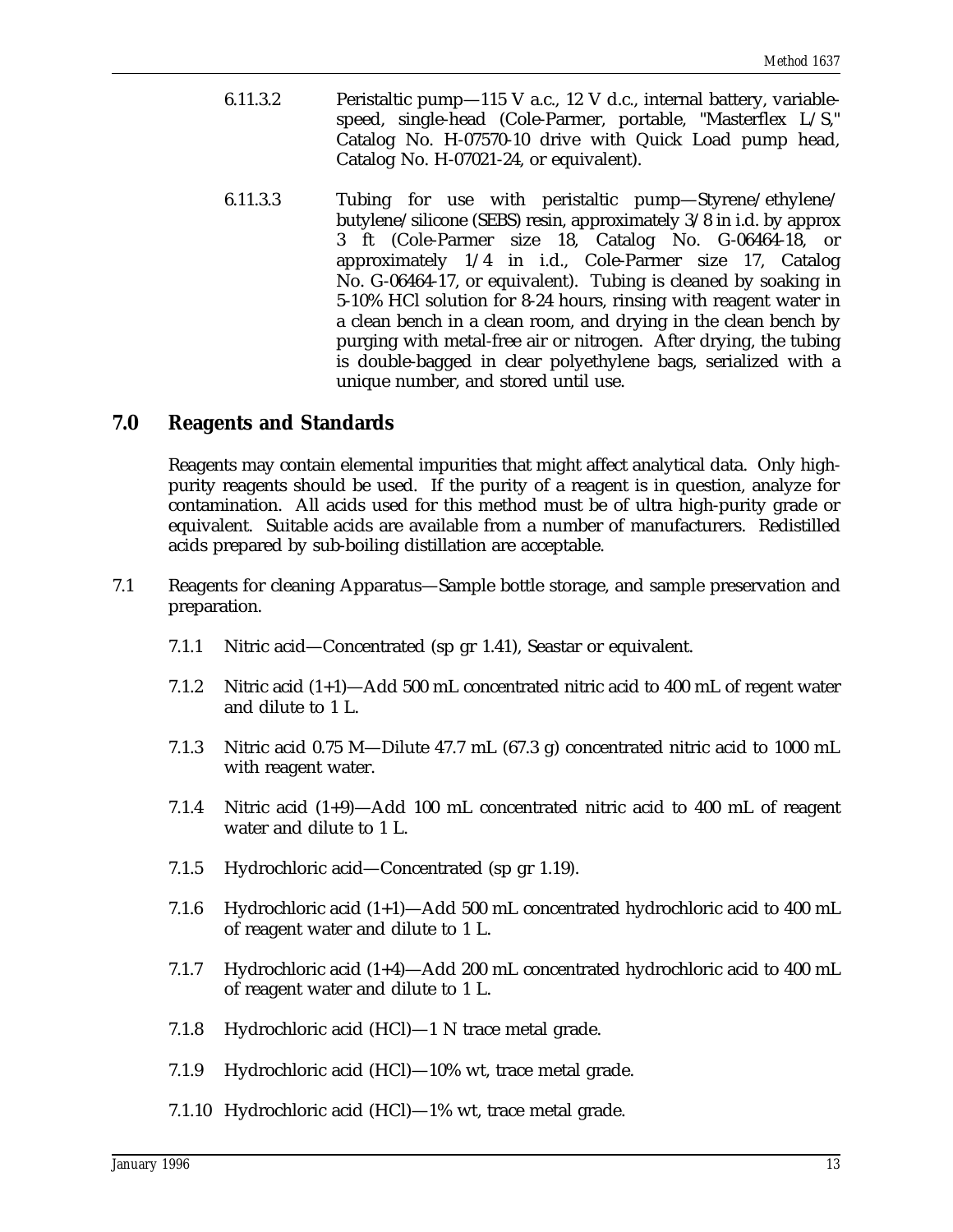- 7.1.11 Hydrochloric acid  $(HCl)$ —0.5%  $(v/v)$ , trace metal grade.
- 7.1.12 Hydrochloric acid  $(HCl)$ —0.1%  $(v/v)$  ultrapure grade.
- 7.1.13 Acetic acid—Glacial (sp gr 1.05).
- 7.1.14 Ammonium hydroxide (20%).
- 7.1.15 Ammonium acetate buffer 1 M, pH 5.5—Add 58 mL (60.5 g) of glacial acetic acid to 600 mL of reagent water. Add 65 mL (60 g) of 20% ammonium hydroxide and mix. Check the pH of the resulting solution by withdrawing a small aliquot and testing with a calibrated pH meter, adjusting the solution to pH 5.5 ( $\pm$ 0.1) with small volumes of acetic acid or ammonium hydroxide as necessary. Cool and dilute to 1 L with reagent water.
- 7.1.16 Ammonium acetate buffer 2 M, pH 5.5—Prepare as for Section 7.1.15 using 116 mL (121 g) glacial acetic acid and 130 mL (120 g) 20% ammonium hydroxide, diluted to 1000 mL with reagent water.

*NOTE: If the system is configured as shown in Figure 1, the ammonium acetate buffer solutions may be further purified by passing them through the chelating column at a flow rate of 5.0 mL/min. Collect the purified solution in a container. Then elute the collected contaminants from the column using 0.75 M nitric acid for five minutes at a flow rate of 4.0 mL/min. If the system is configured as shown in Figure 2, most of the buffer is being purified in an on-line configuration through the cleanup column.* 

7.1.17 Oxalic acid dihydrate (CASRN 6153-56-6), 0.2 M—Dissolve 25.2 g reagent grade  $C_2H_2O_4$  and  $250$  mL reagent water and dilute to 1000 mL with reagent water.

*CAUTION: Oxalic acid is toxic; handle with care.*

- 7.2 Reagent Water—Water demonstrated to be free from the metal(s) of interest and potentially interfering substances at the MDL for that metal listed in Table 1. Prepared by distillation, deionization, reverse osmosis, anodic/cathodic stripping voltammetry, or other technique that removes the metal(s) and potential interferent(s).
- 7.3 Matrix Modifier—Dissolve 300 mg palladium (Pd) powder in a minimum amount of concentrated  $HNO<sub>3</sub>$  (1 mL of  $HNO<sub>3</sub>$  , adding concentrated HCl only if necessary). Dissolve 200 mg of  $Mg(NO_3)$ . 6H, O in reagent water. Pour the two solutions together and dilute to 100 mL with reagent water.

*NOTE: It is recommended that the matrix modifier be analyzed separately to assess the contribution of the modifier to the overall laboratory blank.*

7.4 Standard Stock Solutions—Stock standards may be purchased or prepared from ultra high-purity grade chemicals (99.99-99.999% pure). All compounds must be dried for one hour at 105°C, unless otherwise specified. It is recommended that stock solutions be stored in FEP bottles. Replace stock standards when succeeding dilutions for preparation of calibration standards cannot be verified.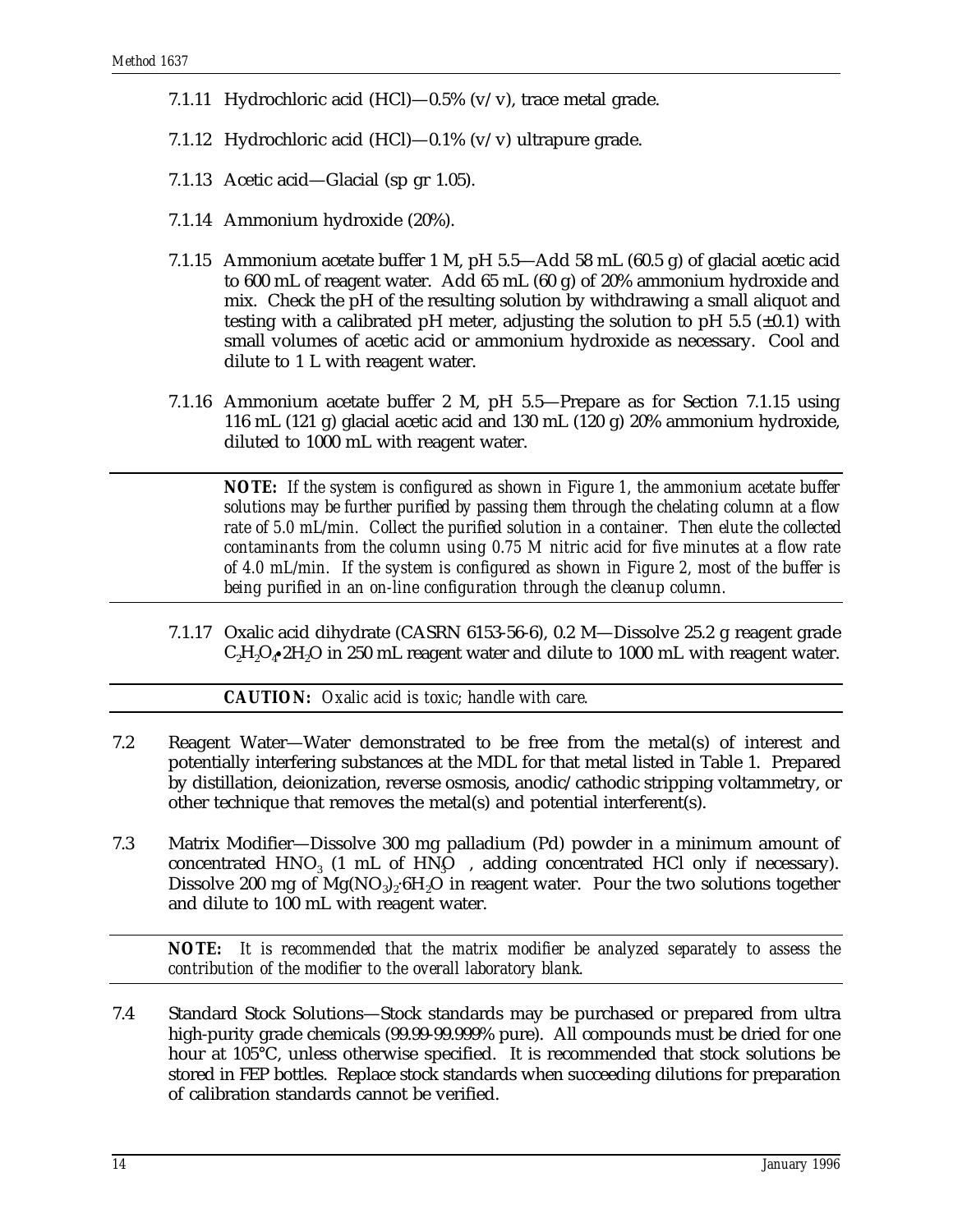*CAUTION: Many of these chemicals are extremely toxic if inhaled or swallowed (Section 5.1). Wash hands thoroughly after handling.*

Below are typical stock solution preparation procedures for 1 L quantities, but for the purpose of pollution prevention, the analyst is encouraged to prepare smaller quantities when possible. Concentrations are calculated based on the weight of the pure element or the weight of the compound multiplied by the fraction of the analyte in the compound.

From pure element,

Concentration =  $\frac{\text{weight (mg)}}{\text{volume (L)}}$ 

From pure compound,

Concentration =  $\frac{\text{weight (mg)} \times \text{gravimetric factor}}{1 - \frac{\text{time}}{1 - \text{max}}$ volume  $(L)$ 

where,

gravimetric factor = the weight fraction of the analyte in the compound.

- 7.4.1 Cadmium solution, stock—1 mL = 1000  $\mu$ g Cd: Dissolve 1.000 g Cd metal, acidcleaned with  $(1+9)$  HNO<sub>3</sub>, weighed accurately to at least four significant figures, in 50 mL (1+1)  $HNO<sub>3</sub>$  with heating to effect dissolution. Let solution cool and dilute with reagent water in a 1 L volumetric flask.
- 7.4.2 Lead solution, stock—1 mL = 1000 µg Pb: Dissolve 0.1599 g PbNO<sub>3</sub> in 5 mL (1+1) nitric acid. Dilute to 100 mL with reagent water.
- 7.5 Preparation of Calibration Standards—Fresh calibration standards should be prepared every two weeks, or as needed. Dilute each stock standard solution to levels appropriate to the operating range of the instrument using reagent water containing  $1\%$  (v/v) HNO. Calibration standards should be prepared at a minimum of three concentrations, one of which must be at the ML (Table 1), and another that must be near the upper end of the linear dynamic range. Calibration standards should be initially verified using a quality control sample (Section 7.7).
- 7.6 Blanks—The laboratory should prepare the following types of blanks. A calibration blank is used to establish the analytical calibration curve; the laboratory (method) blank is used to assess possible contamination from the sample preparation procedure and to assess spectral background, and the rinse blank is used to flush the instrument autosampler uptake system. All diluent acids should be made from concentrated acids (Section 7.1) and reagent water (Section 7.2). In addition to these blanks, the laboratory may be required to analyze field blanks (Section 9.5.2) and equipment blanks (Section 9.5.3).
	- 7.6.1 Calibration blank—The calibration blank consists of 1% (v/v) HNO<sub>3</sub> in reagent water. The calibration blank should be stored in a FEP bottle.
	- 7.6.2 Laboratory blank—Must contain all the reagents in the same volumes as those used in processing the samples. The laboratory blank must be carried through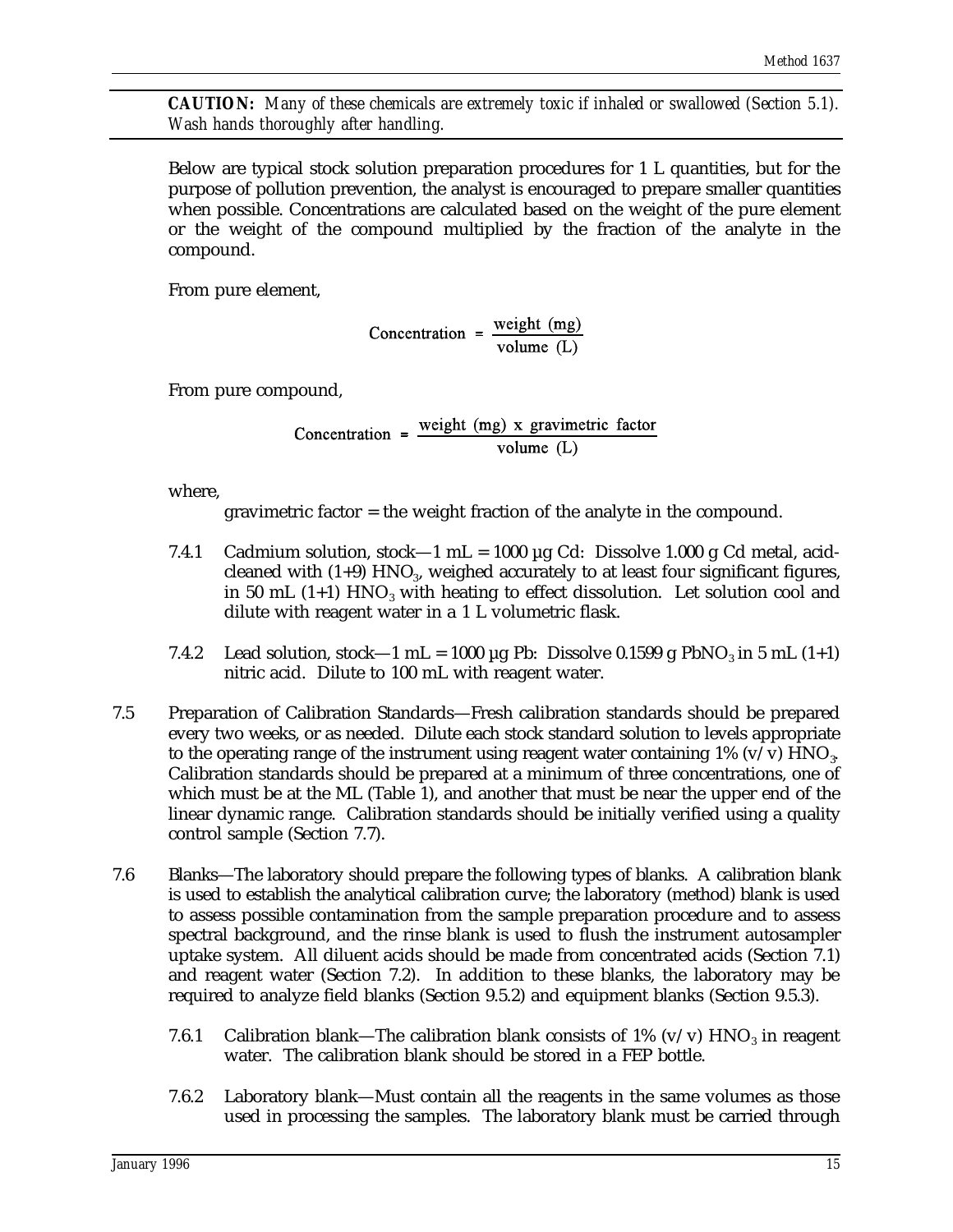the same entire preparation scheme as the samples including digestion, when applicable (Section 9.5.1).

- 7.6.3 The rinse blank is prepared as needed by adding 1.0 mL of concentrated  $HNO<sub>3</sub>$ and 1.0 mL concentrated HCl to 1 L of reagent water.
- 7.7 Quality Control Sample (QCS)—The QCS must be obtained from an outside source different from the standard stock solutions and prepared in the same acid mixture as that for the calibration standards. The concentration of the analytes in the QCS solution should be such that the resulting solution will provide an absorbance reading of approximately 0.1. The QCS solution should be stored in a FEP bottle and analyzed as needed to meet data quality needs. A fresh solution should be prepared quarterly or more frequently as needed.
- 7.8 Ongoing Precision and Recovery (OPR) Sample—The OPR should be prepared in the same acid mixture as that for the calibration standards by combining method analytes at appropriate concentrations. The OPR must be carried through the same entire preparation scheme as that for the samples including sample digestion, when applicable (Section 9.6).

# **8.0 Sample Collection, Filtration, Preservation, and Storage**

- 8.1 Before an aqueous sample is collected, consideration should be given to the type of data required, (i.e., dissolved or total recoverable), so that appropriate preservation and pretreatment steps can be taken. The pH of all aqueous samples *must* be tested immediately before aliquotting for processing or direct analysis to ensure the sample has been properly preserved. If properly acid-preserved, the sample can be held up to six months before analysis.
- 8.2 Sample Collection—Samples are collected as described in the Sampling Method.
- 8.3 Sample Filtration—For dissolved metals, samples and field blanks are filtered through a 0.45 µm capsule filter at the field site. The Sampling Method describes the filtering procedures. For the determination of total recoverable elements, samples are *not* filtered but should be preserved according to the procedures in Section 8.4.
- 8.4 Sample Preservation—Preservation of samples and field blanks for both dissolved and total recoverable elements may be performed in the field when the samples are collected or in the laboratory. However, to avoid the hazards of strong acids in the field and transport restrictions, to minimize the potential for sample contamination, and to expedite field operations, the sampling team may prefer to ship the samples to the laboratory within two weeks of collection. Samples and field blanks should be preserved at the laboratory immediately when they are received. For all metals, preservation involves the addition of  $10\%$  HNO<sub>3</sub> (Section 7.1.4) to bring the sample to pH <2. For samples received at neutral pH, approx 5 mL of  $10\%$  HNO<sub>3</sub> per liter will be required.
	- 8.4.1 Wearing clean gloves, remove the cap from the sample bottle, add the volume of reagent grade acid that will bring the pH to <2, and recap the bottle immediately. If the bottle is full, withdraw the necessary volume using a precleaned pipet and then add the acid. Record the volume withdrawn and the amount of acid used.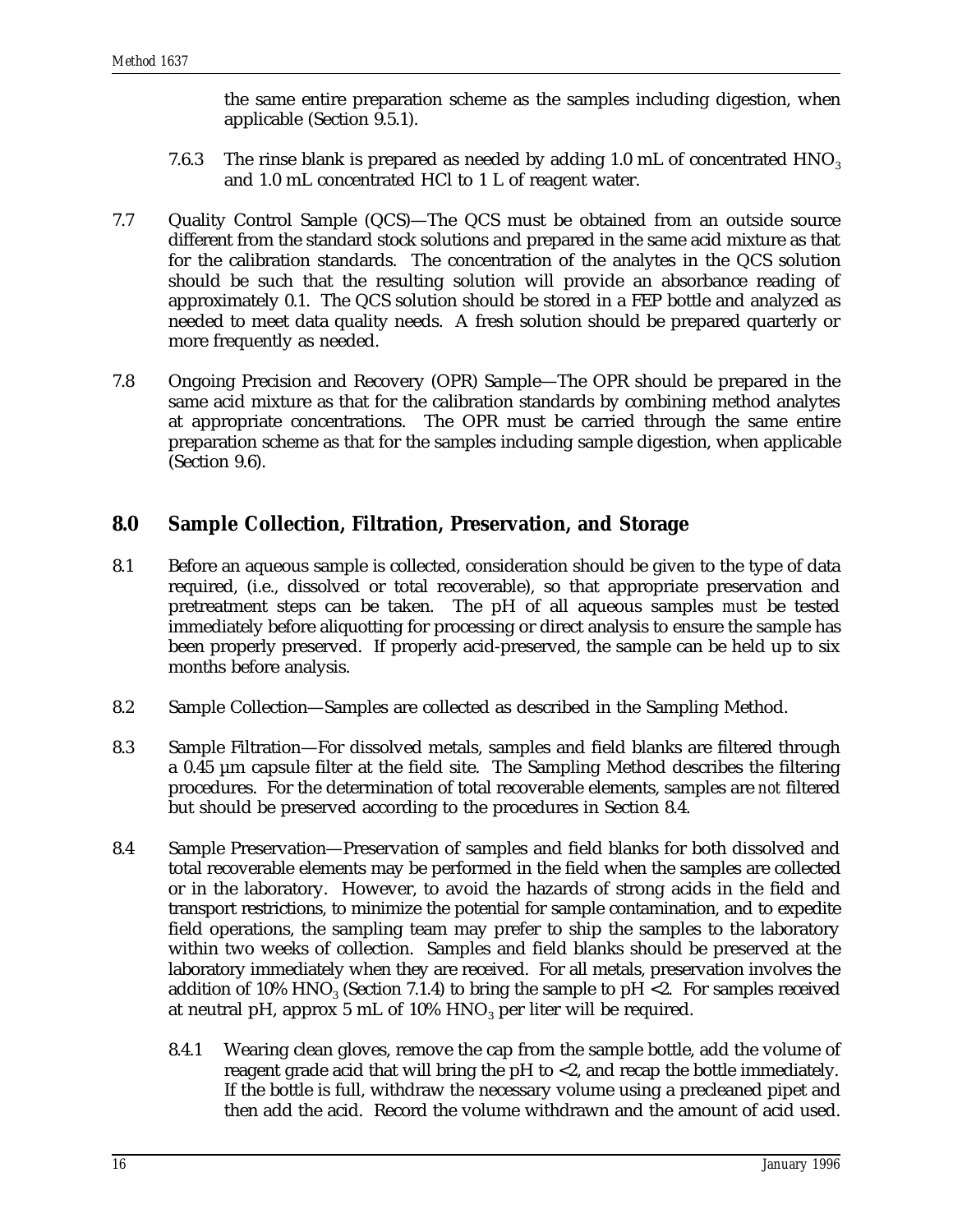*NOTE: Do not dip pH paper or a pH meter into the sample; remove a small aliquot with a clean pipet and test the aliquot. When the nature of the sample is either unknown or known to be hazardous, acidification should be done in a fume hood (Section 5.2).*

- 8.4.2 Store the preserved sample for a minimum of 48 hours at  $0.4^{\circ}$ C to allow the acid to completely dissolve the metal(s) adsorbed on the container walls. The sample should then verified to be  $pH < 2$  just before withdrawing an aliquot for processing or direct analysis. If for some reason such as high alkalinity the sample pH is verified to be >2, more acid must be added and the sample held for 16 hours until verified to be pH <2 (Section 8.1).
- 8.4.3 With each sample set, preserve a method blank and an OPR sample in the same way as the sample(s).
- 8.4.4 Sample bottles should be stored in polyethylene bags at 0-4°C until analysis.

# **9.0 Quality Assurance/Quality Control**

- 9.1 Each laboratory that uses this method is required to operate a formal quality assurance program (Reference 19). The minimum requirements of this program consist of an initial demonstration of laboratory capability, analysis of samples spiked with metals of interest to evaluate and document data quality, and analysis of standards and blanks as tests of continued performance. To determine that results of the analysis meet the performance characteristics of the method, laboratory performance is compared to established performance criteria.
	- 9.1.1 The analyst shall make an initial demonstration of the ability to generate acceptable accuracy and precision with this method. This ability is established as described in Section 9.2.
	- 9.1.2 In recognition of advances that are occurring in analytical technology, the analyst is permitted to exercise certain options to eliminate interferences or lower the costs of measurements. These options include alternate digestion, concentration, and cleanup procedures, and changes in instrumentation. Alternate determinative techniques, such as the substitution of a colorimetric technique or changes that degrade method performance, are not allowed. If an analytical technique other than the techniques specified in the method is used, that technique must have a specificity equal to or better than the specificity of the techniques in the method for the analytes of interest.
		- 9.1.2.1 Each time the method is modified, the analyst is required to repeat the procedure in Section 9.2. If the change will affect the detection limit of the method, the laboratory is required to demonstrate that the MDL (40 *CFR* Part 136, Appendix B) is lower than the MDL for that analyte in this method, or one-third the regulatory compliance level, whichever is higher. If the change will affect calibration, the analyst must recalibrate the instrument according to Section 10.0.
		- 9.1.2.2 The laboratory is required to maintain records of modifications made to this method. These records include the following, at a minimum: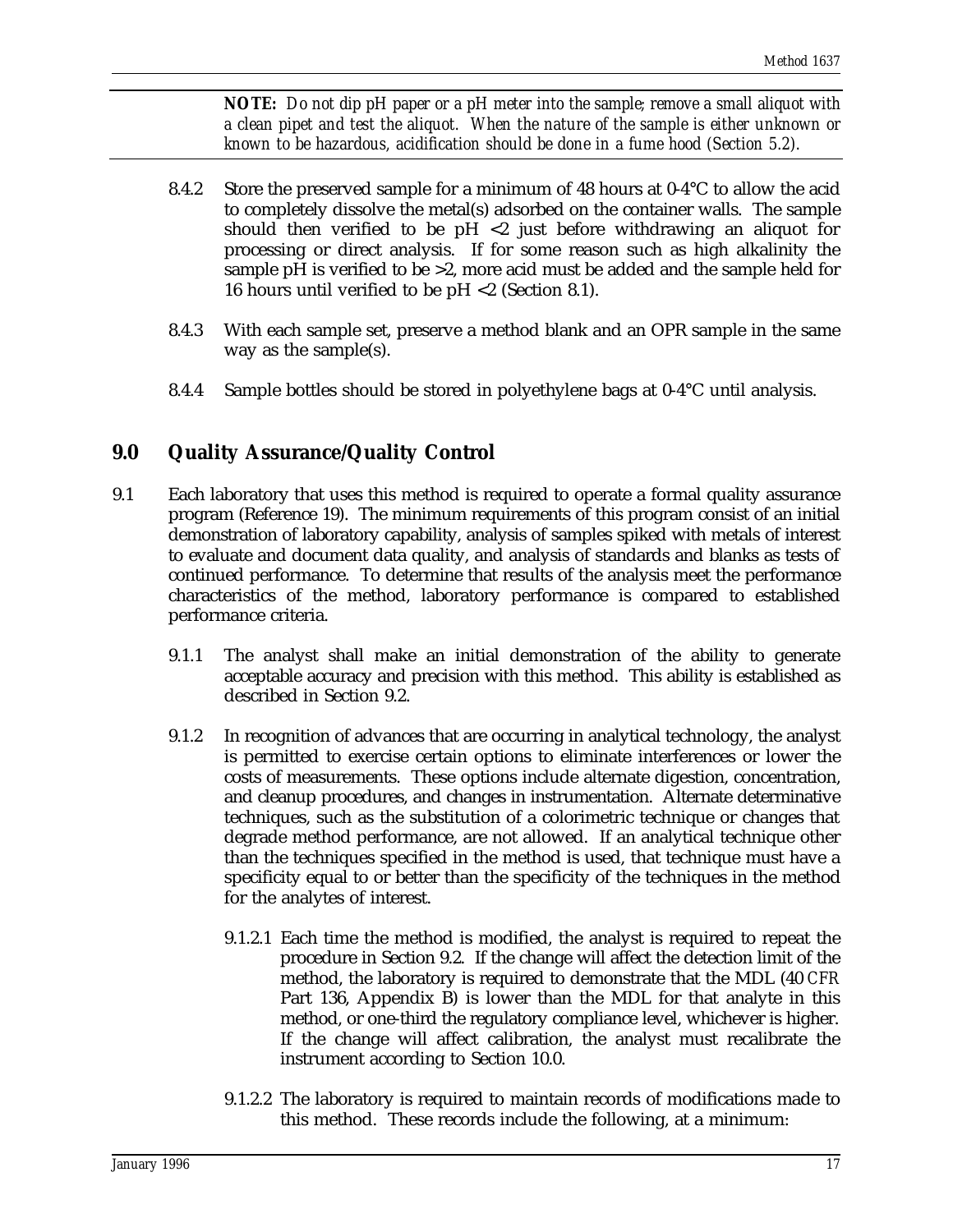- 9.1.2.2.1 The names, titles, addresses, and telephone numbers of the analyst(s) who performed the analyses and modification, and of the quality control officer who witnessed and will verify the analyses and modification.
- 9.1.2.2.2 A listing of metals measured, by name and CAS Registry number.
- 9.1.2.2.3 A narrative stating reason(s) for the modification(s).
- 9.1.2.2.4 Results from all quality control (QC) tests comparing the modified method to this method, including the following:
	- (a) Calibration
	- (b) Calibration verification
	- (c) Initial precision and recovery (Section 9.2)
	- (d) Analysis of blanks
	- (e) Accuracy assessment
- 9.1.2.2.5 Data that will allow an independent reviewer to validate each determination by tracing the instrument output (peak height, area, or other signal) to the final result. These data are to include the following, where possible:
	- (a) Sample numbers and other identifiers
	- (b) Digestion/preparation or extraction dates
	- (c) Analysis dates and times
	- (d) Analysis sequence/run chronology
	- (e) Sample weight or volume<br>(f) Volume before each extract
	- Volume before each extraction/concentration step
	- (g) Volume after each extraction/concentration step
	- (h) Final volume before analysis
	- (i) Injection volume
	- (j) Dilution data, differentiating between dilution of a sample or extract
	- (k) Instrument and operating conditions (make, model, revision, modifications)
	- (l) Sample introduction system (autosampler, flow injection system, etc.)
	- (m) Operating conditions (background corrections, temperature program, flow rates, etc.)
	- (n) Preconcentration system
	- (o) Detector (type, operating conditions, etc.)
	- (p) Mass spectra, printer tapes, and other recordings of raw data
	- (q) Quantitation reports, data system outputs, and other data to link raw data to results reported
- 9.1.3 Analyses of blanks are required to demonstrate freedom from contamination. Section 9.5 describes the required types, procedures, and criteria for analyzing blanks.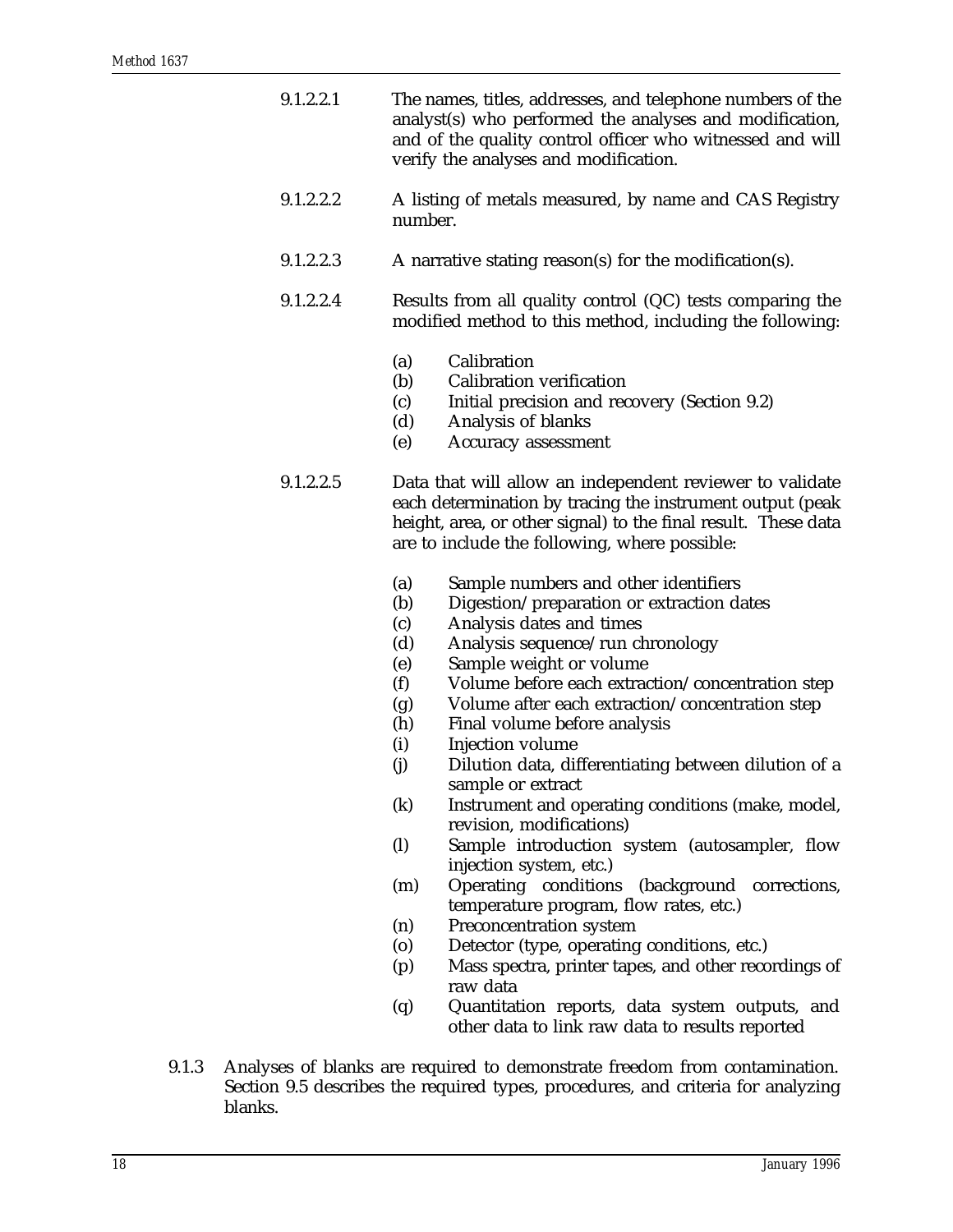- 9.1.4 To monitor method performance, the laboratory shall spike at least 10% of the samples with the metal(s) of interest. Section 9.3 describes this test. When results of these spikes indicate atypical method performance for samples, an alternative extraction or cleanup technique must be used to bring method performance within acceptable limits. If method performance for spikes cannot be brought within the limits in this method, the result may not be reported for regulatory compliance purposes.
- 9.1.5 The laboratory shall, on an ongoing basis, demonstrate through calibration verification and analysis of the ongoing precision and recovery aliquot that the analytical system is in control. Sections 10.8 and 9.6 describe these procedures.
- 9.1.6 The laboratory shall maintain records to define the quality of data that are generated. Section 9.3.4 describes the development of accuracy statements.
- 9.2 Initial Demonstration of Laboratory Capability
	- 9.2.1 Method detection limit—To establish the ability to detect the trace metals of interest, the analyst shall determine the MDL for each analyte according to the procedure in 40 *CFR* 136, Appendix B using the apparatus, reagents, and standards that will be used in the practice of this method. The laboratory must produce an MDL that is less than or equal to the MDL listed in Table 1, or onethird the regulatory compliance limit, whichever is greater. MDLs should be determined when a new operator begins work or whenever, in the judgment of the analyst, a change in instrument hardware or operating conditions would dictate that they be redetermined.
	- 9.2.2 Initial precision and recovery (IPR)—To establish the ability to generate acceptable precision and recovery, the analyst shall perform the following operations.
		- 9.2.2.1 Analyze four aliquots of reagent water spiked with the metal(s) of interest at two to three times the ML (Table 1), according to the procedures in Section 12.0. All digestion, extraction, and concentration steps, and the containers, labware, and reagents that will be used with samples must be used in this test.
		- 9.2.2.2 Using results of the set of four analyses, compute the average percent recovery (X) for the metal(s) in each aliquot and the standard deviation of the recovery (s) for each metal.
		- 9.2.2.3 For each metal, compare s and X with the corresponding limits for initial precision and recovery in Table 2. If s and X for all metal(s) meet the acceptance criteria, system performance is acceptable and analysis of blanks and samples may begin. If, however, any individual s exceeds the precision limit or any individual X falls outside the range for accuracy, system performance is unacceptable for that metal. Correct the problem and repeat the test (Section 9.2.2.1).
	- 9.2.3 Linear dynamic range (LDR)—The upper limit of the LDR must be established for the wavelength used for each analyte by determining the signal responses from a minimum of six different concentration standards across the range, two of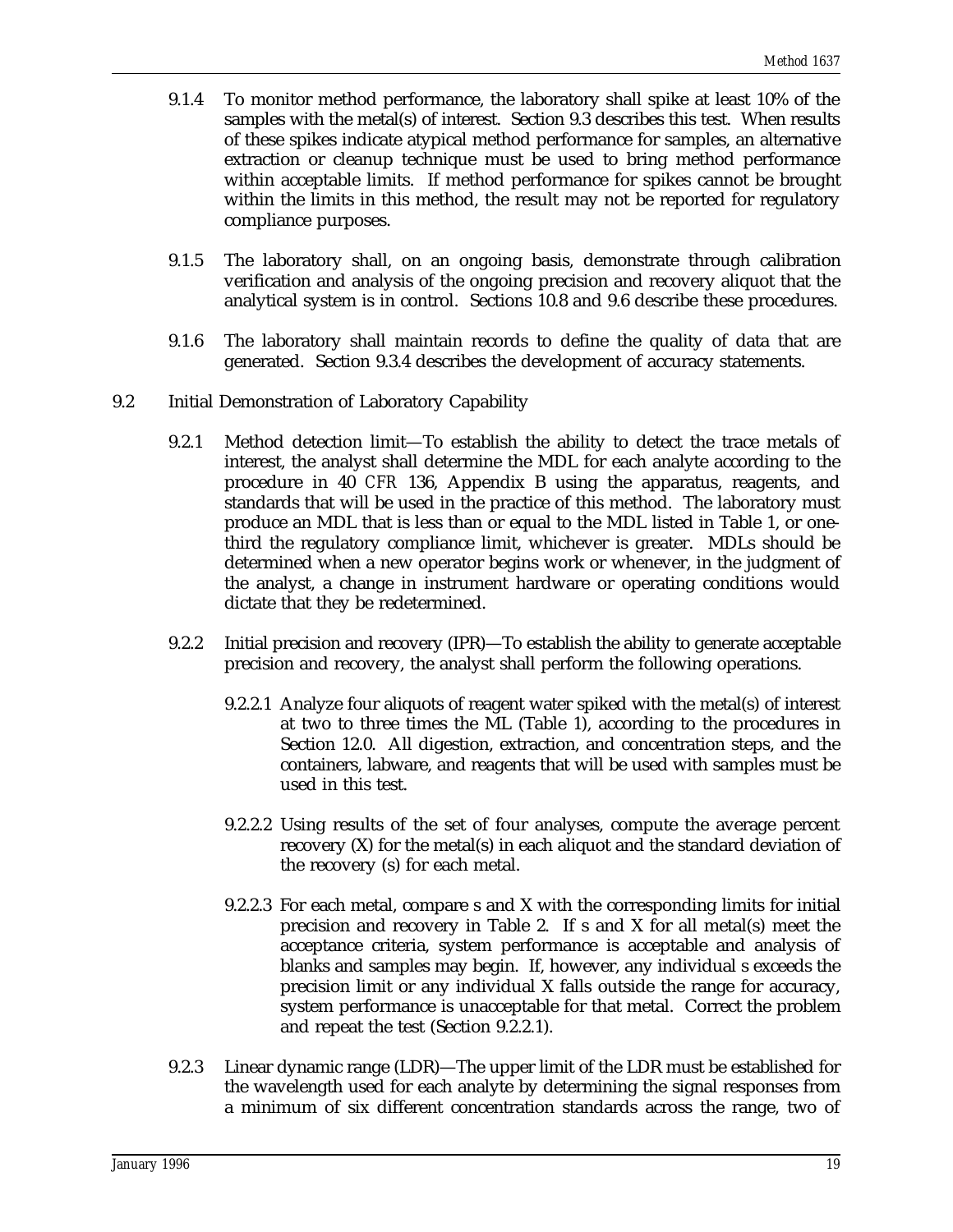which are close to the upper limit of the LDR. Determined LDRs must be documented and kept on file. The analyst should judge the linear calibration range that may be used for the analysis of samples from the resulting data. The upper LDR limit should be an observed signal no more than 10% below the level extrapolated from the four lower standards. The LDRs should be verified whenever, in the judgment of the analyst, a change in analytical performance caused by either a change in instrument hardware or operating conditions would dictate they be redetermined.

*NOTE: Multiple cleanout furnace cycles may be necessary to fully define or utilize the LDR for certain elements such as chromium. For this reason, the upper limit of the linear calibration range may not correspond to the upper LDR limit.*

Determined sample analyte concentrations that exceed the upper limit of the linear calibration range must either be diluted and reanalyzed with concern for memory effects (Section 4.4.3) or analyzed by another approved method.

- 9.2.4 Quality control sample (QCS)—When beginning the use of this method, quarterly or as required to meet data quality needs, verify the calibration standards and acceptable instrument performance with the preparation and analyses of a QCS (Section 7.7). To verify the calibration standards the determined mean concentration from three analyses of the QCS must be within ±10% of the stated QCS value. If the QCS is not within the required limits, an immediate second analysis of the QCS is recommended to confirm unacceptable performance. If the calibration standards, acceptable instrument performance, or both cannot be verified, the source of the problem must be identified and corrected before proceeding with further analyses.
- 9.3 Method Accuracy—To assess the performance of the method on a given sample matrix, the laboratory must perform matrix spike (MS) and matrix spike duplicate (MSD) sample analyses on 10% of the samples from each site being monitored, or at least one MS sample analysis and one MSD sample analysis must be performed for each sample batch (samples collected from the same site at the same time, to a maximum of 10 samples), whichever is more frequent. Blanks (e.g., field blanks) may not be used for MS/MSD analysis.
	- 9.3.1 Determine the concentration of the MS and MSD as follows:
		- 9.3.1.1 If, as in compliance monitoring, the concentration of a specific metal in the sample is being checked against a regulatory concentration limit, the spike must be at that limit or at one to five times the background concentration, whichever is greater.
		- 9.3.1.2 If the concentration is not being checked against a regulatory limit, the concentration must be at one to five times the background concentration or at one to five times the ML in Table 1, whichever is greater.
	- 9.3.2 Assess spike recovery
		- 9.3.2.1 Determine the background concentration (B) of each metal by analyzing one sample aliquot according to the procedure in Section 12.0.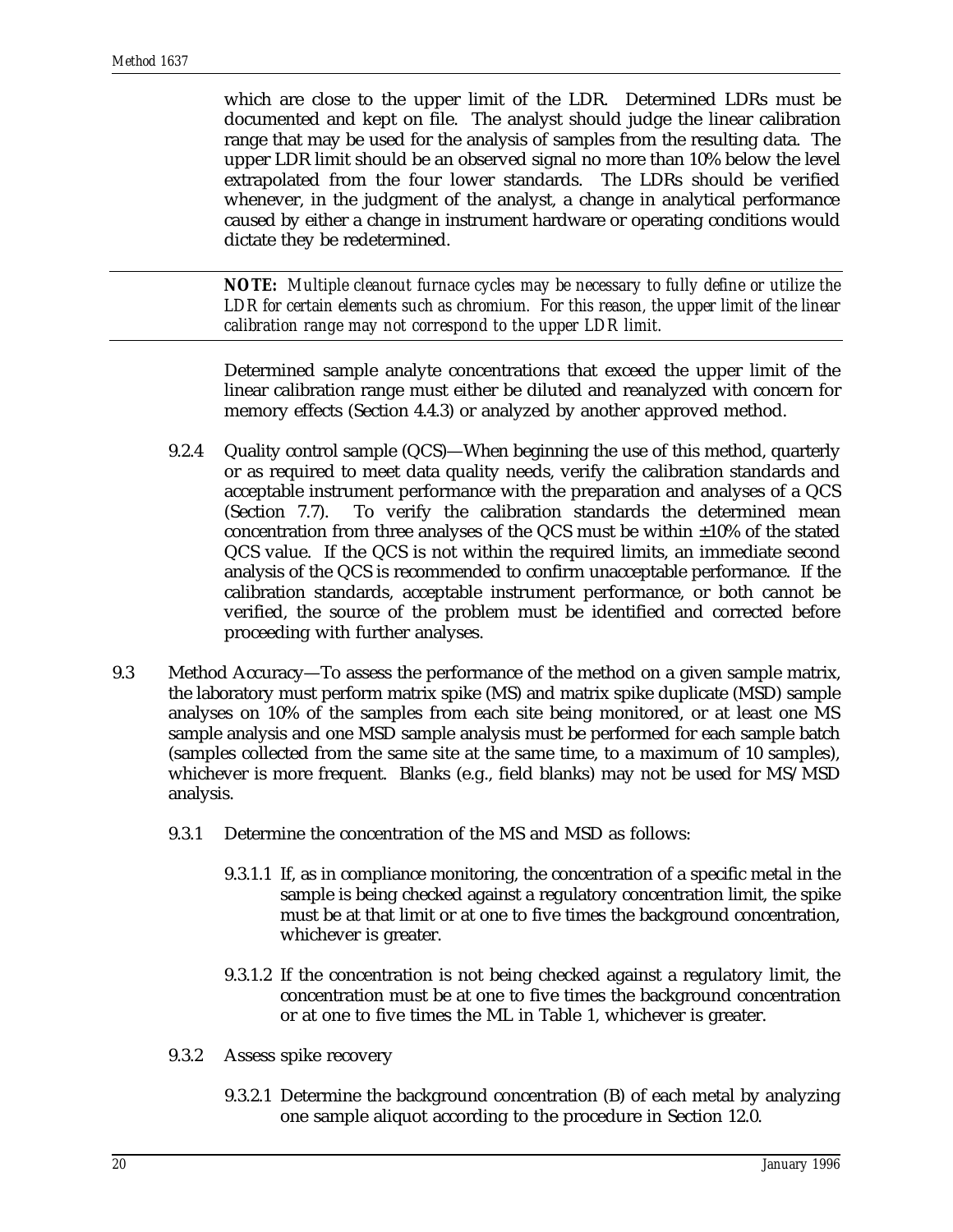- 9.3.2.2 If necessary, prepare a QC check sample concentrate that will produce the appropriate level (Section 9.3.1) in the sample when the concentrate is added.
- 9.3.2.3 Spike a second sample aliquot with the QC check sample concentrate and analyze it to determine the concentration after spiking (A) of each metal.
- 9.3.2.4 Calculate each percent recovery  $(P)$  as  $100(A-B)/T$ , where T is the known true value of the spike.
- 9.3.3 Compare the percent recovery (P) for each metal with the corresponding QC acceptance criteria found in Table 2. If any individual P falls outside the designated range for recovery, that metal has failed the acceptance criteria.
	- 9.3.3.1 For a metal that has failed the acceptance criteria, analyze the ongoing precision and recovery standard (Section 9.6). If the OPR is within its respective limit for the metal(s) that failed (Table 2), the analytical system is in control and the problem is attributable to the sample matrix. This situation should be rare because of the matrix elimination preconcentration step before analysis. If a low recovery is found, check the pH of the sample plus the buffer mixture. The resulting pH should be about 5.5. The pH of the sample strongly influences the column's ability to preconcentrate the metals; therefore, a low pH may cause a low recovery.
	- 9.3.3.2 For samples that show matrix problems, further isolate the metal(s) from the sample matrix using dilution, chelation, extraction, concentration, hydride generation, or other means and repeat the accuracy test (Section 9.3.2).
	- 9.3.3.3 If the recovery for the metal remains outside the acceptance criteria, the analytical result for that metal in the unspiked sample is suspect and may not be reported for regulatory compliance purposes.
- 9.3.4 Assess recovery for samples and maintain records.
	- 9.3.4.1 After the analysis of five samples of a given matrix type (river water, lake water, etc.) for which the metal(s) pass the tests in Section 9.3.3, compute the average percent recovery (R) and the standard deviation of the percent recovery (SR) for the metal(s). Express the accuracy assessment as a percent recovery interval from R-2SR to R+2SR for each matrix. For example, if  $R = 90\%$  and  $SR = 10\%$  for five analyses of river water, the accuracy interval is expressed as 70-110%.
	- 9.3.4.2 Update the accuracy assessment for each metal in each matrix on a regular basis (e.g., after each 5-10 new measurements).
- 9.4 Precision of MS and MSD
	- 9.4.1 Calculate the relative percent difference (RPD) between the MS and MSD according to the equation below using the concentrations found in the MS and MSD. Do not use the recoveries calculated in Section 9.3.2.4 for this calculation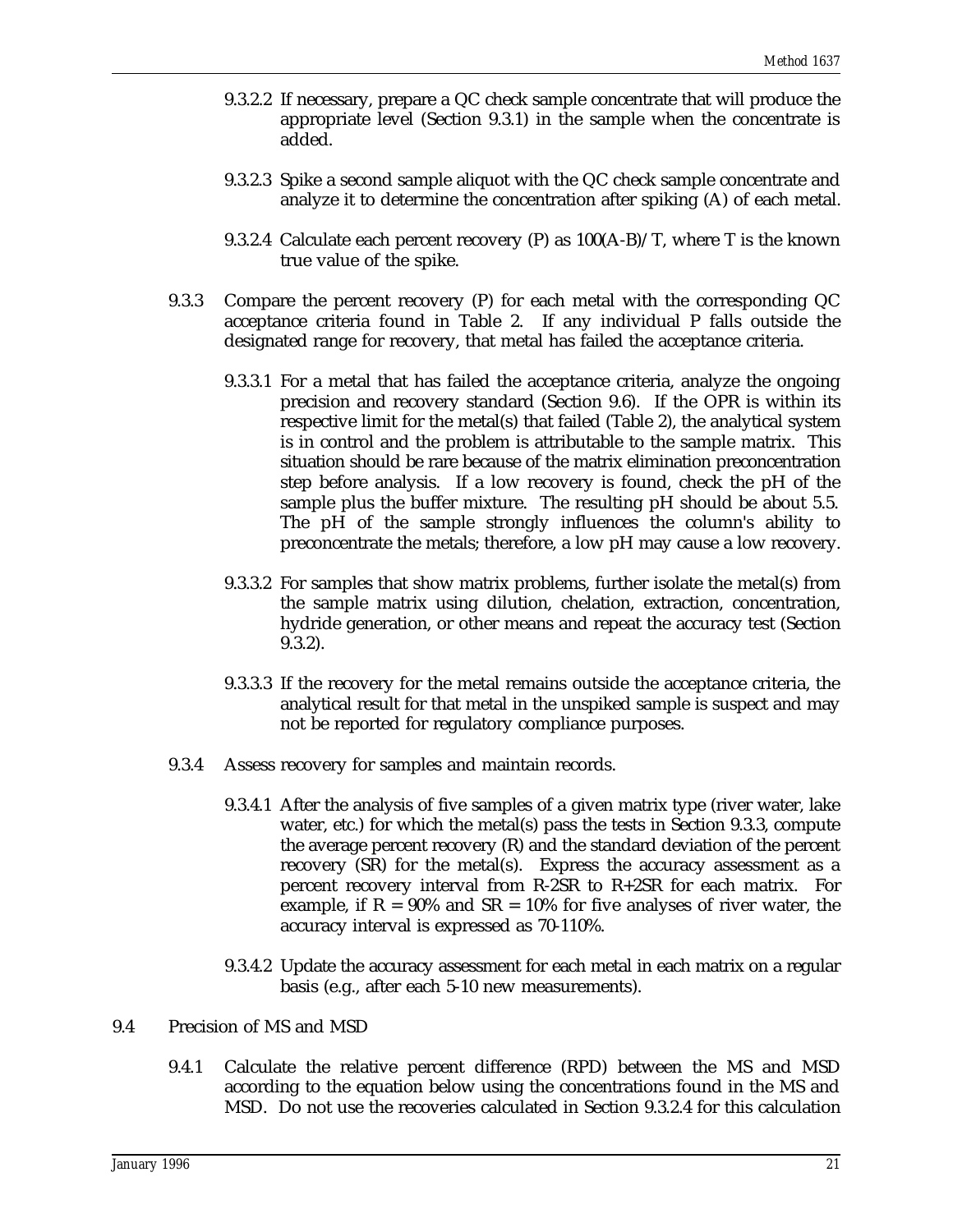because the RPD is inflated when the background concentration is near the spike concentration.

$$
RPD = 100 \frac{(|D1-D2|)}{(D1+D2)/2}
$$

where,

- D1 = Concentration of the analyte in the MS sample.
- D2 = Concentration of the analyte in the MSD sample.
- 9.4.2 The relative percent difference between the MS and the MSD must be less than 20%. If this criterion is not met, the analytical system is judged to be out of control. Correct the problem and reanalyze all samples in the sample batch associated with the MS/MSD that failed the RPD test.
- 9.5 Blanks—Blanks are analyzed to demonstrate freedom from contamination.
	- 9.5.1 Laboratory (method) blank
		- 9.5.1.1 Prepare a method blank with each sample batch (samples of the same matrix started through the sample preparation process (Section 12.0) on the same 12-hour shift, to a maximum of 10 samples). Analyze the blank immediately after analysis of the OPR (Section 9.6) to demonstrate freedom from contamination.
		- 9.5.1.2 If the metal of interest or any potentially interfering substance is found in the blank at a concentration equal to or greater than the MDL (Table 1), sample analysis must be halted, the source of the contamination determined, the samples and a new method blank prepared, and the sample batch and fresh method blank reanalyzed.
		- 9.5.1.3 Alternatively, if a sufficient number of blanks (three minimum) are analyzed to characterize the nature of a blank, the average concentration plus two standard deviations must be less than the regulatory compliance level.
		- 9.5.1.4 If the result for a single blank remains above the MDL or if the result for the average concentration plus two standard deviations of three or more blanks exceeds the regulatory compliance level, results for samples associated with those blanks may not be reported for regulatory compliance purposes. Stated another way, results for all initial precision and recovery tests (Section 9.2) and all samples must be associated with an uncontaminated method blank before these results may be reported for regulatory compliance purposes.
	- 9.5.2 Field blank
		- 9.5.2.1 Analyze the field blank(s) shipped with each set of samples (samples collected from the same site at the same time, to a maximum of 10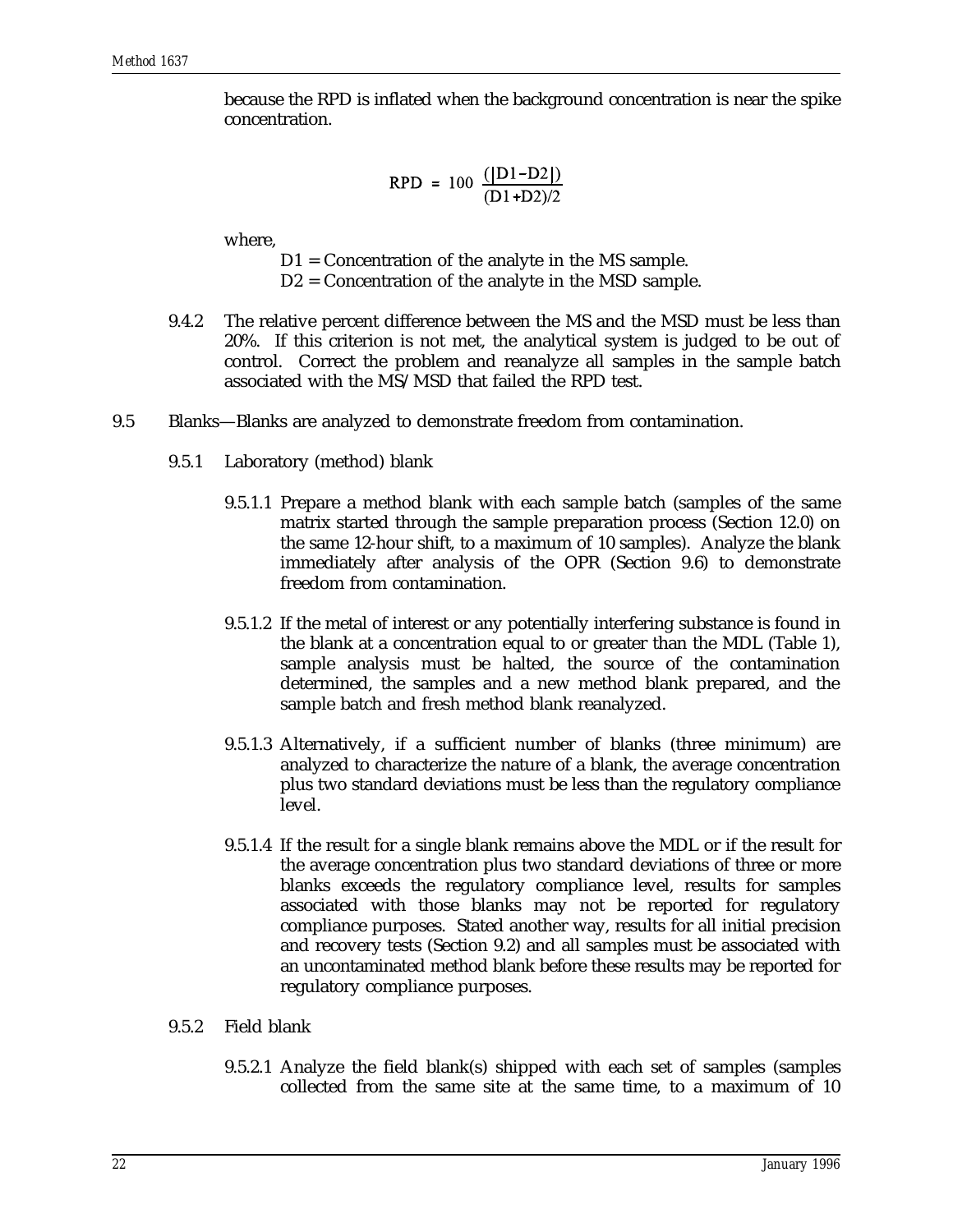samples). Analyze the blank immediately before analyzing the samples in the batch.

- 9.5.2.2 If the metal of interest or any potentially interfering substance is found in the field blank at a concentration equal to or greater than the ML (Table 1), or greater than one-fifth the level in the associated sample, whichever is greater, results for associated samples may be the result of contamination and may not be reported for regulatory compliance purposes.
- 9.5.2.3 Alternatively, if a sufficient number of field blanks (three minimum) are analyzed to characterize the nature of the field blank, the average concentration plus two standard deviations must be less than the regulatory compliance level or less than one-half the level in the associated sample, whichever is greater.
- 9.5.2.4 If contamination of the field blanks and associated samples is known or suspected, the laboratory should communicate this to the sampling team so that the source of contamination can be identified and corrective measures taken before the next sampling event.
- 9.5.3 Equipment blanks—Before any sampling equipment is used at a given site, the laboratory or cleaning facility is required to generate equipment blanks to show that the sampling equipment is free from contamination. Two types of equipment blanks are required: bottle blanks and sampler check blanks.
	- 9.5.3.1 Bottle blanks—After undergoing appropriate cleaning procedures (Section 11.4), bottles should be subjected to conditions of use to verify the effectiveness of the cleaning procedures. A representative set of sample bottles should be filled with reagent water acidified to pH <2 and allowed to stand for a minimum of 24 hours. Ideally, the time that the bottles are allowed to stand should be as close as possible to the actual time that sample will be in contact with the bottle. After standing, the water should be analyzed for any signs of contamination. If any bottle shows signs of contamination, the problem must be identified, the cleaning procedures corrected or cleaning solutions changed, and all affected bottles recleaned.
	- 9.5.3.2 Sampler check blanks—Sampler check blanks are generated in the laboratory or at the equipment cleaning contractor's facility by processing reagent water through the sampling devices using the same procedures that are used in the field (see Sampling Method). Therefore, the "clean hands/dirty hands" technique used during field sampling should be followed when preparing sampler check blanks at the laboratory or cleaning facility.
		- 9.5.3.2.1 Sampler check blanks are generated by filling a large carboy or other container with reagent water (Section 7.2) and processing the reagent water through the equipment using the same procedures that are used in the field (see Sampling Method). For example, manual grab sampler check blanks are collected by directly submerging a sample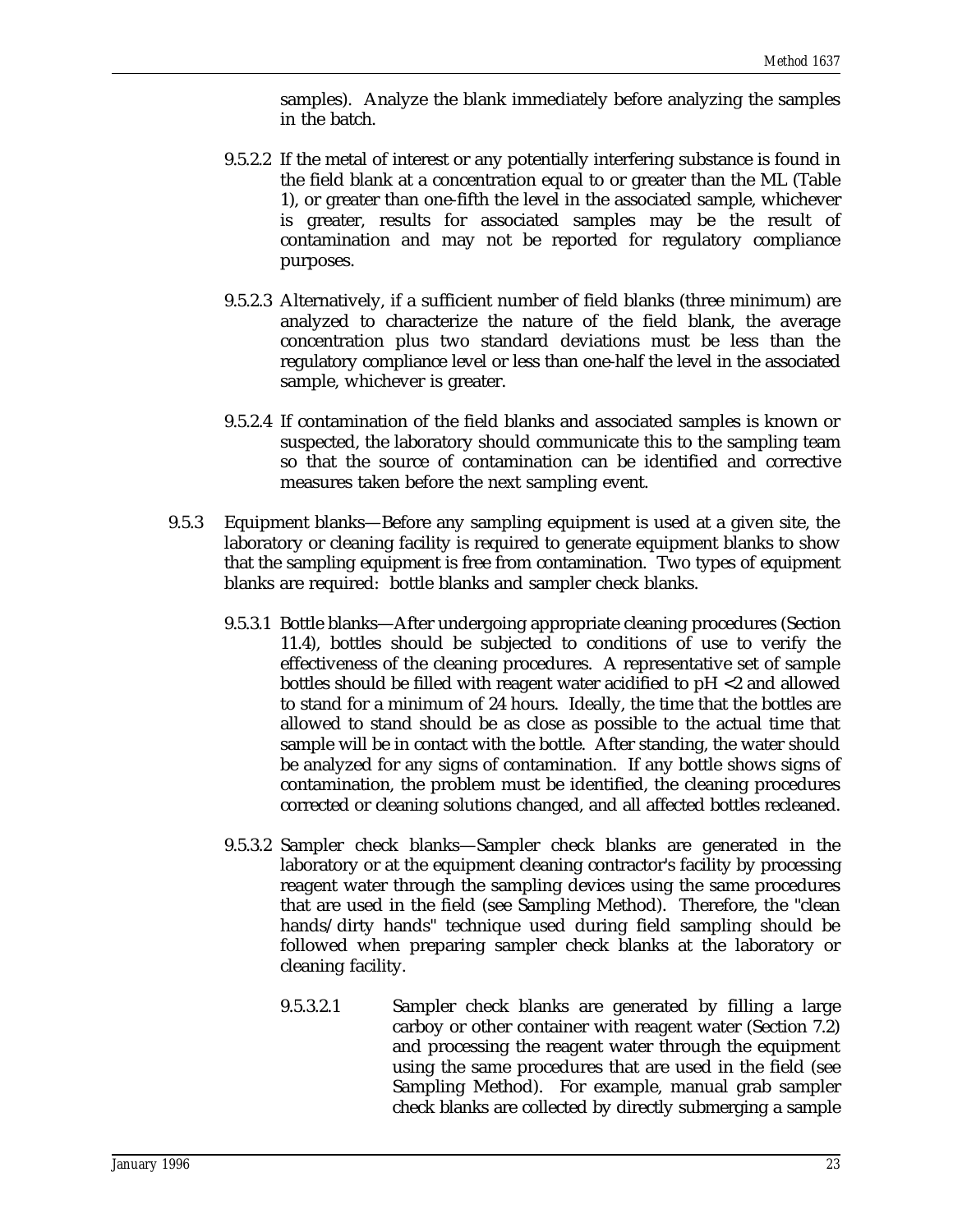bottle into the water, filling the bottle, and capping. Subsurface sampler check blanks are collected by immersing the sampler into the water and pumping water into a sample container.

- 9.5.3.2.2 The sampler check blank must be analyzed using the procedures in this method. If any metal of interest or any potentially interfering substance is detected in the blank, the source of contamination or interference must be identified and the problem corrected. The equipment must be shown to be free from the metal(s) of interest before the equipment may be used in the field.
- 9.5.3.2.3 Sampler check blanks must be run on all equipment that will be used in the field. If, for example, samples are to be collected using both a grab sampling device and a subsurface sampling device, a sampler check blank must be run on both pieces of equipment.
- 9.6 Ongoing Precision and Recovery
	- 9.6.1 Prepare an ongoing precision and recovery sample (laboratory fortified method blank) identical to the initial precision and recovery aliquots (Section 9.2) with each sample batch (samples of the same matrix started through the sample preparation process (Section 12.0) on the same 12-hour shift, to a maximum of 10 samples) by spiking an aliquot of reagent water with the metal(s) of interest.
	- 9.6.2 Analyze the OPR sample before analyzing the method blank and samples from the same batch.
	- 9.6.3 Compute the percent recovery of each metal in the OPR sample.
	- 9.6.4 For each metal, compare the concentration to the limits for ongoing recovery in Table 2. If all metals meet the acceptance criteria, system performance is acceptable and analysis of blanks and samples may proceed. If, however, any individual recovery falls outside the range given, the analytical processes are not being performed properly for that metal. Correct the problem, reprepare the sample batch, and repeat the ongoing precision and recovery test (Section 9.6).
	- 9.6.5 Add results that pass the specifications in Section 9.6.4 to initial and previous ongoing data for each metal in each matrix. Update QC charts to form a graphic representation of continued laboratory performance. Develop a statement of laboratory accuracy for each metal in each matrix type by calculating the average percent recovery (R) and the standard deviation of percent recovery (SR). Express the accuracy as a recovery interval from R-2SR to  $R+2SR$ . For example, if  $R =$ 95% and SR = 5%, the accuracy is 85-105%.
- 9.7 The specifications in this method can be met if the instrument used is calibrated properly and then maintained in a calibrated state. A given instrument will provide the most reproducible results if dedicated to the settings and conditions required for the analyses of metals by this method.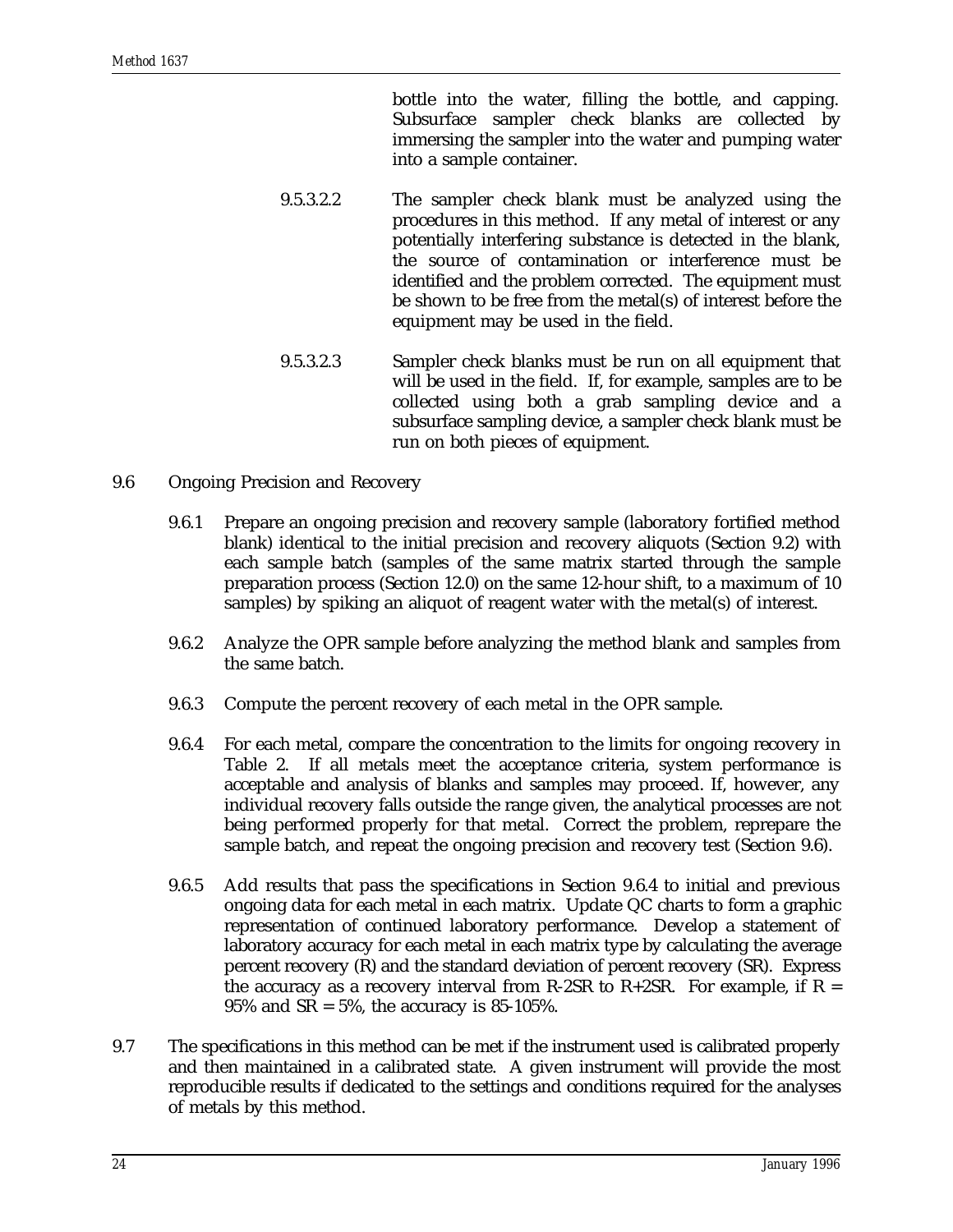9.8 Depending on specific program requirements, the laboratory may be required to analyze field duplicates collected to determine the precision of the sampling technique. The relative percent difference (RPD) between field duplicates should be less than 20%. If the RPD of the field duplicates exceeds 20%, the laboratory should communicate this to the sampling team so that the source of error can be identified and corrective measures taken before the next sampling event.

# **10.0 Calibration and Standardization**

- 10.1 Table 3 lists recommended wavelengths and instrument operating conditions. However, because of differences among makes and models of spectrophotometers and electrothermal furnace devices, the actual instrument conditions selected may vary from those listed.
- 10.2 The preconcentration system can be configured using a sample loop to define the sample volume (Figure 1) or the system can be configured such that a sample pump rate and a pumping time defines the sample volume (Figure 2). The system illustrated in Figure 1 is recommended for sample sizes of <10 mL. A thorough rinsing of the sample loop between samples with  $HNO<sub>3</sub>$  is required. This rinsing will minimize the crosscontamination that may be caused by the sample loop. The system in Figure 2 should be used for sample volumes of >10 mL. The sample pump used in Figure 2 must be calibrated to ensure that a reproducible/defined volume is being delivered.
- 10.3 Before this method is used, the instrument operating conditions must be optimized. The analyst should follow the instructions provided by the manufacturer while using the conditions in Table 3 as a guide. Of particular importance is the determination of the charring temperature limit for each analyte. This limit is the furnace temperature setting at which a loss in analyte will occur before atomization. This limit should be determined by conducting char temperature profiles for each analyte and when necessary, in the matrix of question. The charring temperature selected should minimize background absorbance while providing some furnace temperature variation without loss of analyte. For routine analytical operation, the charring temperature is usually set at least 100°C below this limit. The optimum conditions selected should provide the lowest reliable MDLs and be similar to those in Table 1. Once the optimum operating conditions are determined, they should be recorded and available for daily reference.
- 10.4 Before an initial calibration, the linear dynamic range of the analyte must be determined (Section 9.2.3) using the optimized instrument operating conditions. For all determinations allow an instrument and hollow cathode lamp warm-up period of not less than 15 minutes. If an EDL is to be used, allow 30 minute for warm-up.
- 10.5 Before daily instrument calibration, inspect the graphite furnace, the sample uptake system and autosampler injector for any change that would affect instrument performance. Clean the system and replace the graphite tube, platform, or both when needed or daily. A cotton swab dipped in a 50/50 mixture of isopropyl alcohol (IPA) and  $H<sub>2</sub>O$  (so that it is damp but not dripping) can be used to remove most of the salt buildup. A second cotton swab is dipped in IPA and the contact rings are wiped down to ensure they are clean. The rings are then allowed to thoroughly dry and then a new tube is placed in the furnace and conditioned according to the instrument manufacturer's specifications.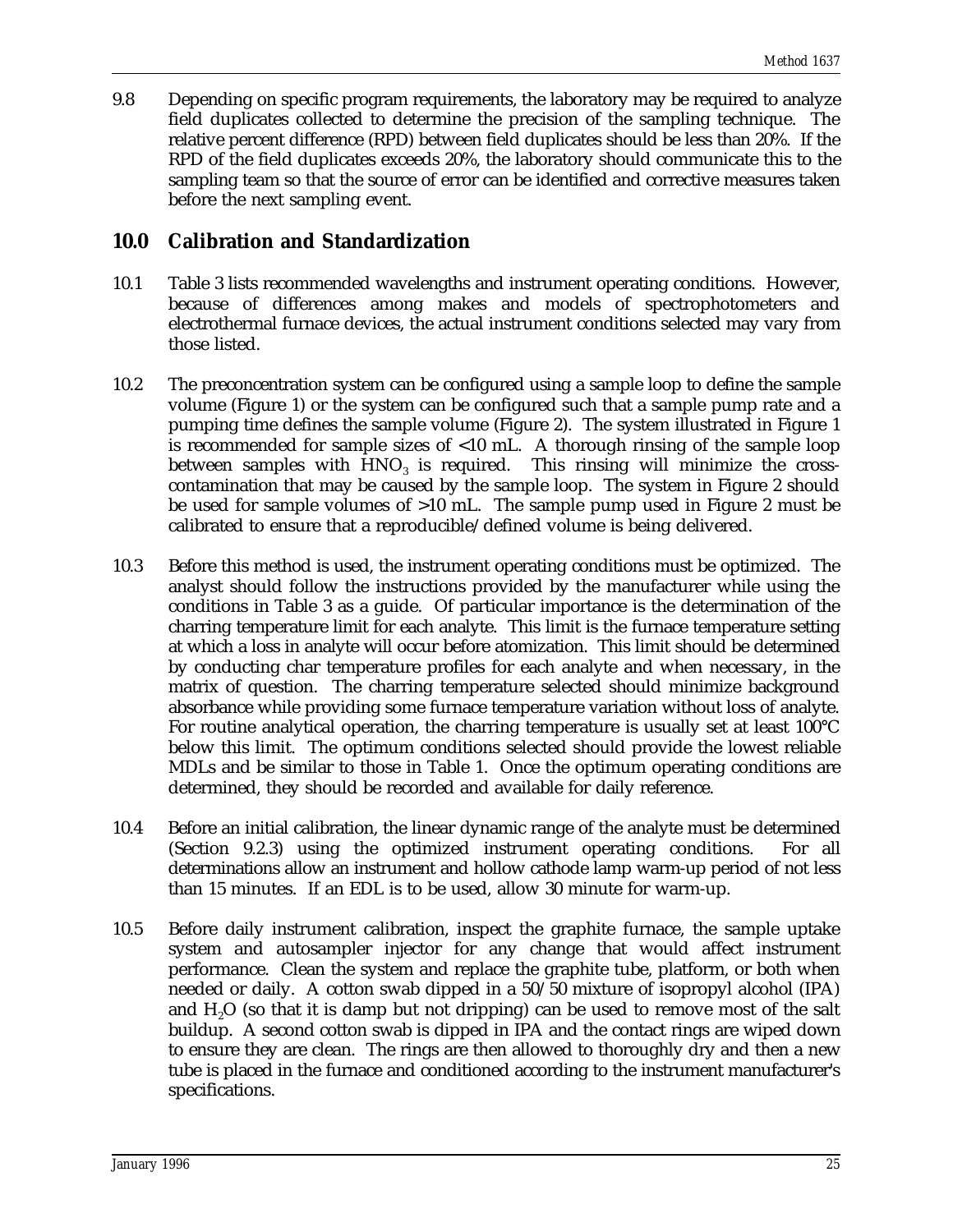- 10.6 After the warm-up period but before calibration, instrument stability must be demonstrated by analyzing a standard solution with a concentration three times the ML at least five times. The resulting relative standard deviation (RSD) of absorbance signals must be <5%. If the RSD is >5%, determine and correct the cause before calibrating the instrument.
- 10.7 For initial and daily operation, calibrate the instrument according to the instrument manufacturer's recommended procedures using the calibration blank (Section 7.6.1) and calibration standards (Section 7.5) prepared at three or more concentrations, one of which must be at the ML (Table 1), and another that must be near the upper end of the linear dynamic range.
	- 10.7.1 Calculate the response factor (RF) for each metal in each CAL solution using the equation below and the height or area produced by the metal.

$$
RF = \frac{(R_x)}{(C_x)}
$$

where,

 $R<sub>x</sub>$  = Height or area of the signal for A.  $C<sub>x</sub>$  = Concentration of compound injected ( $\mu$ g/L).

- 10.7.2 For each metal, calculate the mean RF (M), the standard deviation of the RF (SD), and the relative standard deviation (RSD) of the mean, where  $RSD = 100 \times SD/M$ .
- 10.7.3 Linearity—If the RSD of the mean RF for any metal is less than 25% over the calibration range, an averaged response factor may be used for that analyte. Otherwise, a calibration curve for that metal must be used over the calibration range.
- 10.8 Calibration Verification—Immediately following calibration, an initial calibration verification should be performed. Adjustment of the instrument is performed until verification criteria are met. Only after these criteria are met may blanks and samples be analyzed.
	- 10.8.1 Analyze the mid-point calibration standard (Section 10.7).
	- 10.8.2 Compute the percent recovery of each metal using the calibration curve obtained in the initial calibration.
	- 10.8.3 For each metal, compare the recovery with the corresponding limit for calibration verification in Table 2. If all metals meet the acceptance criteria, system performance is acceptable and analysis of blanks and samples may continue using the response from the initial calibration. If any individual value falls outside the range given, system performance is unacceptable for that compound. Locate and correct the problem and/or prepare a new calibration check standard and repeat the test (Sections 10.8.1 through 10.8.3), or recalibrate the system according to Section 10.7.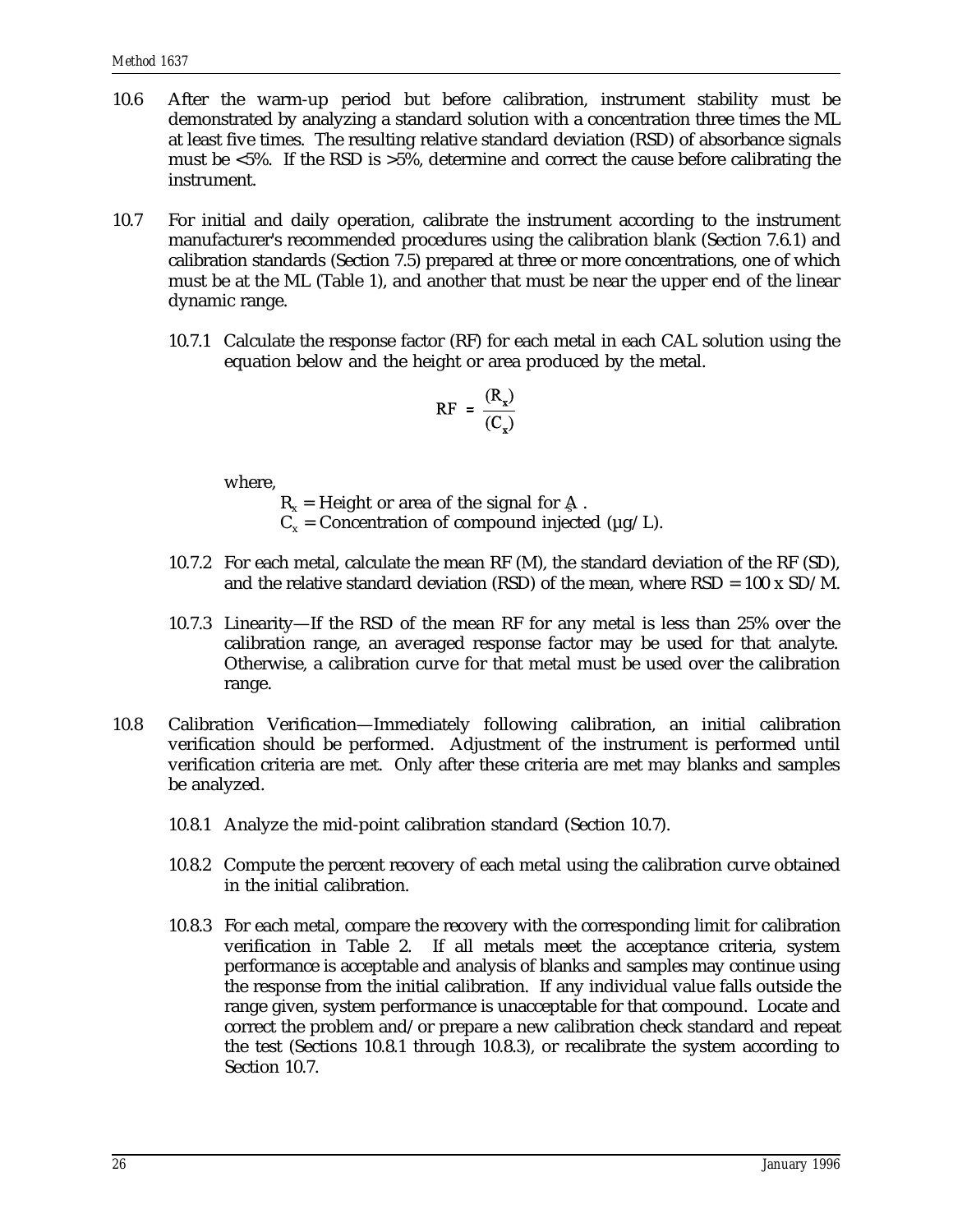- 10.8.4 Calibration must be verified following every 10 samples by analyzing the midpoint calibration standard. If the recovery does not meet the acceptance criteria specified in Table 2, analysis must be halted, the problem corrected, and the instrument recalibrated. All samples after the last acceptable calibration verification must be reanalyzed.
- 10.9 A calibration blank must be analyzed following every calibration verification to show that there is no carryover of the analytes of interest and that the analytical system is free from contamination. If the concentration of an analyte in the blank result exceeds the MDL, correct the problem, verify the calibration (Section 10.8), and repeat the analysis of the calibration blank.

### **11.0 Procedures for Cleaning the Apparatus**

- 11.1 All sampling equipment, sample containers, and labware should be cleaned in a designated cleaning area that has been demonstrated to be free of trace element contaminants. Such areas may include class 100 clean rooms as described by Moody (Reference 20), labware cleaning areas as described by Patterson and Settle (Reference 6), or clean benches.
- 11.2 Materials—Such as gloves (Section 6.10.7), storage bags (Section 6.10.10), and plastic wrap (Section 6.10.11), may be used new without additional cleaning unless the results of the equipment blank pinpoint any of these materials as a source of contamination. In this case, either an alternate supplier must be obtained or the materials must be cleaned.
- 11.3 Cleaning Procedures—Proper cleaning of the Apparatus is extremely important, because the Apparatus may not only contaminate the samples but may also remove the analytes of interest by adsorption onto the container surface.

*NOTE: If laboratory, field, and equipment blanks (Section 9.5) from an Apparatus cleaned with fewer cleaning steps than those detailed below show no levels of analytes above the MDL, those cleaning steps that do not eliminate these artifacts may be omitted if all performance criteria outlined in Section 9.0 are met.*

- 11.3.1 Bottles, labware, and sampling equipment
	- 11.3.1.1 Fill a precleaned basin (Section 6.10.8) with a sufficient quantity of a 0.5% solution of liquid detergent (Section 6.8), and completely immerse each piece of ware. Allow to soak in the detergent for at least 30 minutes.
	- 11.3.1.2 Using a pair of clean gloves (Section 6.10.7) and clean nonmetallic brushes (Section 6.10.9), thoroughly scrub down all materials with the detergent.
	- 11.3.1.3 Place the scrubbed materials in a precleaned basin. Change gloves.
	- 11.3.1.4 Thoroughly rinse the inside and outside of each piece with reagent water until there is no sign of detergent residue (e.g., until all soap bubbles disappear).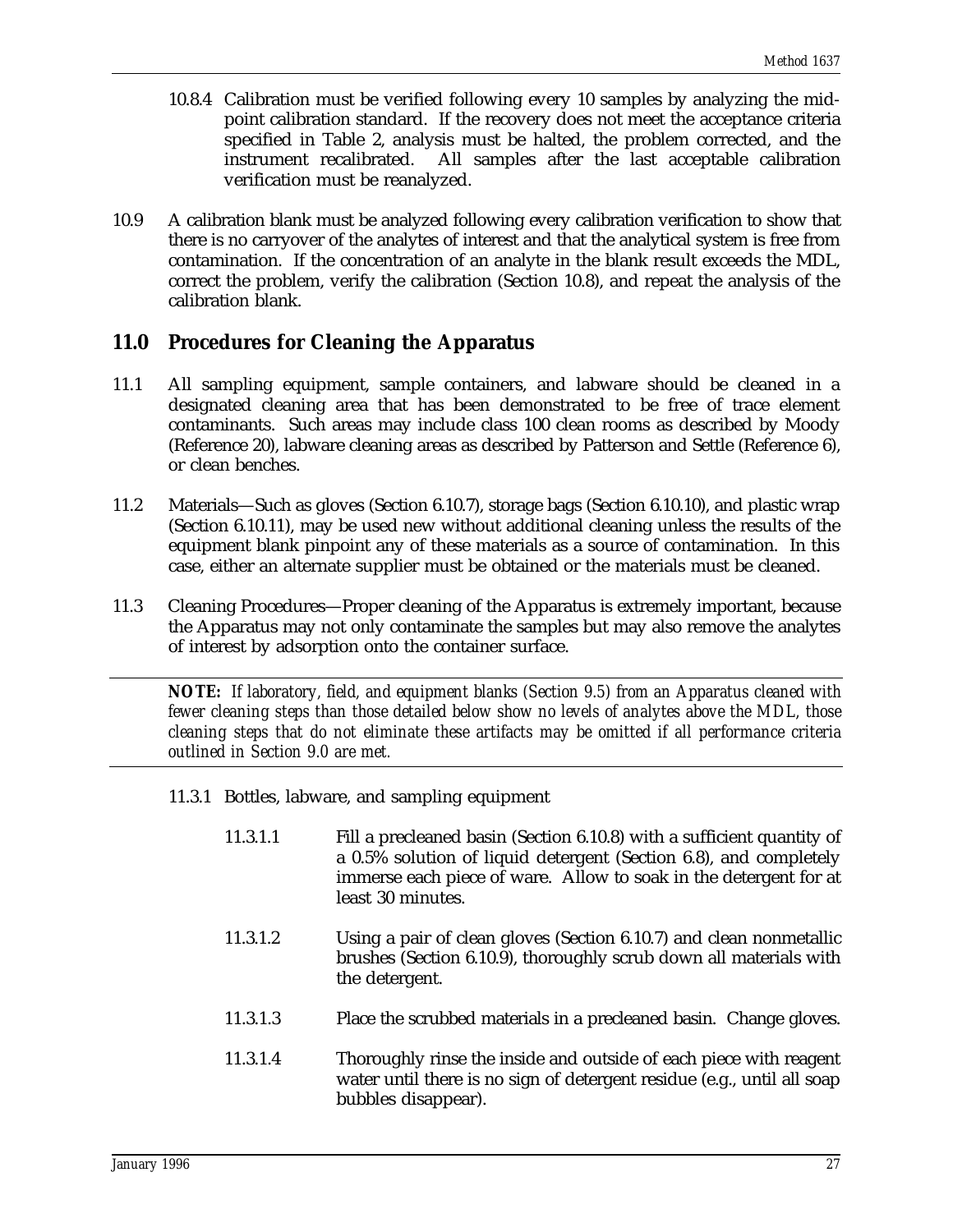| 11.3.1.5 | Change gloves, immerse the rinsed equipment in a hot $(50-60^{\circ}C)$<br>bath of concentrated reagent grade $HNO3$ (Section 7.1.1) and allow<br>to soak for at least two hours. |
|----------|-----------------------------------------------------------------------------------------------------------------------------------------------------------------------------------|
| 11.3.1.6 | After soaking, use clean gloves and tongs to remove the Apparatus<br>and thoroughly rinse with distilled, deionized water (Section 7.2).                                          |
| 11.3.1.7 | Change gloves and immerse the Apparatus in a hot (50-60°C) bath<br>of 1N trace metal grade HCl (Section 7.1.8), and allow to soak for<br>at least 48 hours.                       |
| 11.3.1.8 | Thoroughly rinse all equipment and bottles with reagent water.<br>Proceed with Section 11.3.2 for labware and sampling equipment.                                                 |

Proceed with Section 11.3.3 for sample bottles.

#### 11.3.2 Labware and sampling equipment

- 11.3.2.1 After cleaning, air dry in a class 100 clean air bench.
- 11.3.2.2 After drying, wrap each piece of ware or equipment in two layers of polyethylene film.
- 11.3.3 Fluoropolymer sample bottles—These bottles should be used if mercury is a target analyte.
	- 11.3.3.1 After cleaning, fill sample bottles with 0.1% (v/v) ultrapure HCl (Section 7.1.12) and cap tightly. To ensure a tight seal, it may be necessary to use a strap wrench.
	- 11.3.3.2 After capping, double bag each bottle in polyethylene zip-type bags. Store at room temperature until sample collection.
- 11.3.4 Bottles, labware, and sampling equipment—Polyethylene or material other than fluoropolymer.
	- 11.3.4.1 Apply the steps outlined in Sections 11.3.1.1 through 11.3.1.8 to all bottles, labware, and sampling equipment. Proceed with Section 11.3.4.2 for bottles or Section 11.3.4.3 for labware and sampling equipment.
	- 11.3.4.2 After cleaning, fill each bottle with 0.1% (v/v) ultrapure HCl (Section 7.1.12). Double-bag each bottle in a polyethylene bag to prevent contamination of the surfaces with dust and dirt. Store at room temperature until sample collection.
	- 11.3.4.3 After rinsing labware and sampling equipment, air dry in a class 100 clean air bench. After drying, wrap each piece of ware or equipment in two layers of polyethylene film.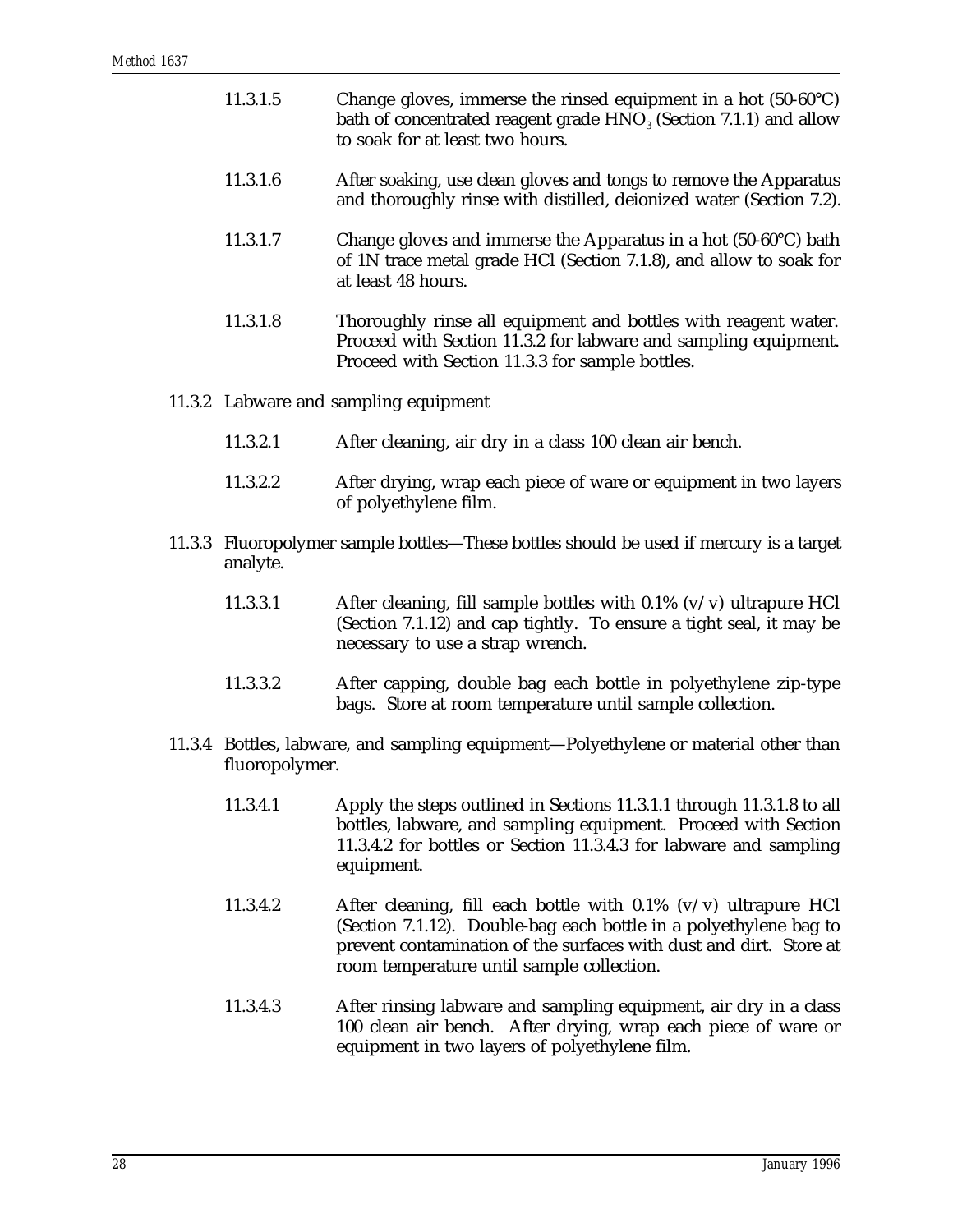*NOTE: Polyethylene bottles cannot be used to collect samples that will be analyzed for mercury at trace (e.g., 0.012 µg/L) levels because of the potential for vapors to diffuse through the polyethylene.*

- 11.3.4.4 Polyethylene bags—If polyethylene bags need to be cleaned, clean according to the following procedure:
	- 11.3.4.4.1 Partially fill with cold,  $(1+1)$  HNO<sub>3</sub> (Section 7.1.2)<br>and rinse with distilled deionized water and rinse (Section 7.2).
	- 11.3.4.4.2 Dry by hanging upside down from a plastic line with a plastic clip.
- 11.3.5 Silicone tubing, fluoropolymer tubing, and other sampling apparatus—Clean any silicone, fluoropolymer, or other tubing used to collect samples by rinsing with 10% HCl (Section 7.1.9) and flushing with water from the site before sample collection.
- 11.3.6 Extension pole—Because of its length, it is impractical to submerse the 2 m polyethylene extension pole (used in with the optional grab sampling device) in acid solutions as just described. If such an extension pole is used, a nonmetallic brush (Section 6.10.9) should be used to scrub the pole with reagent water and the pole wiped down with acids described in Section 11.3.4. After cleaning, the pole should be wrapped in polyethylene film.
- 11.4 Storage—Store each piece or assembly of the Apparatus in a clean, single polyethylene zip-type bag. If shipment is required, place the bagged apparatus in a second polyethylene zip-type bag.
- 11.5 All cleaning solutions and acid baths should be periodically monitored for accumulation of metals that could lead to contamination. When levels of metals in the solutions become too high, the solutions and baths should be changed and the old solutions neutralized and discarded to comply with state and federal regulations.

# **12.0 Procedures for Sample Preparation and Analysis**

- 12.1 Aqueous Sample Preparation—Dissolved analytes.
	- 12.1.1 For determination of dissolved analytes in ground and surface waters, pipet an aliquot ( $\geq 20$  mL) of the filtered, acid-preserved sample into a clean 50 mL polypropylene centrifuge tube. Add an appropriate volume of (1+1) nitric acid to adjust the acid concentration of the aliquot to approximate a  $1\%$  (v/v) nitric acid solution (e.g., add 0.4 mL (1+1)  $HNO<sub>3</sub>$  to a 20 mL aliquot of sample). Cap the tube and mix. The sample is now ready for analysis. Allowance for sample dilution should be made in the calculations.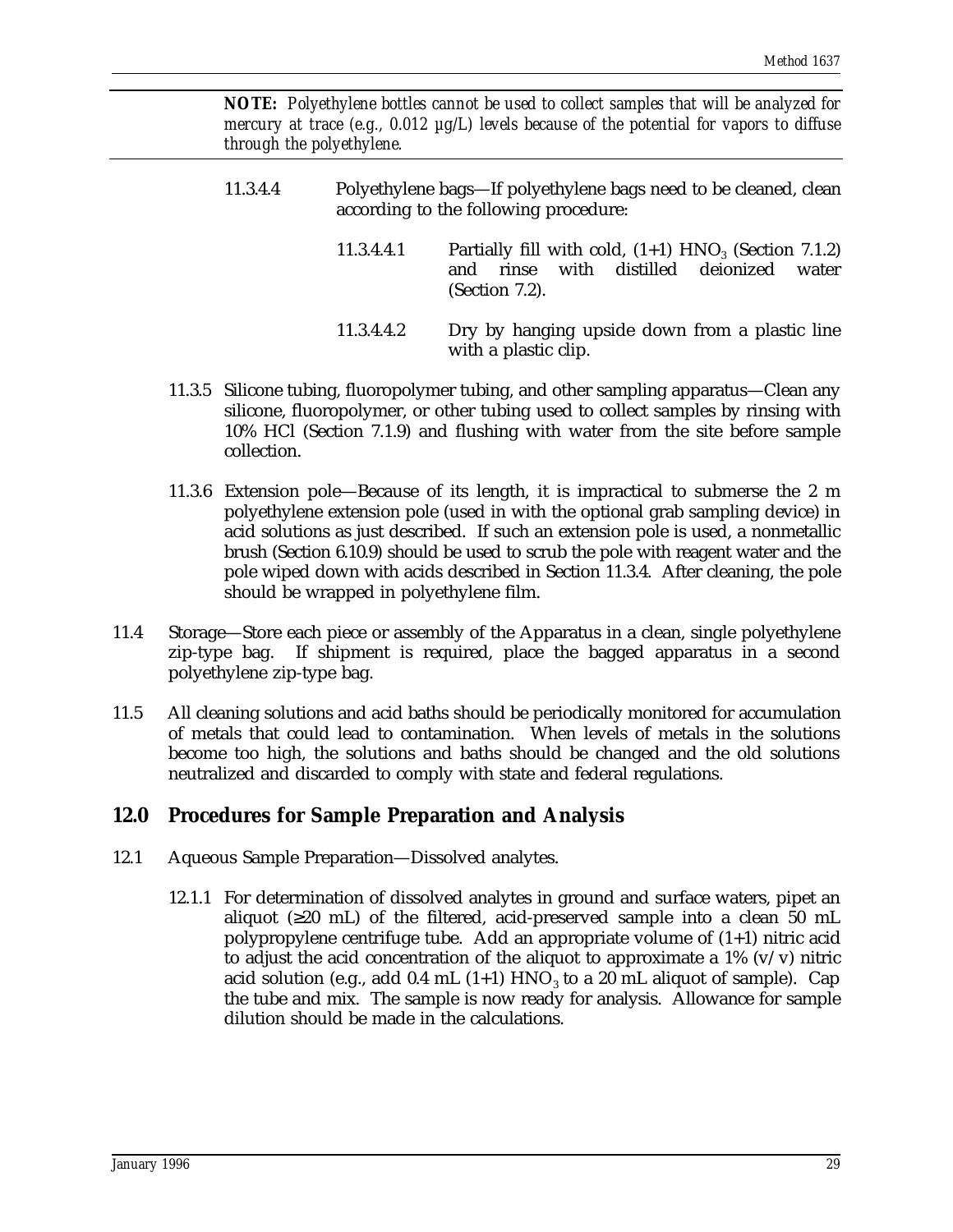12.2 Aqueous Sample Preparation—Total recoverable analytes.

*NOTE: To preclude contamination during sample digestion, it may be necessary to perform the open beaker, total-recoverable digestion procedure described in Sections 12.2.1 through 12.2.6 in a fume hood that is located in a clean room. Section 12.2.7 provides an alternate digestion procedure, but the procedure has not undergone interlaboratory testing.*

- 12.2.1 To determine total recoverable analytes in ambient water samples, transfer a 100 mL (±1 mL) aliquot from a well-mixed, acid-preserved sample to a 250 mL Griffin beaker (Section 6.10.3). If appropriate, a smaller sample volume may be used.
- 12.2.2 Add 2 mL (1+1) nitric acid to the beaker and place the beaker on the hot plate for digestion. The hot plate should be located in a fume hood and previously adjusted to provide evaporation at a temperature of approximately but no higher than 85°C. (See the following note.) To prevent sample contamination from the fume hood environment, the beaker should be covered or other necessary steps should be taken.

*NOTE: For proper heating, adjust the temperature control of the hot plate so that an uncovered Griffin beaker containing 50 mL of water placed in the center of the hot plate can be maintained at a temperature approximately but no higher than 85°C. (Once the beaker is covered with a watch glass, the temperature of the water will rise to approximately 95°C.)*

- 12.2.3 Reduce the volume of the sample aliquot to about 20 mL by gentle heating at 85°C. Do not boil. This step takes about two hours for a 100 mL aliquot with the rate of evaporation rapidly increasing as the sample volume approaches 20 mL. (A spare beaker containing 20 mL of water can be used as a gauge.)
- 12.2.4 Cover the lip of the beaker with a watch glass to reduce additional evaporation and gently reflux the sample for 30 minutes. (Slight boiling may occur, but vigorous boiling must be avoided to prevent loss of the  $HCl-H<sub>2</sub>O$  azeotrope.)
- 12.2.5 Allow the beaker to cool. Quantitatively transfer the sample solution to a 50 mL volumetric flask or 50 mL Class A stoppered graduated cylinder, make to volume with reagent water, stopper, and mix.
- 12.2.6 Allow any undissolved material to settle overnight, or centrifuge a portion of the prepared sample until clear. (If, after centrifuging or standing overnight, the sample contains suspended solids that would clog the nebulizer, a portion of the sample may be filtered to remove the solids before analysis. However, care should be exercised to avoid potential contamination from filtration.) The sample is now ready to be analyzed. Because the effects of various matrices on the stability of diluted samples cannot be characterized, all analyses should be performed as soon as possible after the completed preparation.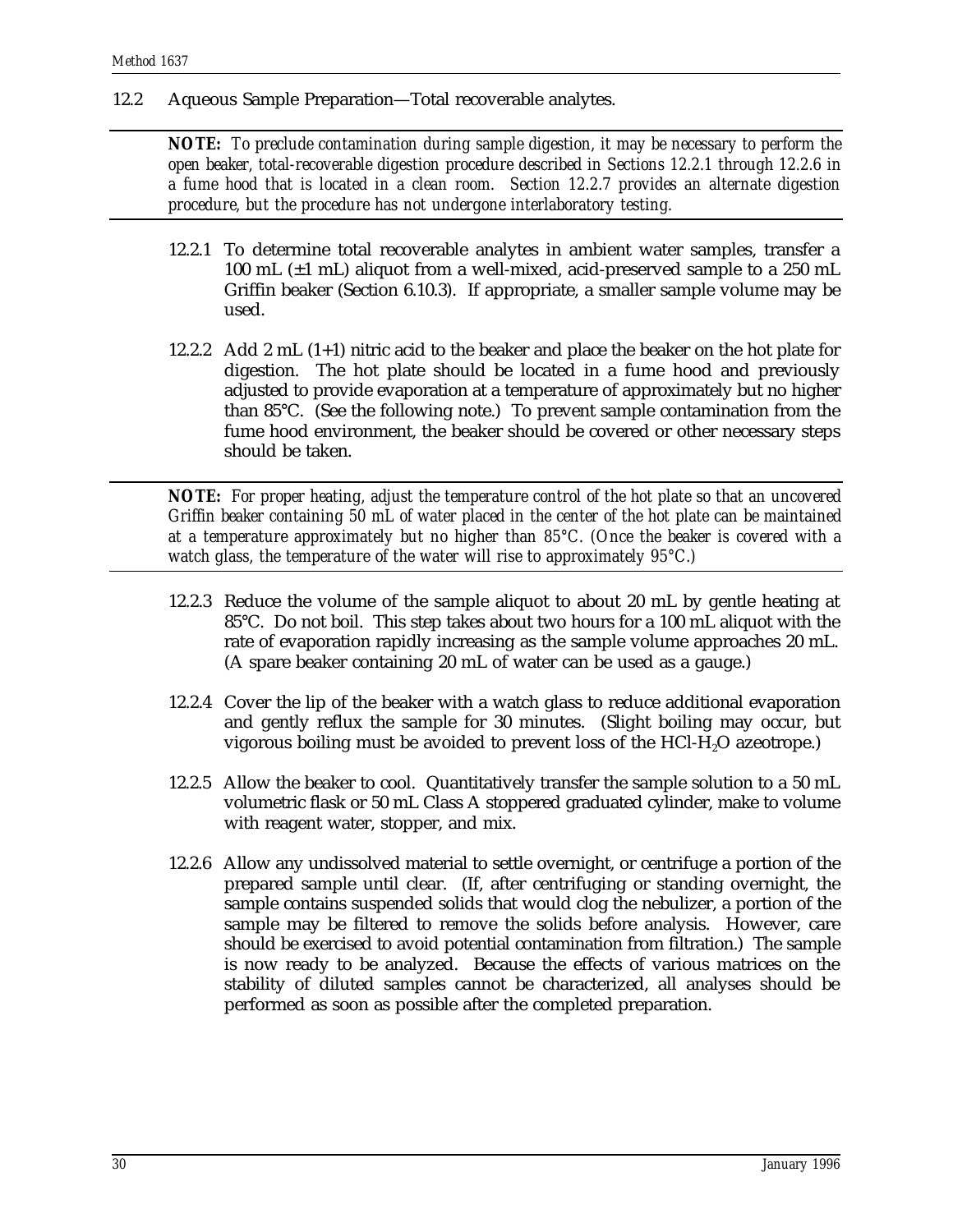- 12.2.7 Alternate total recoverable digestion procedure
	- 12.2.7.1 Open the preserved sample under clean conditions. Add ultrapure nitric acid at the rate of 10 mL/L. Remove the cap from the original container only long enough to add the aliquot of acid. The sample container should not be filled to the lip by the addition of the acid. However, only minimal headspace is needed to avoid leakage during heating.
	- 12.2.7.2 Tightly recap the container and shake thoroughly. Place the container in an oven preheated to 85°C. The container should be placed on an insulating piece of material such as wood rather than directly on the typical metal grating. After the samples have reached 85°C, heat for two hours. (Total time will be two and onehalf to three hours depending on the sample size). Temperature can be monitored using an identical sample container with distilled water and a thermocouple to standardize heating time.
	- 12.2.7.3 Allow the sample to cool. The sample is now ready to be analyzed. Remove aliquots for analysis under clean conditions.
- 12.3 Before the preconcentration system is used for the first time, it should be thoroughly cleaned and decontaminated using 0.2 M oxalic acid.
	- 12.3.1 Precleaning the preconcentration system
		- 12.3.1.1 Place approximately 500 mL 0.2 M oxalic acid in each of the sample/eluent containers. Flush the entire system by running the program used for sample analysis three times.
		- 12.3.1.2 Rinse the containers with reagent water and repeat the sequence described in Section 12.2.1.1 using 0.75 M nitric acid and again using reagent water in place of the 0.2 M oxalic acid.
		- 12.3.1.3 Rinse the containers thoroughly with reagent water, fill them with their designated reagents, and run through the program used for sample analysis to prime the pump and all eluent lines with the correct reagents.
	- 12.3.2 Peak profile determination
		- 12.3.2.1 The peak elution time or the collection window should be determined using an ICP-AES (or Flame AA). Figure 3 is a plot of time vs emission intensity for Cd and Pb. The collection window is marked in Figure 3 and should provide about 30 seconds buffer on either side of the peak. If an ICP-AES is not available, it is recommended that the peak profile be determined by collecting 200 µL samples during the elution part of the preconcentration cycle and then reconstructing the peak profile from the analysis of the 200 µL samples.
- 12.4 Sample Preconcentration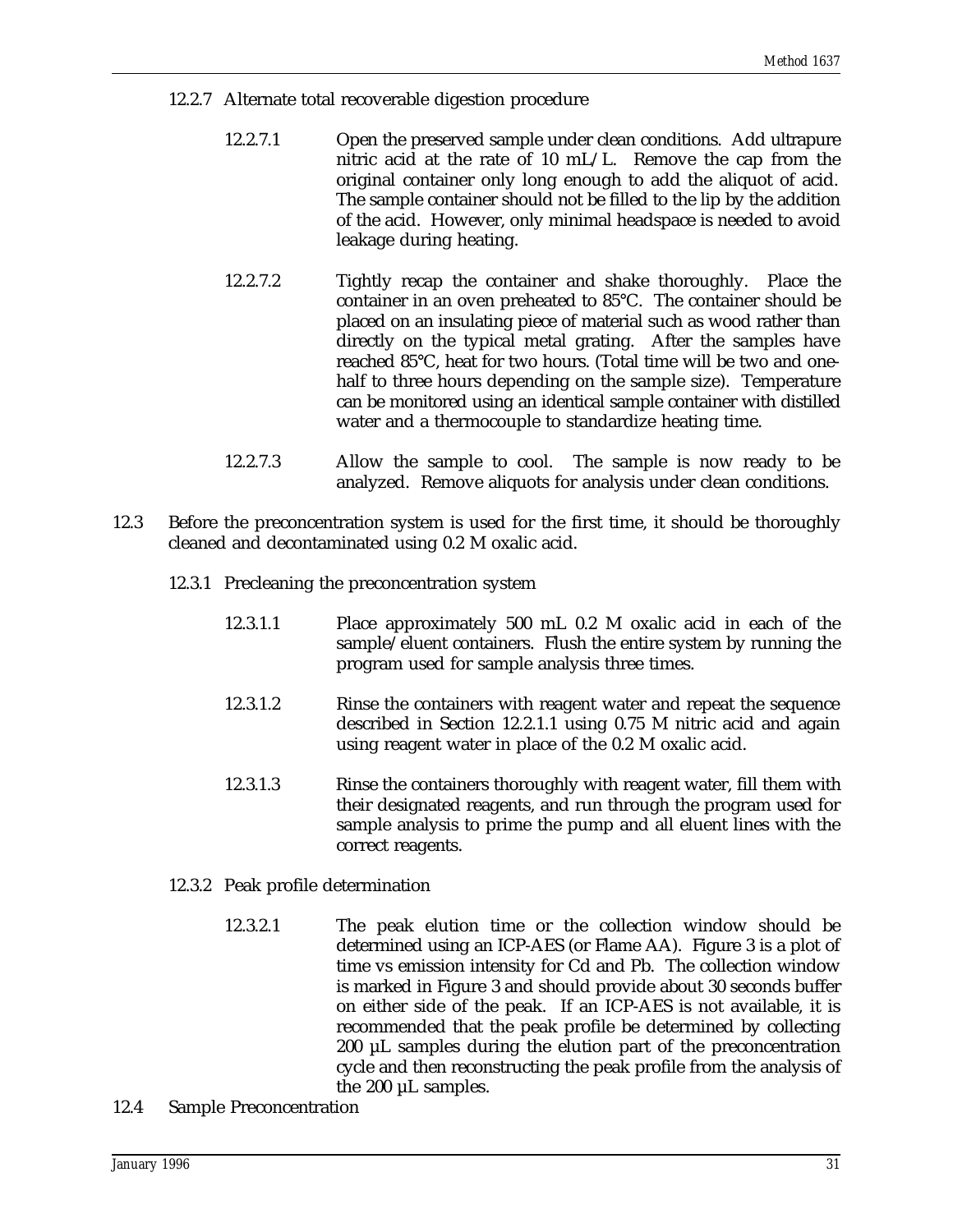- 12.4.1 Preconcentration using a sample loop
	- 12.4.1.1 Loading sample loop—With valve 1 in the off position and valve 2 in the on position, load the sample through the sample loop to waste using the sample pump for four minutes at 4 mL/min. Switch on the carrier pump and pump 1% nitric acid to flush the sample collection line.
	- 12.4.1.2 Column loading—With valve 1 in the on position, load the sample from the loop onto the column using 1 M ammonium acetate for four and one-half minutes at 4.0 mL/min. Switch on the buffer pump, and pump 2 M ammonium acetate at a flow rate of 1 mL/min. The analytes are retained on the column, and most of the matrix is passed through to waste.
	- 12.4.1.3 Elution matrix—With valve 1 in the on position, the gradient pump is allowed to elute the matrix using the 1 M ammonium acetate. At this time, the carrier, buffer, and the sample pumps are all off.
	- 12.4.1.4 Elute analytes—Turn off valve 1 and begin eluting the analytes by pumping 0.75 M nitric acid through the column and turn off valve 2 and pump the eluted analytes into the collection flask. The analytes should be eluted into a 2 mL sample volume.
	- 12.4.1.5 Column reconditioning—Turn on valve 2 to direct the column effluent to waste, and pump 0.75 M nitric acid, 1 M ammonium acetate, 0.75 M nitric acid and 1 M ammonium acetate alternately through the column at 4.0 mL/min. Each solvent should be pumped through the column for two minutes. During this process, the next sample can be loaded into the sample loop using the sample pump.
	- 12.4.1.6 Preconcentration of the sample may be achieved by running through an eluent pump program. The exact timing of this sequence should be modified according to the internal volume of the connecting tubing and the specific hardware configuration used.
- 12.4.2 Preconcentration using an auxiliary pump to determine sample volume.
	- 12.4.2.1 Sample loading—With valves 1 and 2 on and the sample pump on, load the sample on the column buffering the sample using the gradient pump and the 2 M buffer. The actual sample volume is determined by knowing the sample pump rate and the time. While the sample is being loaded, the carrier pump can be used to flush the collection line.
	- 12.4.2.2 Elution matrix—With valve 1 in the off position the gradient pump is allowed to elute the matrix using the 1 M ammonium acetate. At this time, the carrier, buffer, and the sample pumps are all off.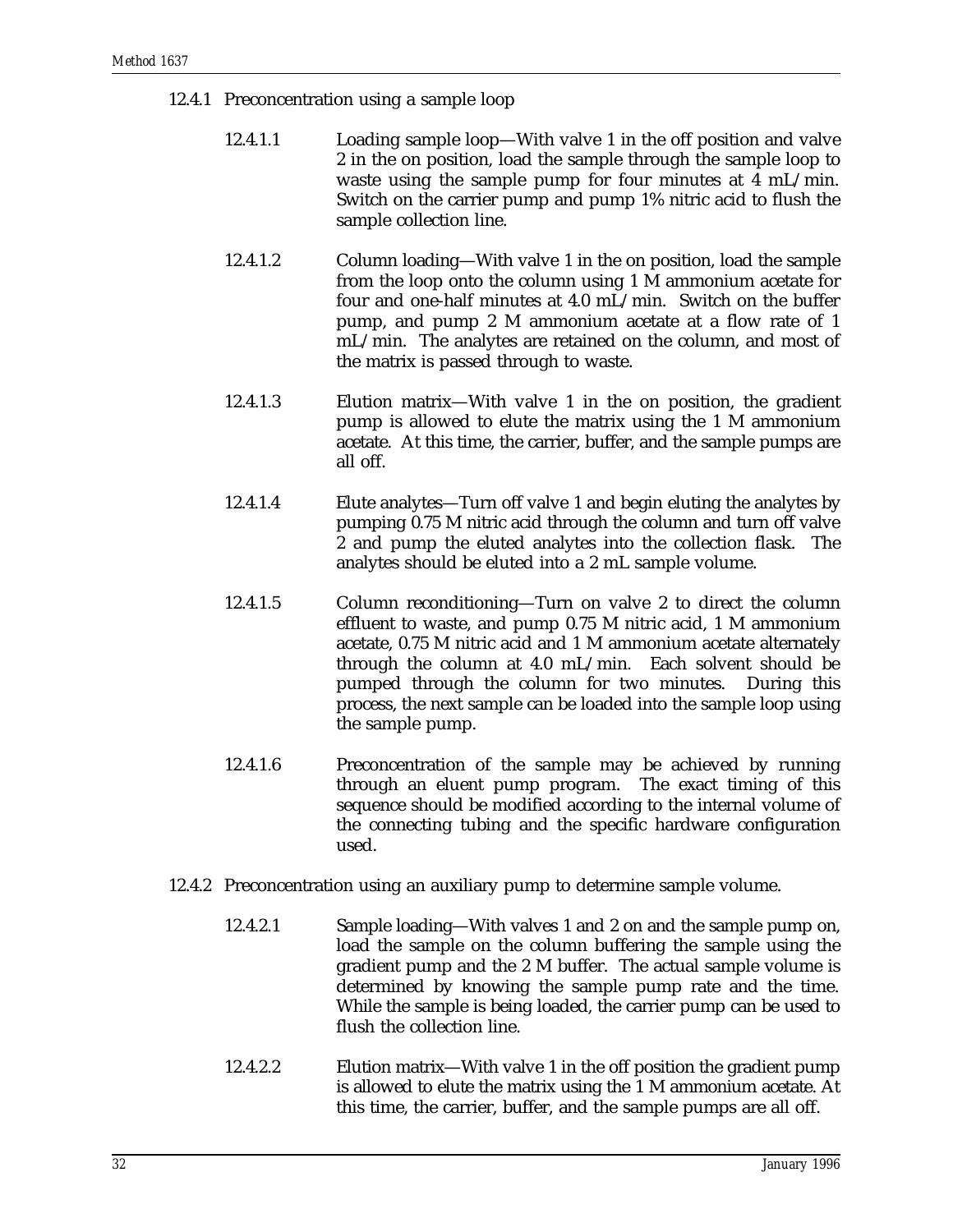- 12.4.2.3 Elution of analytes—With valves 1 and 2 in the off position the gradient pump is switched to  $0.75$  M HNO<sub>3</sub> and the analytes are eluted into the collection vessel. The analytes should be eluted into a 2 mL sample volume.
- 12.4.2.4 Column reconditioning—Turn on valve 2 to direct the column effluent to waste, and pump 0.75 M nitric acid, 1 M ammonium acetate, 0.75 M nitric acid and 1 M ammonium acetate alternately through the column at 4.0 mL/min.

*NOTE: When switching the gradient pump from nitric acid back to the ammonium acetate, it is necessary to flush the line connecting the gradient pump to valve 2 with the ammonium acetate before switching the valve. Otherwise, if the line contains nitric acid, it will elute the metals from the cleanup column.*

- 12.4.2.5 Preconcentration of the sample may be achieved by running through an eluent pump program. The exact timing of this sequence should be modified according to the internal volume of the connecting tubing and the specific hardware configuration used.
- 12.5 Sample Analysis
	- 12.5.1 Before beginning daily calibration, the instrument should be reconfigured to the optimized conditions as determined in Section 10. Initiate data system and allow a period of not less than 15 minutes for instrument and hollow cathode lamp warm-up. If an EDL is to be used, allow 30 minutes for warm-up. Tune and calibrate the instrument for the analytes of interest.
	- 12.5.2 An autosampler must be used to introduce all solutions into the graphite furnace. Once the standard, sample or QC solution plus the matrix modifier is injected, the furnace controller completes furnace cycles and cleanout period as programmed. Analyte signals must be integrated and collected as peak area measurements. Background absorbances, background corrected analyte signals, and determined analyte concentrations on all solutions must be able to be displayed on a CRT for immediate review by the analyst and be available as hard copy for documentation to be kept on file. Flush the autosampler solution uptake system with the rinse blank (Section 7.6.3) between each solution injected.
	- 12.5.3 Repeat the sequence described in Section 12.4.1 or 12.4.2 for each sample to be analyzed. At the end of the analytical run, leave the column filled with 1 M ammonium acetate buffer until it is next used.
	- 12.5.4 Determined sample analyte concentrations that are ≥90% of the upper limit of calibration must either be diluted with acidified reagent water and reanalyzed with concern for memory effects (Section 4.4.3), or determined by another approved test procedure. Samples with a background absorbance >1.0 must be appropriately diluted with acidified reagent water and reanalyzed. If the method of standard additions is required, follow the instructions in Section 12.6.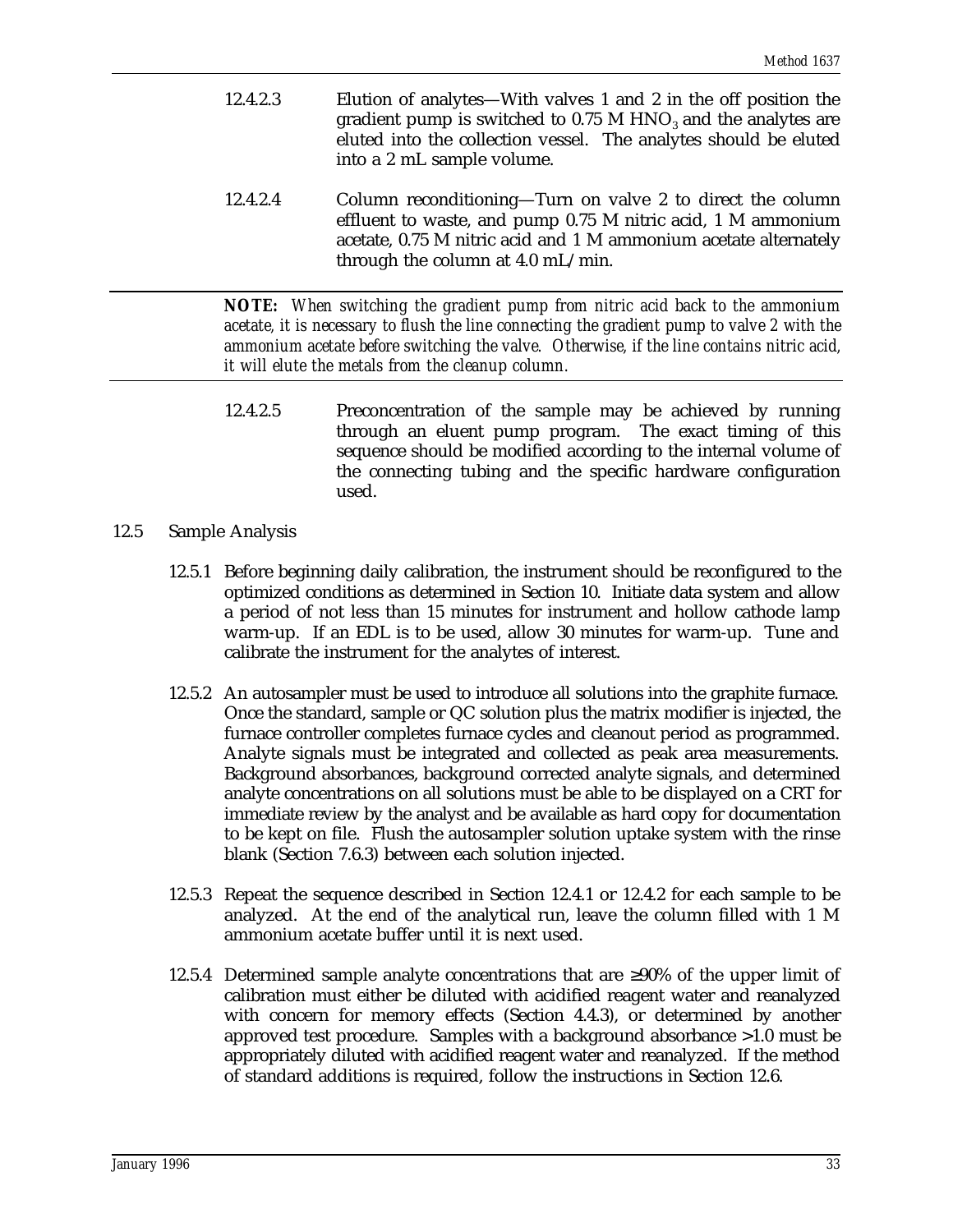- 12.5.5 During sample analyses, the laboratory must comply with the required quality control described in Sections 9.0 and 10.0.
- 12.6 Method of Standard Additions (MSA)—If MSA is required, the following procedure is recommended.
	- 12.6.1 MSA (Reference 21) involves preparing new standards in the sample matrix by adding known amounts of standard to one or more aliquots of the processed sample solution. This technique compensates for a sample constituent that enhances or depresses the analyte signal, thus producing a different slope from that of the calibration standards. It will not correct for additive interference, which causes a baseline shift. The simplest version of this technique is the singleaddition method. The procedure is as follows: Two identical aliquots of the sample solution, each of volume  $V_x$ , are taken. To the first (labeled A) is added a small volume  $V_s$  of a standard analyte solution of concentration  $C_s$ . To the second (labeled B) is added the same volume  $V_s$  of the solvent. The analytical signals of A and B are measured and corrected for nonanalyte signals. The unknown sample concentration  $C_x$  is calculated:

$$
C_x = \frac{S_B V_s C_s}{(S_A - S_B)V_x}
$$

where  $S_A$  and  $S_B$  are the analytical signals of solutions A and B, respectively.  $V_s$  and  $C_s$  should be chosen so that  $S_i$  is roughly twice  $S_i$  on the average. To avoid excess dilution of the sample matrix, it is best if  $V_s$  is made much less than  $V_{\rm x}$ , and C<sub>s</sub> is thus much greater than C<sub>x</sub>. If a separation or concentration step is used, the additions are best made first and carried through the entire procedure. For the results from this technique to be valid, the following limitations must be taken into consideration:

- 1. The response vs amount must be linear.
- 2. The chemical form of the analyte added must respond in the same manner as the analyte in the sample.
- 3. The interference effect must be constant over the working range of concern.
- 4. The signal must be corrected for any additive interference.

#### **13.0 Data Analysis and Calculations**

- 13.1 Sample data should be reported in units of  $\mu$ g/L (parts per billion; ppb). Report results at or above the ML for metals found in samples and determined in standards. Report all results for metals found in blanks, regardless of level.
- 13.2 Compute the concentration of each analyte in the sample using the averaged RF determined from the calibration data (Section 10.7) according to the following equation: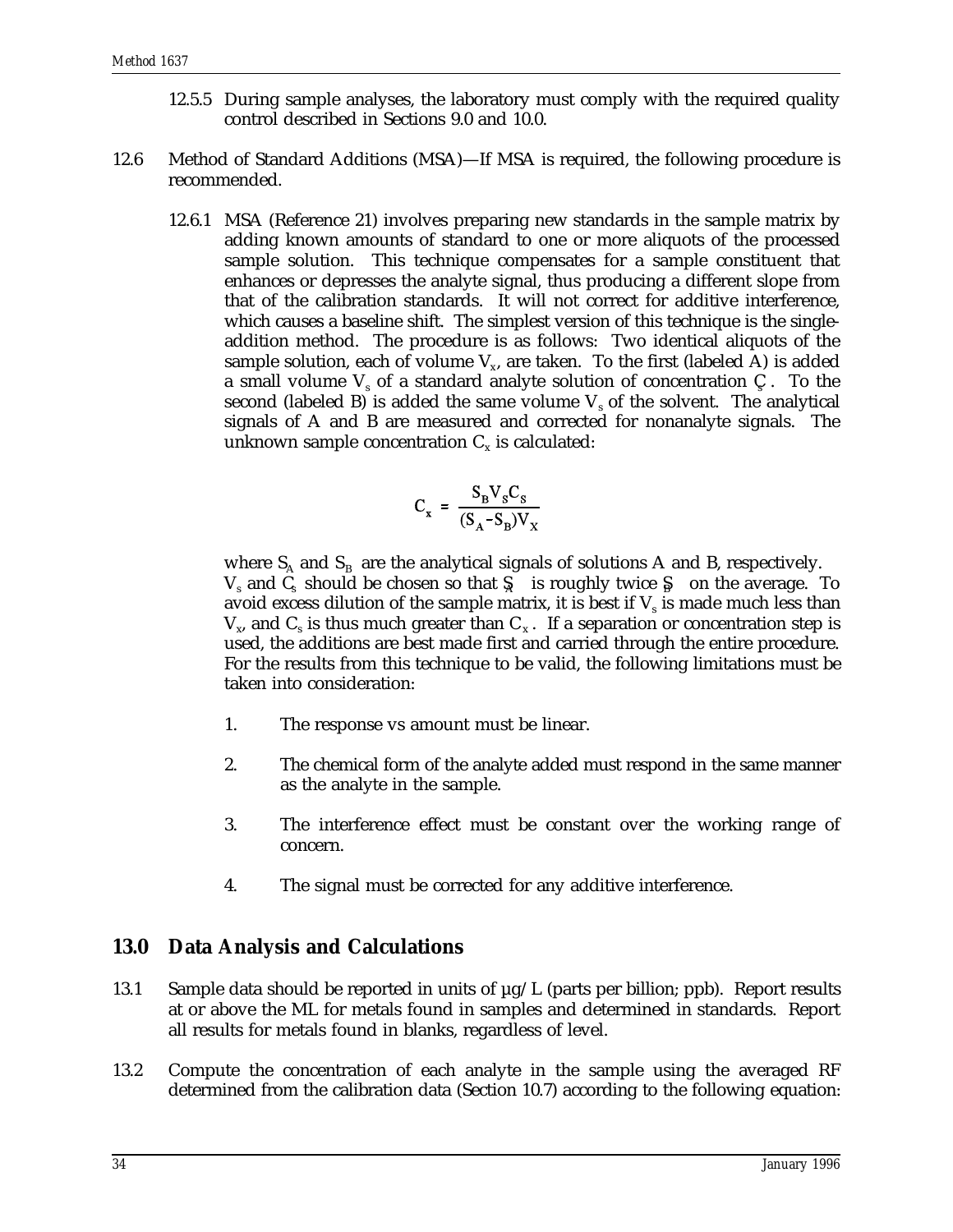$$
C_{x} (\mu g/L) = \frac{R_{x}}{RF}
$$

where,

The terms are defined in Section 10.6.1.

- 13.3 For total recoverable aqueous analytes (Sections 12.2.1 through 12.2.6), if a different aliquot volume other than 100 mL is used for sample preparation, adjust the dilution factor accordingly. Also, account for any additional dilution of the prepared sample solution needed to complete the determination of analytes exceeding the upper limit of the calibration curve. Do not report data below the determined analyte MDL concentration or below an adjusted detection limit reflecting smaller sample aliquots used in processing or additional dilutions required to complete the analysis.
- 13.4 For data values less than the ML, two significant figures should be used for reporting element concentrations. For data values greater than or equal to the ML, three significant figures should be used.
- 13.5 The QC data obtained during the analyses provide an indication of the quality of the sample data and should be provided with the sample results.

### **14.0 Method Performance**

14.1 The MDLs in Table 1 and the quality control acceptance criteria in Table 2 were validated in two or three laboratories (Reference 22) for all dissolved analytes.

#### **15.0 Pollution Prevention**

- 15.1 Pollution prevention encompasses any technique that reduces or eliminates the quantity or toxicity of waste at the point of generation. Many opportunities for pollution prevention exist in laboratory operation. EPA has established a preferred hierarchy of environmental management techniques that places pollution prevention as the management option of first choice. Whenever feasible, laboratory personnel should use pollution prevention techniques to address their waste generation. When wastes cannot be feasibly reduced at the source, the Agency recommends recycling as the next best option. The acids used in this method should be reused as practicable by purifying by electrochemical techniques. The only other chemicals used in this method are the neat materials used in preparing standards. These standards are used in extremely small amounts and pose little threat to the environment when managed properly. To minimize the volume of expired standards to be disposed of, standards should be prepared in volumes consistent with laboratory use.
- 15.2 For information about pollution prevention that may be applied to laboratories and research institutions, consult *Less is Better: Laboratory Chemical Management for Waste Reduction*, available from the American Chemical Society's Department of Government Relations and Science Policy, 1155 16th Street NW, Washington DC 20036, 202/872–4477.

#### **16.0 Waste Management**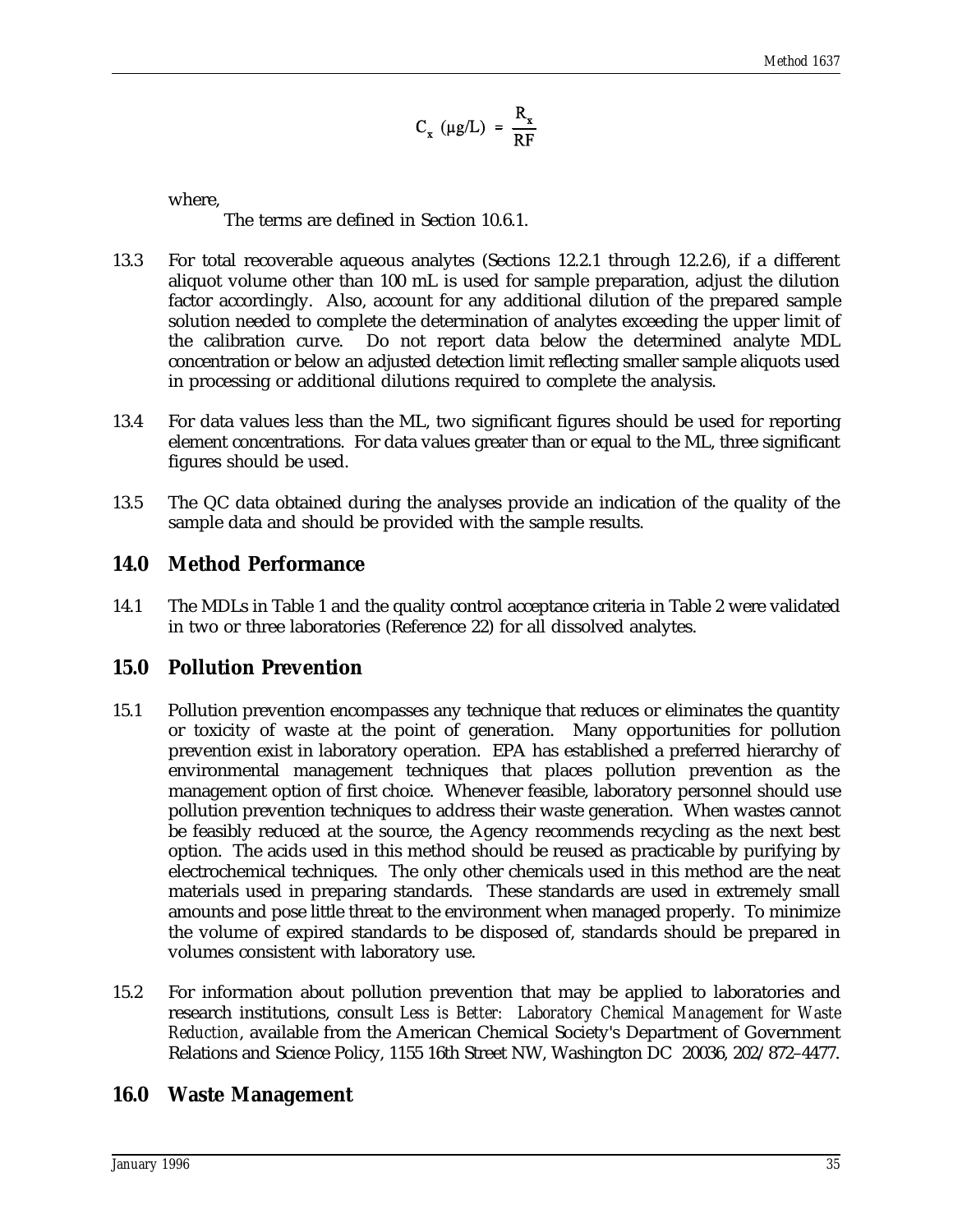16.1 The Environmental Protection Agency requires that laboratory waste management practices be conducted consistent with all applicable rules and regulations. The Agency urges laboratories to protect the air, water, and land by minimizing and controlling all releases from hoods and bench operations, complying with the letter and spirit of any sewer discharge permits and regulations, and by complying with all solid and hazardous waste regulations, particularly the hazardous waste identification rules and land disposal restrictions. For further information on waste management consult *The Waste Management Manual for Laboratory Personnel*, available from the American Chemical Society at the address listed in Section 15.2.

# **17.0 References**

- 1. Adeloju, S.B. and Bond, A.M. "Influence of Laboratory Environment on the Precision and Accuracy of Trace Element Analysis," *Anal. Chem.* **1985**, *57*, 1728.
- 2. Berman, S.S. and Yeats, P.A. "Sampling of Seawater for Trace Metals," *CRC Reviews in Analytical Chemistry* **1985**, *16*, 1.
- 3. Bloom, N.S. "Ultra-Clean Sampling, Storage, and Analytical Strategies for the Accurate Determination of Trace Metals in Natural Waters"; Presented at the 16th Annual EPA Conference on the Analysis of Pollutants in the Environment, Norfolk, VA, May 5, 1993.
- 4. Bruland, K.W. "Trace Elements in Seawater," *Chemical Oceanography* **1983**, *8*, 157.
- 5. Nriagu, J.O., Larson, G., Wong, H.K.T., and Azcue, J.M. "A Protocol for Minimizing Contamination in the Analysis of Trace Metals in Great Lakes Waters," *J. Great Lakes Research* **1993**, *19*, 175.
- 6. Patterson, C.C. and Settle, D.M. "Accuracy in Trace Analysis." In *National Bureau of Standards Special Publication 422*; LaFleur, P.D., Ed., U.S. Government Printing Office, Washington, DC, 1976.
- 7. Fitzgerald, W.F. and Watras, C.J. *Science of the Total Environment* **1989**, *87/88*, 223.
- 8. Gill, G.A. and Fitzgerald, W.F. *Deep Sea Res.* **1985**, *32*, 287.
- 9. Prothro, M.G. "Office of Water Policy and Technical Guidance on Interpretation and Implementation of Aquatic Life Metals Criteria," EPA Memorandum to Regional Water Management and Environmental Services Division Directors, Oct. 1, 1993.
- 10. "Format for Method Documentation," Distributed by the EPA Environmental Monitoring Management Council, Washington, DC, Nov. 18, 1993.
- 11. Siraraks, A., Kingston, H.M., and Riviello, J.M. *Anal. Chem.* **1990**, *62*, 1185.
- 12. Heithmar, E.M., Hinners, T.A., Rowan, J.T., and Riviello, J.M. *Anal. Chem.* **1990**, *62*, 857.
- 13. Windom, H.L., Byrd, J.T., Smith, R.G., Jr., and Huan, F. "Inadequacy of NASQAN Data for Assessing Metal Trends in the Nation's Rivers," *Environ. Sci. Technol.* **1991**, *25*, 1137.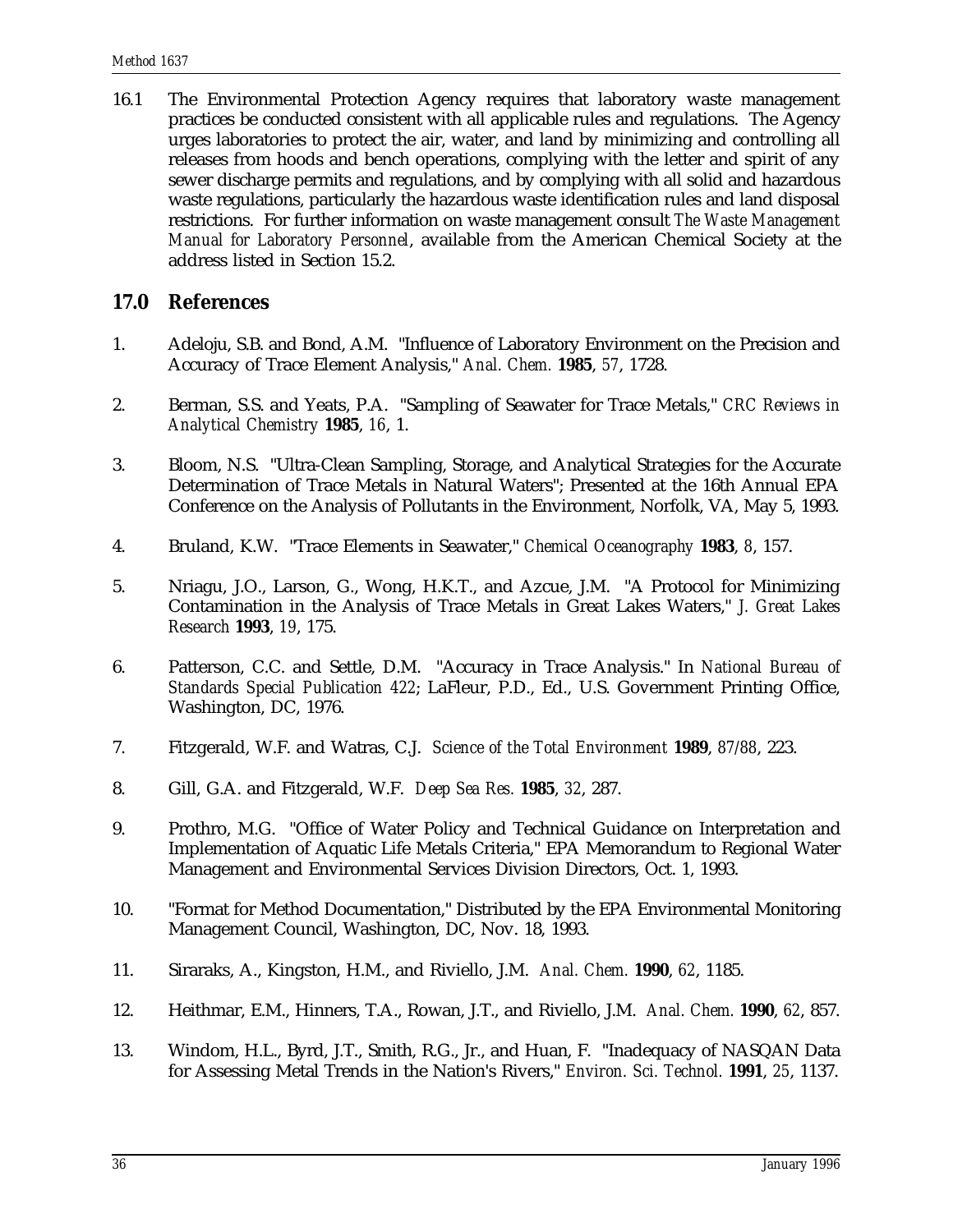- 14. Zief, M. and Mitchell, J.W. "Contamination Control in Trace Metals Analysis," *Chemical Analysis* **1976**, *47,* Chapter 6.
- 15. *Carcinogens Working With Carcinogens,* Department of Health, Education, and Welfare. Public Health Service. Centers for Disease Control. National Institute for Occupational Safety and Health Publication No. 77-206, Aug. 1977. Available from the National Technical Information Service (NTIS) as PB-277256.
- 16. "OSHA Safety and Health Standards, General Industry," 29 *CFR* 1910, Occupational Safety and Health Administration, OSHA 2206 (revised January 1976).
- 17. "Safety in Academic Chemistry Laboratories," American Chemical Society Committee on Chemical Safety, 3rd ed., 1979.
- 18. "Proposed OSHA Safety and Health Standards, Laboratories," Occupational Safety and Health Administration, *Fed. Regis.,* July 24, 1986.
- 19. *Handbook of Analytical Quality Control in Water and Wastewater Laboratories*; U.S. Environmental Protection Agency. Environmental Monitoring Systems Laboratory, Cincinnati, OH, March 1979; EPA-600/4-79-019.
- 20. Moody, J.R. "NBS Clean Laboratories for Trace Element Analysis," *Anal. Chem.* **1982**, *54*, 1358A.
- 21. Winefordner, J.D. "Trace Analysis: Spectroscopic Methods for Elements," *Chemical Analysis, 46,* pp 41–42.
- 22. "Results of the Validation Study for Determination of Trace Metals at EPA Water Quality Criteria Levels," April 1995. Available from the Sample Control Center (operated by DynCorp), 300 N. Lee Street, Alexandria, VA 22314, 703/519–1140.

#### **18.0 Glossary**

Many of the terms and definitions listed below are used in the EPA 1600-series methods, but terms have been cross-referenced to terms commonly used in other methods where possible.

- 18.1 Ambient Water—Waters in the natural environment (e.g., rivers, lakes, streams, and other receiving waters), as opposed to effluent discharges.
- 18.2 Analyte—A metal tested for by the methods referenced in this method. The analytes are listed in Table 1.
- 18.3 Apparatus—The sample container and other containers, filters, filter holders, labware, tubing, pipets, and other materials and devices used for sample collection or sample preparation, and that will contact samples, blanks, or analytical standards.
- 18.4 Calibration Blank—A volume of reagent water acidified with the same acid matrix as in the calibration standards. The calibration blank is a zero standard and is used to calibrate the ICP instrument (Section 7.6.1).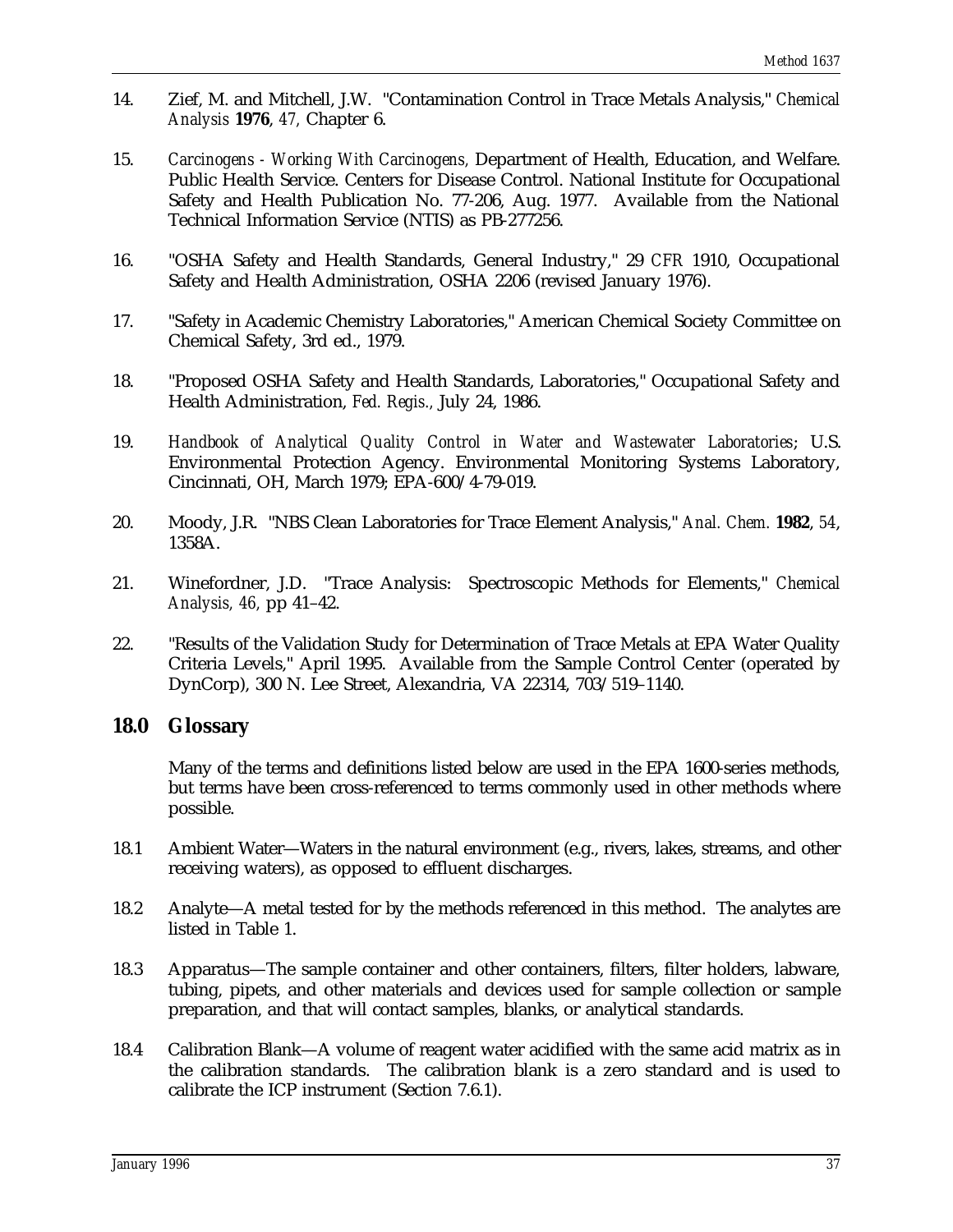- 18.5 Calibration Standard (CAL)—A solution prepared from a dilute mixed standard and/or stock solutions and used to calibrate the response of the instrument with respect to analyte concentration.
- 18.6 Dissolved Analyte—The concentration of analyte in an aqueous sample that will pass through a 0.45 µm membrane filter assembly before sample acidification (Section 8.3).
- 18.7 Equipment Blank—An aliquot of reagent water that is subjected in the laboratory to all aspects of sample collection and analysis, including contact with all sampling devices and apparatus. The purpose of the equipment blank is to determine whether the sampling devices and apparatus for sample collection have been adequately cleaned before they were shipped to the field site. An acceptable equipment blank must be achieved before the sampling devices and apparatus are used for sample collection. In addition, equipment blanks should be run on random, representative sets of gloves, storage bags, and plastic wrap for each lot to determine whether these materials are free from contamination before use.
- 18.8 Field Blank—An aliquot of reagent water that is placed in a sample container in the laboratory, shipped to the field, and treated as a sample in all respects, including contact with the sampling devices and exposure to sampling site conditions, storage, preservation, and all analytical procedures, which may include filtration. The purpose of the field blank is to determine whether the field or sample transporting procedures and environments have contaminated the sample.
- 18.9 Field Duplicates (FD1 and FD2)—Two separate samples collected in separate sample bottles at the same time and place under identical circumstances and treated exactly the same throughout field and laboratory procedures. Analyses of FD1 and FD2 give a measure of the precision associated with sample collection, preservation, and storage, as well as with laboratory procedures.
- 18.10 Initial Precision and Recovery (IPR)—Four aliquots of the OPR standard analyzed to establish the ability to generate acceptable precision and accuracy. IPRs are performed before a method is used for the first time and any time the method or instrumentation is modified.
- 18.11 Instrument Detection Limit (IDL)—The concentration equivalent to the analyte signal which is equal to three times the standard deviation of a series of ten replicate measurements of the calibration blank signal at the selected analytical wavelength.
- 18.12 Laboratory Blank—An aliquot of reagent water that is treated exactly as a sample including exposure to all glassware, equipment, solvents, reagents, internal standards, and surrogates that are used with samples. The laboratory blank is used to determine whether method analytes or interferences are present in the laboratory environment, the reagents, or the Apparatus (Sections 7.6.2 and 9.5.1).
- 18.13 Laboratory Control Sample (LCS)—See Ongoing Precision and Recovery (OPR) Standard.
- 18.14 Laboratory Duplicates (LD1 and LD2)—Two aliquots of the same sample taken in the laboratory and analyzed separately with identical procedures. Analyses of LD1 and LD2 indicates precision associated with laboratory procedures, but not with sample collection, preservation, or storage procedures.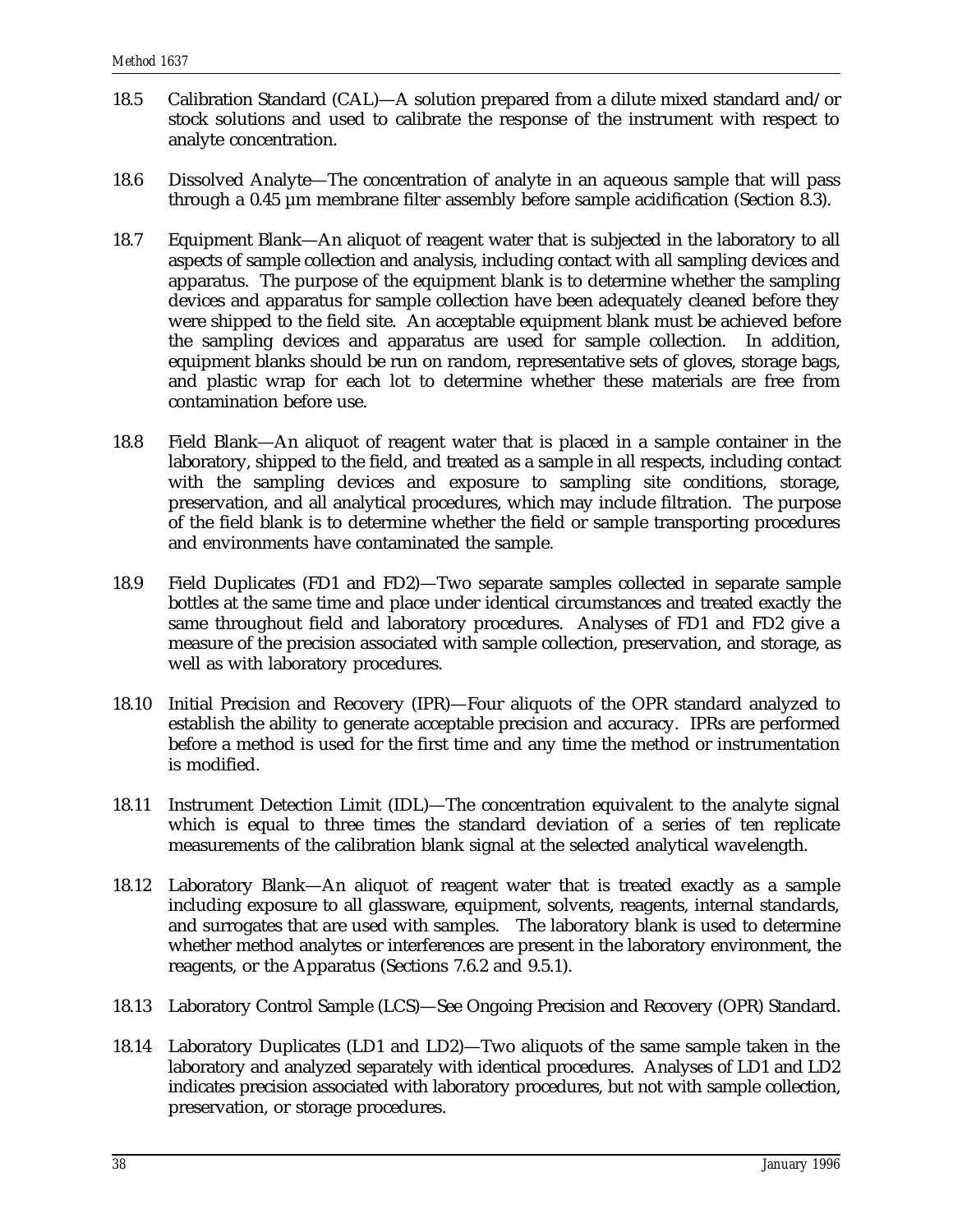- 18.15 Laboratory Fortified Blank (LFB)—See Ongoing Precision and Recovery (OPR) Standard.
- 18.16 Laboratory Fortified Sample Matrix (LFM)—See Matrix Spike (MS) and Matrix Spike Duplicate (MSD).
- 18.17 Laboratory Reagent Blank (LRB)—See Laboratory Blank.
- 18.18 Linear Dynamic Range (LDR)—The concentration range over which the instrument response to an analyte is linear (Section 9.2.3).
- 18.19 Matrix Modifier—A substance added to the graphite furnace along with the sample to minimize the interference effects by selective volatilization of either analyte or matrix components.
- 18.20 Matrix Spike (MS) and Matrix Spike Duplicate (MSD)—Aliquots of an environmental sample to which known quantities of the method analytes are added in the laboratory. The MS and MSD are analyzed exactly like a sample. Their purpose is to quantify the bias and precision caused by the sample matrix. The background concentrations of the analytes in the sample matrix must be determined in a separate aliquot and the measured values in the MS and MSD corrected for background concentrations (Section 9.3).
- 18.21 May—This action, activity, or procedural step is optional.
- 18.22 May Not—This action, activity, or procedural step is prohibited.
- 18.23 Method Blank—See Laboratory Blank.
- 18.24 Method Detection Limit (MDL)—The minimum concentration of an analyte that can be identified, measured, and reported with 99% confidence that the analyte concentration is greater than zero (Section 9.2.1 and Table 1).
- 18.25 Minimum Level (ML)—The lowest level at which the entire analytical system gives a recognizable signal and acceptable calibration point (Reference 9).
- 18.26 Must—This action, activity, or procedural step is required.
- 18.27 Ongoing Precision and Recovery (OPR) Standard—A laboratory blank spiked with known quantities of the method analytes. The OPR is analyzed exactly like a sample. Its purpose is to determine whether the methodology is in control and to ensure that the results produced by the laboratory remain within the method-specified limits for precision and accuracy (Sections 7.8 and 9.6).
- 18.28 Preparation Blank—See Laboratory Blank.
- 18.29 Primary Dilution Standard—A solution containing the analytes that is purchased or prepared from stock solutions and diluted as needed to prepare calibration solutions and other solutions.
- 18.30 Quality Control Sample (QCS)—A sample containing all or a subset of the method analytes at known concentrations. The QCS is obtained from a source external to the laboratory or is prepared from a source of standards different from the source of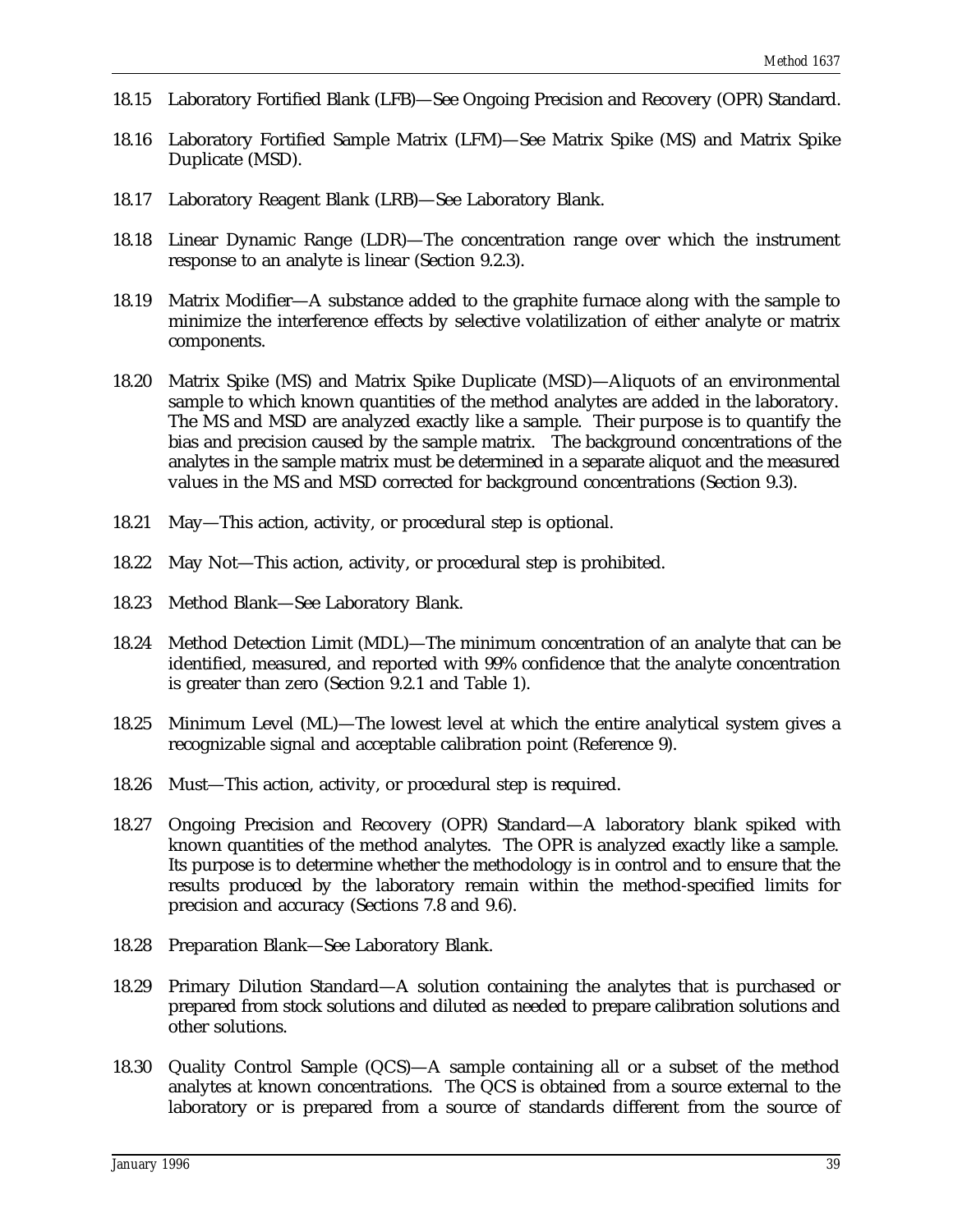calibration standards. It is used to check laboratory performance with test materials prepared external to the normal preparation process.

- 18.31 Reagent Water—Water demonstrated to be free from the method analytes and potentially interfering substances at the MDL for that metal in the method.
- 18.32 Should—This action, activity, or procedural step is suggested but not required.
- 18.33 Standard Addition—The addition of a known amount of analyte to the sample to determine the relative response of the detector to an analyte within the sample matrix. The relative response is then used to assess either an operative matrix effect or the sample analyte concentration (Section 12.5).
- 18.34 Stock Standard Solution—A solution containing one or more method analytes that is prepared using a reference material traceable to EPA, the National Institute of Science and Technology (NIST), or a source that will attest to the purity and authenticity of the reference material.
- 18.35 Total Recoverable Analyte—The concentration of analyte determined by analysis of the solution extract of an unfiltered aqueous sample following digestion by refluxing with hot dilute mineral acid(s) as specified in the method (Section 12.2).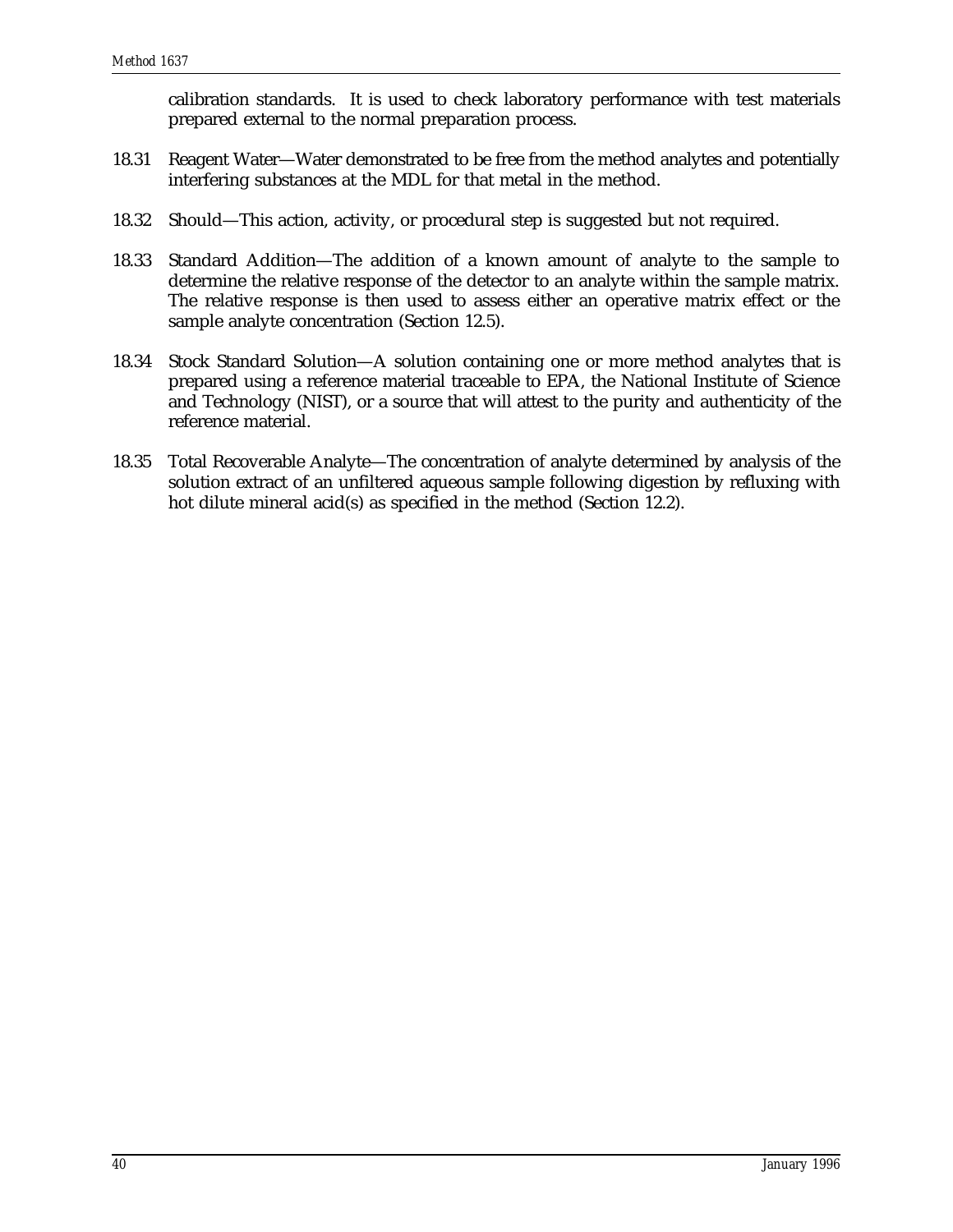| DETECTION LIMITS, AND MINIMUM LEVELS |                                           |                  |                                                                          |  |  |
|--------------------------------------|-------------------------------------------|------------------|--------------------------------------------------------------------------|--|--|
|                                      | <b>Lowest EPA</b><br><b>Water Quality</b> |                  | <b>Method Detection Limit (MDL) and</b><br>Minimum Level (ML); $\mu$ g/L |  |  |
| <b>Metal</b>                         | <b>Criterion</b><br>$(\mu g/L)^{-1}$      | MDL <sup>2</sup> | $ML^3$                                                                   |  |  |
| Cadmium                              | 0.37                                      | 0.0075           | 0.02                                                                     |  |  |
| Lead                                 | 0.54                                      | 0.036            | 0.1                                                                      |  |  |

# **TABLE 1. LIST OF ANALYTES AMENABLE TO ANALYSIS USING METHOD 1637: LOWEST WATER QUALITY CRITERION FOR EACH METAL SPECIES, METHOD**

<sup>1</sup> Lowest of the freshwater, marine, or human health WQC at 40 *CFR* Part 131 (57 *FR* 60848 for human health criteria and 60 *FR* 22228 for aquatic criteria). Hardnessdependent freshwater aquatic life criteria also calculated to reflect a hardness of 25 mg/L CaCO3, and all aquatic life criteria adjusted to reflect dissolved levels in accordance with equations provided in 60 *FR* 22228. Hardness-dependent dissolved criteria conversion factors for Cd and Pb also calculated at a hardness of 25 mg/L per 60 *FR* 22228. <sup>2</sup> Method Detection Limit as determined by 40 *CFR* Part 136, Appendix B.

<sup>3</sup> Minimum Level (ML) calculated by multiplying laboratory-determined MDL by 3.18 and rounding result to nearest multiple of 1, 2, 5, 10, 20, 50, etc. in accordance with procedures used by EAD and described in EPA *Draft National Guidance for the Permitting, Monitoring, and Enforcement of Water Quality-Based Effluent Limitations Set Below Analytical Detection/Quantitation Levels*, March 22, 1994.

| TABLE 2. QUALITY CONTROL ACCEPTANCE CRITERIA FOR PERFORMANCE TESTS <sup>1</sup> |              |                                                           |            |                                           |                                                    |                       |
|---------------------------------------------------------------------------------|--------------|-----------------------------------------------------------|------------|-------------------------------------------|----------------------------------------------------|-----------------------|
|                                                                                 |              | <b>Initial Precision</b><br>and Recovery<br>(Section 9.2) |            | <b>Calibration</b><br><b>Verification</b> | Ongoing<br><b>Precision and</b><br><b>Recovery</b> | <b>Spike Recovery</b> |
| <b>Method</b>                                                                   | <b>Metal</b> | S                                                         | X          | (Section 10.8)                            | (Section 9.6)                                      | (Section 9.3)         |
| 1637                                                                            | Cadmium      | 23                                                        | $70 - 116$ | $81 - 105$                                | $70 - 116$                                         | $70 - 116$            |
|                                                                                 | Lead         | 27                                                        | $63 - 117$ | $77 - 103$                                | $60 - 120$                                         | $60 - 120$            |

 $<sup>1</sup>$  All specifications expressed as percent.</sup>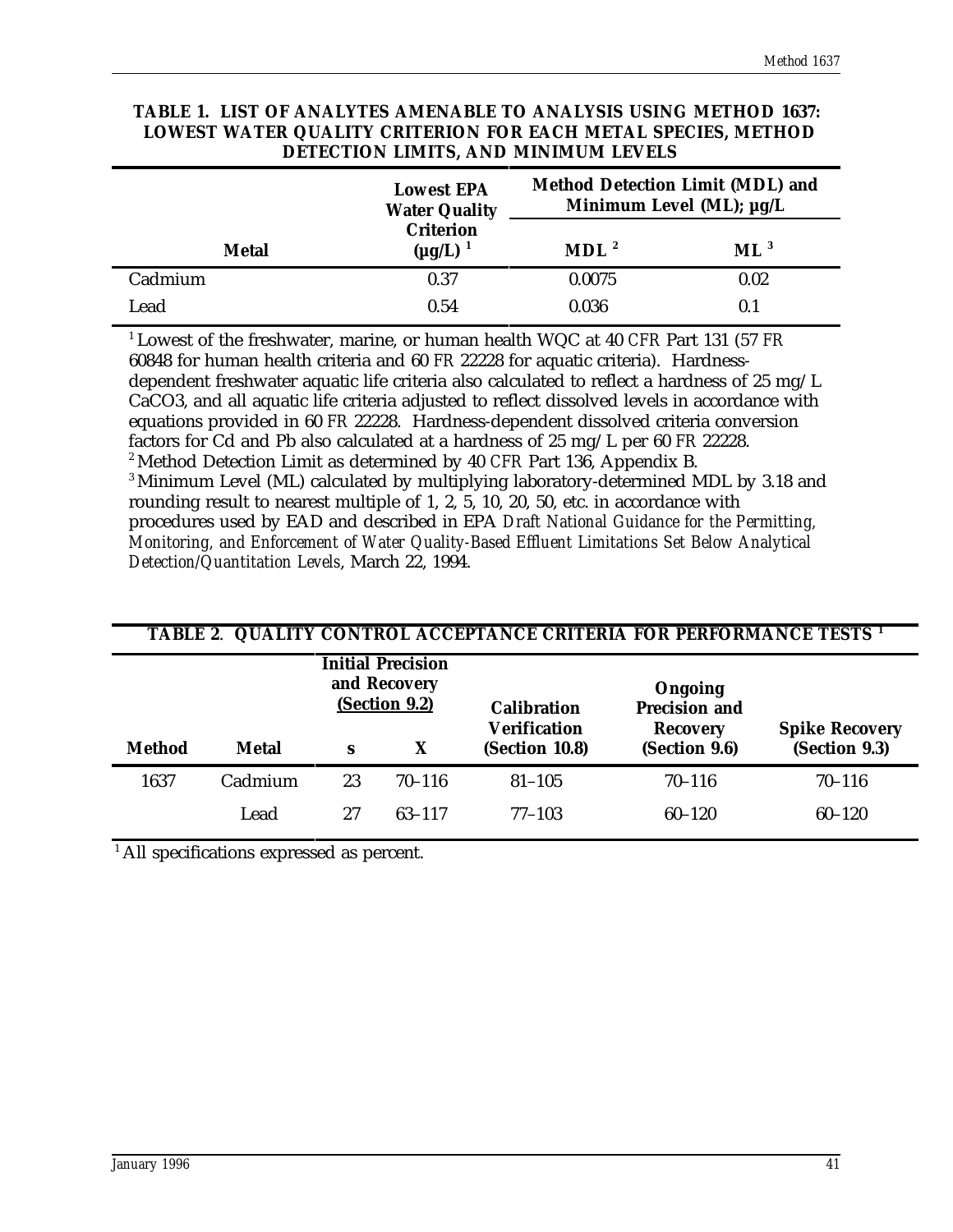|                     |            |             | <b>Temperature</b> (°C) <sup>4</sup> |      |
|---------------------|------------|-------------|--------------------------------------|------|
| <b>Element</b>      | Wavelength | <b>Slit</b> | Char                                 | Atom |
| $\operatorname{Cd}$ | 228.8      | $0.7\,$     | 800                                  | 1600 |
| Pb                  | 283.3      | 0.7         | 1250                                 | 2000 |

#### **TABLE 3. RECOMMENDED GRAPHITE FURNACE OPERATING CONDITIONS AND RECOMMENDED MATRIX MODIFIER1–3**

<sup>1</sup> Matrix Modifier = 0.015 mg Pd + 0.01 mg Mg(NO<sub>3</sub>)<sub>2</sub>.

 $^2$  A 5%  $\rm H_{2}$  in Ar gas mix is used during the dry and char steps at 300 mL/min for all elements.

<sup>3</sup> A cool-down step between the char and atomization is recommended.

<sup>4</sup> Actual char and atomization temperatures may vary from instrument to instrument and are best determined on an individual basis. The actual drying temperature may vary depending on the temperature of the water used to cool the furnace.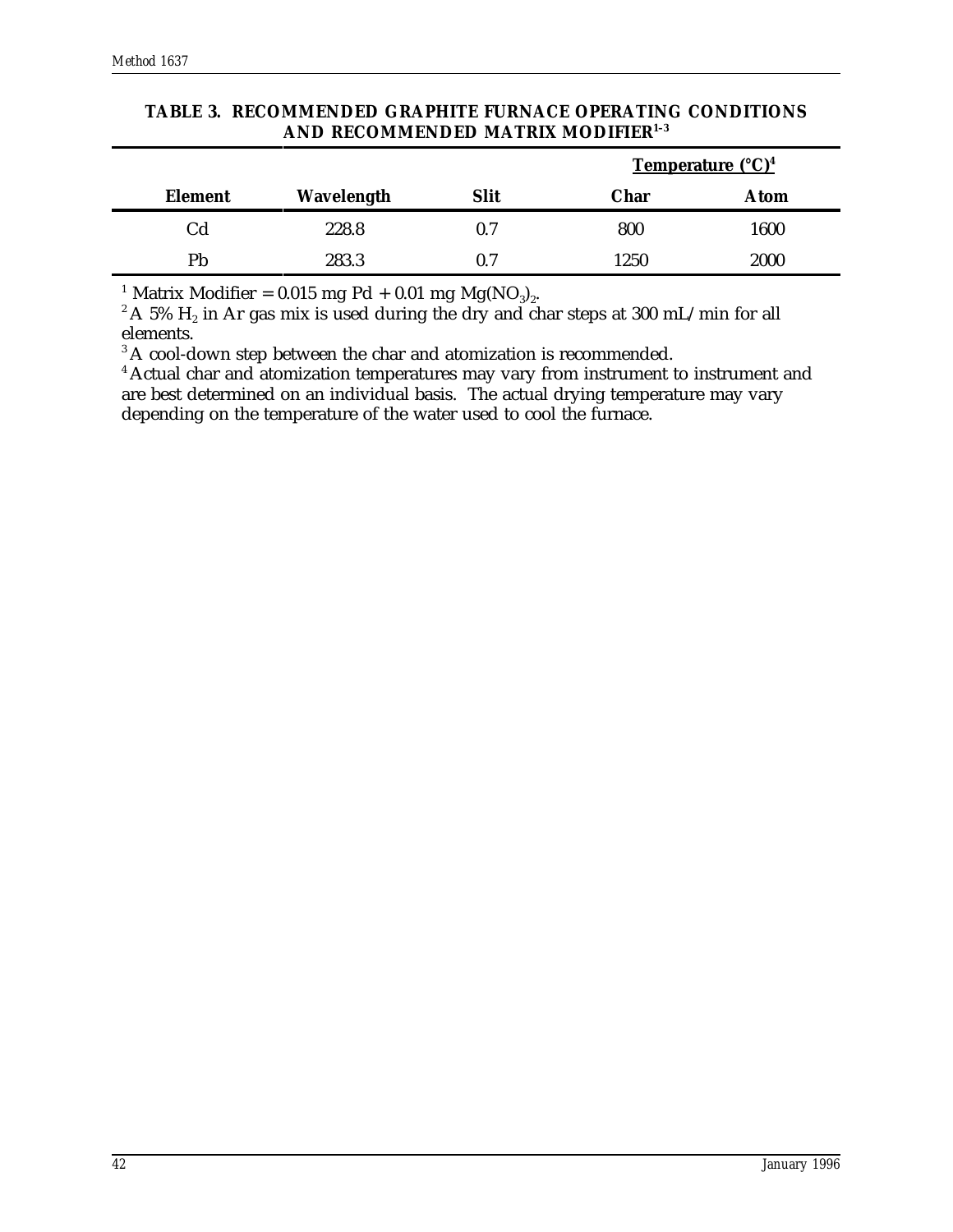

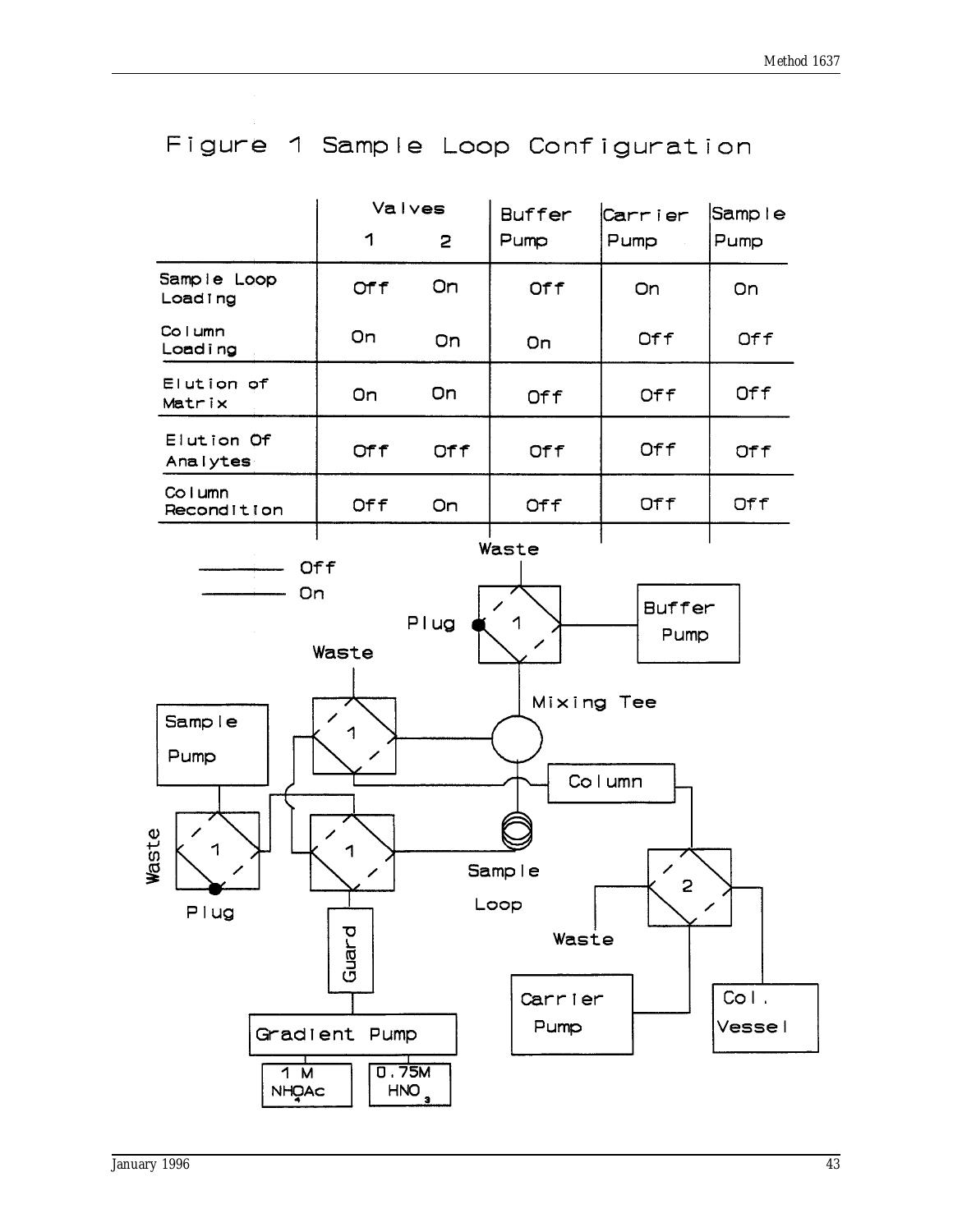# Figure 2 System Diagram Without Sample Loop

| Event                     | Valves |      | Carrier | Sample |
|---------------------------|--------|------|---------|--------|
|                           | ┑      | 2    | Pump    | Pump   |
| Sample<br>Loading         | On     | On.  | On      | On     |
| Elution of<br>Matrix      | Off    | On   | Off     | Of f   |
| Elution Of<br>Analytes    | Off    | Of f | Off     | Off    |
| $C0$ $Lmm$<br>Recondition | Off    | On   | Off     | On     |